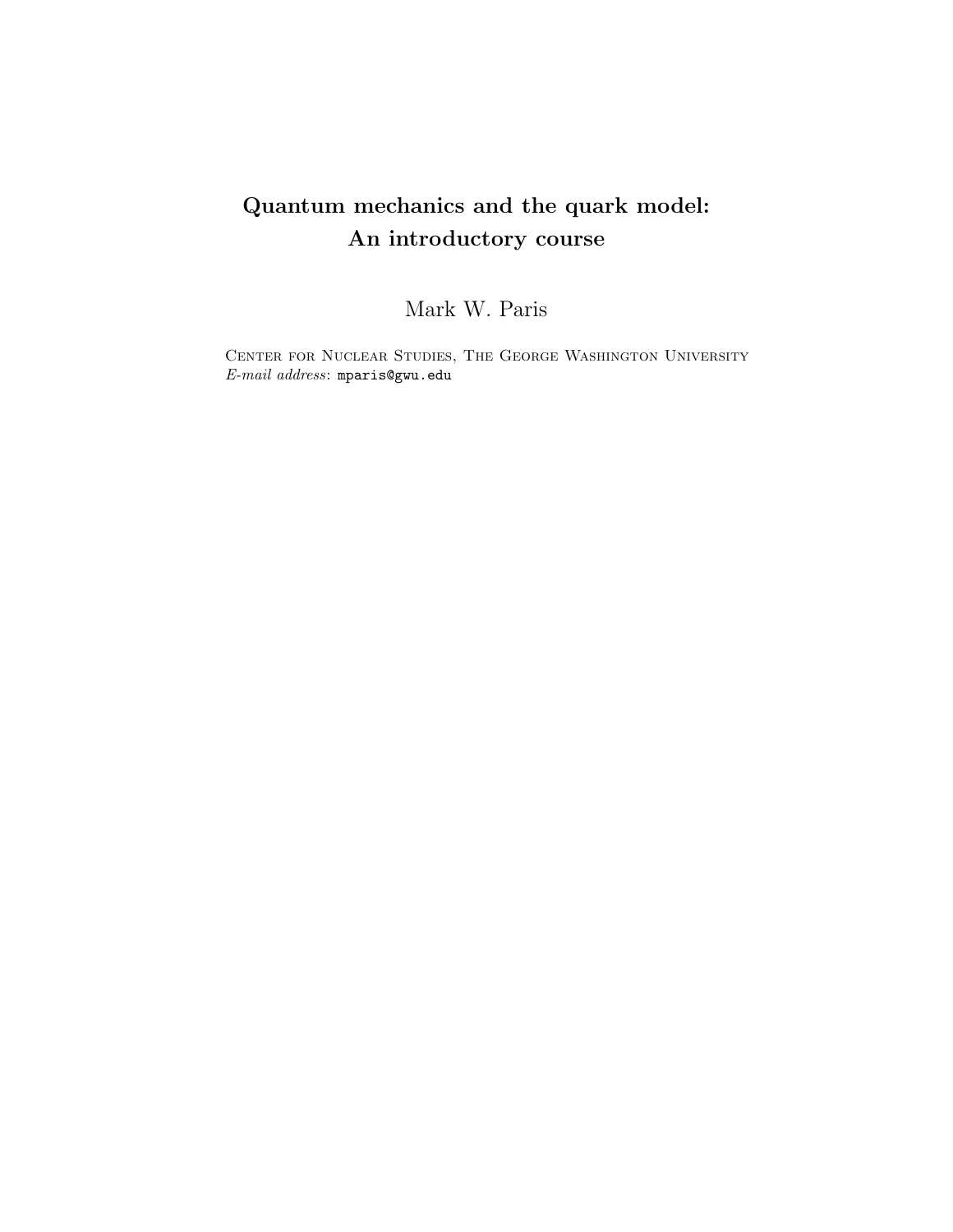Dedicated to the loves of my life, my daughter, Suzanne Emmy and wife Rachel.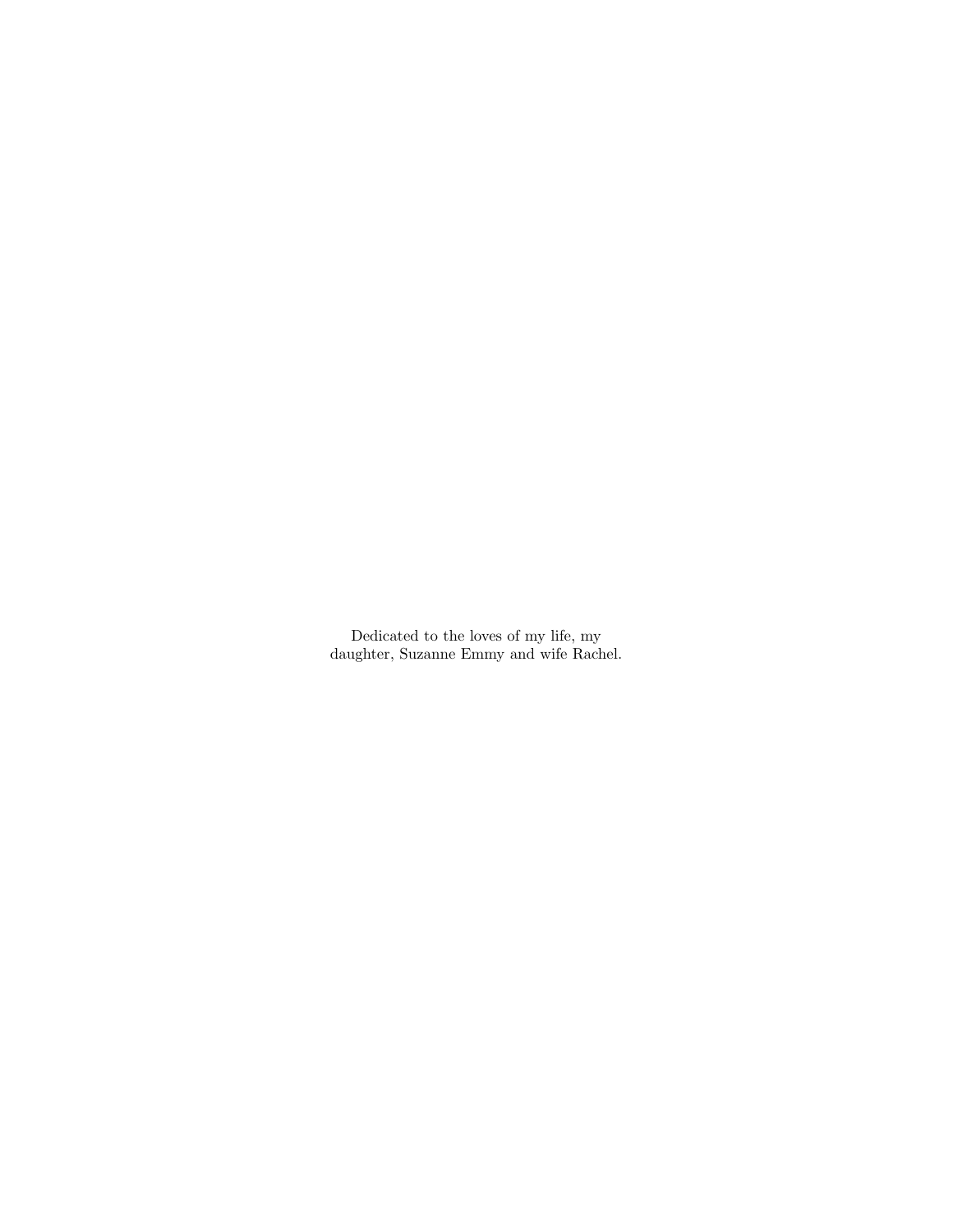# Contents

| 1.                                     | Preface                                                     | iv             |  |  |  |  |  |
|----------------------------------------|-------------------------------------------------------------|----------------|--|--|--|--|--|
|                                        | Chapter 1. Group theory                                     | $\mathbf{1}$   |  |  |  |  |  |
| 1.                                     | <b>Spinors</b>                                              | $\mathbf{1}$   |  |  |  |  |  |
| 2.                                     | Group properties                                            | $\,6\,$        |  |  |  |  |  |
| 3.                                     | Lie algebra                                                 | $\overline{7}$ |  |  |  |  |  |
| 4.                                     | Rotations in 2 and 3 dimensions                             | 12             |  |  |  |  |  |
| 5.                                     | Rotations of spinors                                        | 16             |  |  |  |  |  |
| Chapter 2. Matrix representation       | 23                                                          |                |  |  |  |  |  |
| 1.                                     | Matrix representation of operators                          | 23             |  |  |  |  |  |
| 2.                                     | Secular equation                                            | 24             |  |  |  |  |  |
| 3.                                     | Completeness                                                | 26             |  |  |  |  |  |
| 4.                                     | $Rank-2$ example $-$ Two-level system                       | 27             |  |  |  |  |  |
| 5.                                     | Diagonalized spin matrix                                    | 28             |  |  |  |  |  |
|                                        | Chapter 3. Spin- $\frac{1}{2}$ particle in a magnetic field | 31             |  |  |  |  |  |
| 1.                                     | Introduction                                                | 31             |  |  |  |  |  |
| 2.                                     | Separation of variables                                     | 33             |  |  |  |  |  |
| 3.                                     | Iterative solution                                          | 33             |  |  |  |  |  |
| 4.                                     | Time independent Schrödinger equation                       | 34             |  |  |  |  |  |
| Chapter 4. Many-body quantum mechanics | 37                                                          |                |  |  |  |  |  |
| 1.                                     | Two spin- $\frac{1}{2}$ particles                           | 37             |  |  |  |  |  |
| 2.                                     | Principle of indistinguishability of particles (PIP)        | 38             |  |  |  |  |  |
| 3.                                     | Total spin or $S$ -basis                                    | 39             |  |  |  |  |  |
| 4.                                     | Addition of angular momentum                                | 42             |  |  |  |  |  |
| 5.                                     | Three spin- $\frac{1}{2}$ particles                         | 47             |  |  |  |  |  |
| 6.                                     | The full three quark wave function                          |                |  |  |  |  |  |
| 7.                                     | Magnetic moments of the baryons                             | 55             |  |  |  |  |  |
| 8.                                     | Mass of the baryons                                         | 60             |  |  |  |  |  |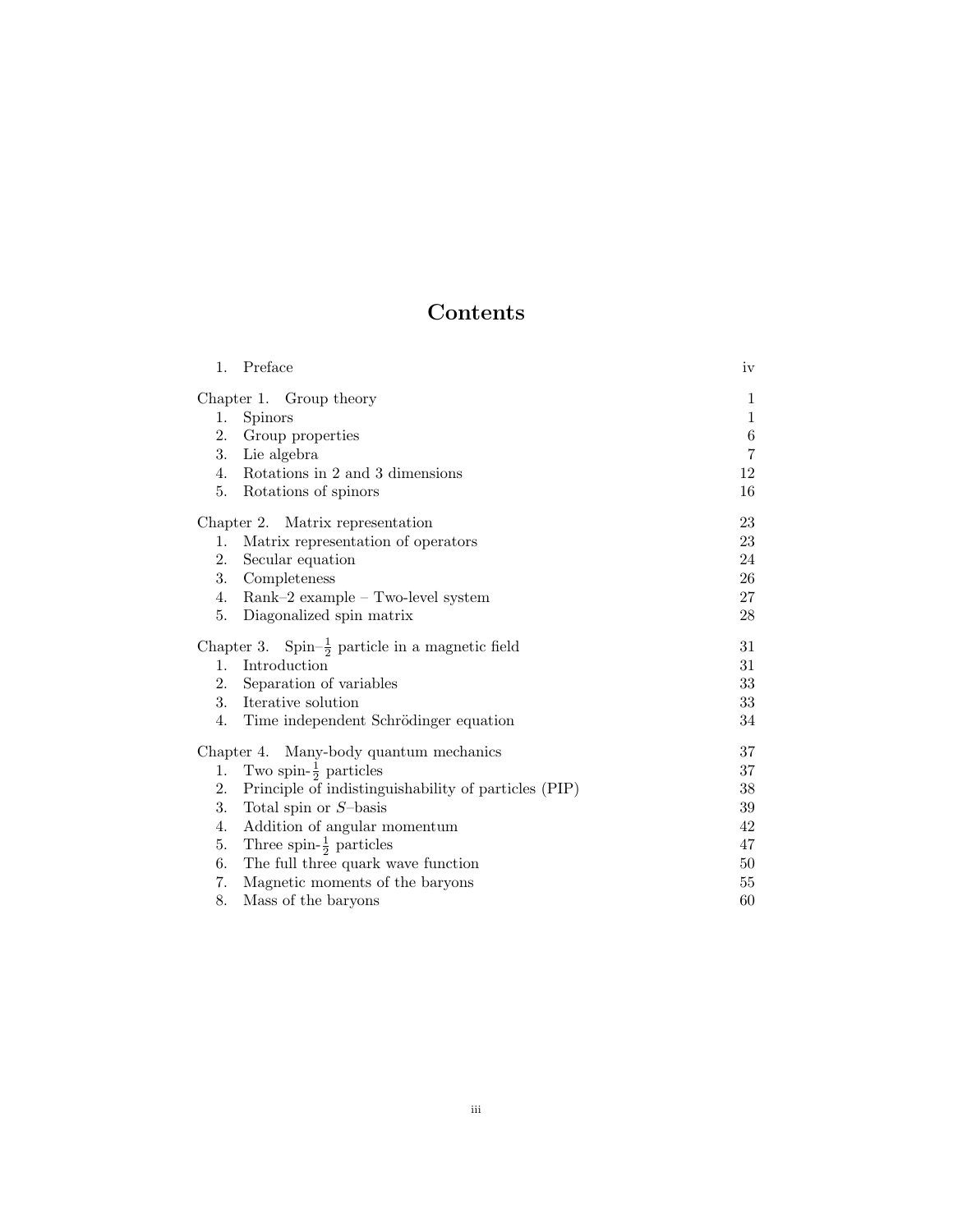#### iv CONTENTS

### 1. Preface

The purpose of this short textbook is to teach basic elements of quantum mechanics, group theory, and many-body physics to undergraduate and advanced high school students. High school students?! Indeed, the book began as a set of self-guided study notes to teach advanced high school students in an honors research/mentorship program in southeastern Virginia how to calculate the mass splitting of the nucleon,  $N(939)$  and lightest spin- $\frac{3}{2}$ , isospin- $\frac{3}{2}$  state, the  $\Delta(1232)$ due to the hyperfine interaction between the quarks. (If you don't know what this means, don't worry, after you read and work through the problems in these 60 some odd pages, you will.) The students who have worked through the book were, I think, successful in attaining that objective.

The book – honestly, calling it a book is a bit of a stretch in its current form, but it's a little more than a set of notes because it attempts to teach the reader as the exercises are worked out – presupposes only a knowledge in complex arithmatic and calculus sufficient to integrate functions of single variable and understand very basic linear differential equations. The style of the book is that of a self-study guide. I have gone to some, though no doubt insufficient, length at making the technical development of the narrative as accessible as possible while still requiring that the significant logical developments be left to the reader to work out. In other words, there are a lot of exercises that are not difficult and occasionally there's a tough problem that brings together the results of the exercises that came before. I've also tried to include much of the algebra and intermediate steps to working out the exercises, either immediately before or just after the given exercise, directly in the text. No doubt more could have been included, but there is a fine line between showing not enough and too much. I'm sure I have crossed it numerous times and would appreciate any comments on the text, of a general nature, to mparis@gwu.edu.

My gratitude goes to the two students, Kiralyse Gonzalez and Joel Gillespie, without whom this work would likely not have happened. As they worked through the material, they provided valuable feedback and constructive analysis of the text itself, often pointing out difficult sections and mistakes. The text itself is far from a complete work, but I hope it will be useful for people who want to learn some quantum mechanics in a 'quick-start' format. Of course, as is usual with the quickstart approach, it can only offer an entrée into a deeper and more comprehensive knowledge of the material. You won't, in short, be an expert in quantum physics after reading this book. You will, however, have learned some valuable calculational tools and analytical techniques that you will encounter frequently in the study of quantum systems.

*Mark Paris Washington, D.C. 2010 September 11*

> *Get over the idea that only children should spend their time in study. Be a student so long as you still have something to learn, and this will mean all your life. –Henry L. Doherty*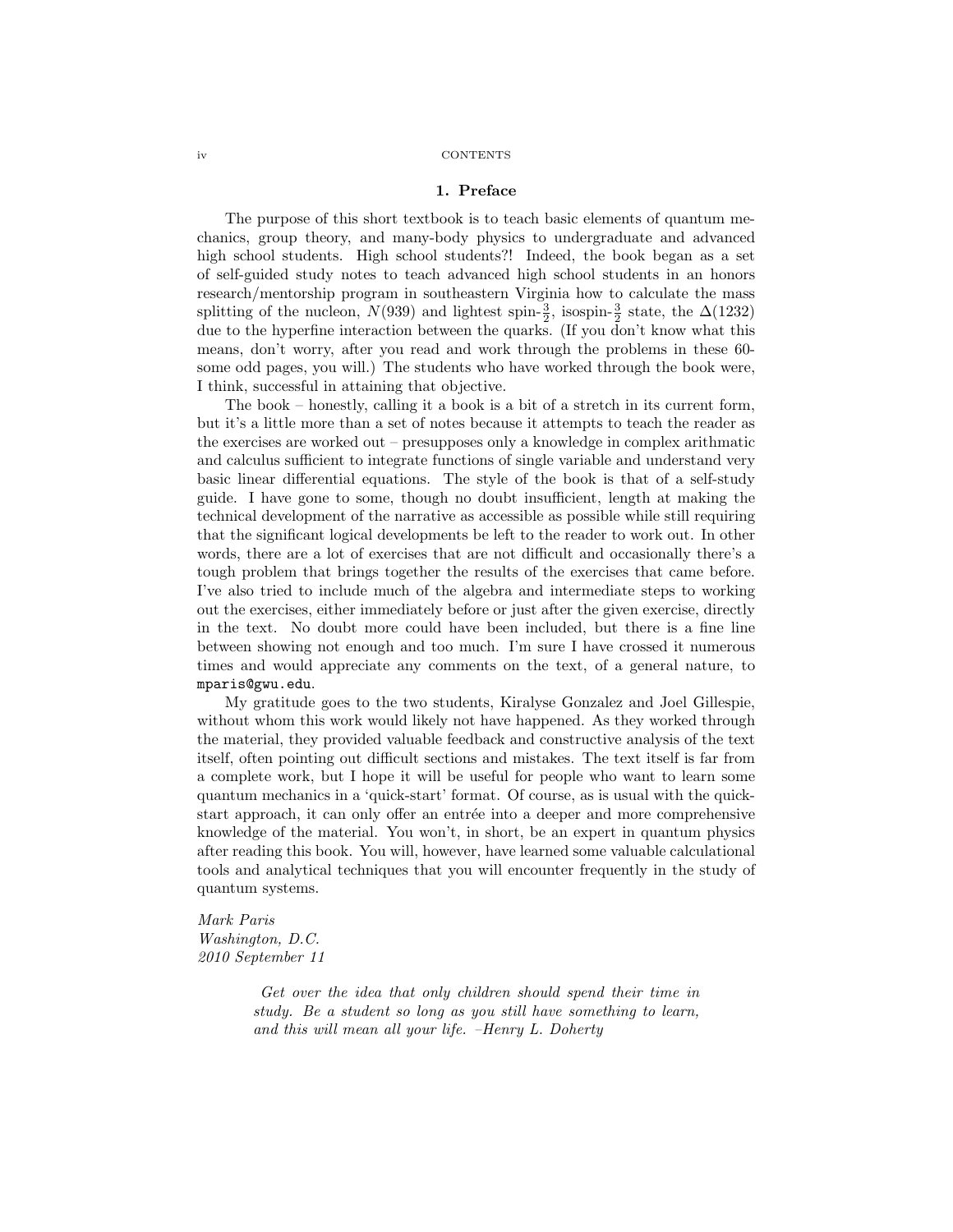## CHAPTER 1

# Group theory

The ultimate objective of this book, as mentioned in the *Preface* is a calculation of the mass splitting of the nucleon  $P_{11}(939)$  and the delta-baryon  $\Delta_{33}(1232)$  due to the hyperfine interaction. (Don't worry about what those symbols mean for now. We'll get to all that in short order.) In order to achieve this ultimate objective, we'll need to learn some mathematical tools as well as some physics.

The first mathematical tool we'd like to take into our hands is that of group theory. Group theory is simply the mathematical expression of the fact that, roughly speaking, if you do certain operations twice, it's the same thing as doing the operation once, but perhaps in a slightly modified fashion. Think of moving (translating) an object from point A to point B. And then from B to C. It's the same as just translating it from A to C directly. This idea works not just for translations, but for rotations and other transformations, as well.

We now turn to the rather abstract context of rotations of quantum objects like electrons. Of course, we'll relate this to more familiar contexts as we go along.

# 1. Spinors

In a very loose and not-rigorous sense, group theory is the generalization of the algebra of real numbers to an algebra of matrices. (I should caution you though that group theory is more abstract than this and doesn't really depend on matrices at all.)

Suppose we have a pair of complex numbers  $\psi_1, \psi_2$  which we write as a sort of vector:

$$
\psi = \left(\begin{array}{c} \psi_1 \\ \psi_2 \end{array}\right). \tag{1.1}
$$

Further suppose that all we're concerned with, for now, is the **norm**<sup>1</sup> (think of it as a sort of generalized length) of this vector. The norm  $|\psi|^2$  is defined by

$$
|\psi|^2 = \psi_1^* \psi_1 + \psi_2^* \psi_2,\tag{1.2}
$$

where  $\psi_1^*$  is the **complex conjugate** of  $\psi_1 = \psi_{1,r} + i\psi_{1,i}$  defined by

$$
\psi_1^* = \psi_{1,r} - i\psi_{1,i},\tag{1.3}
$$

 $1$ New math terms or definitions appear bold.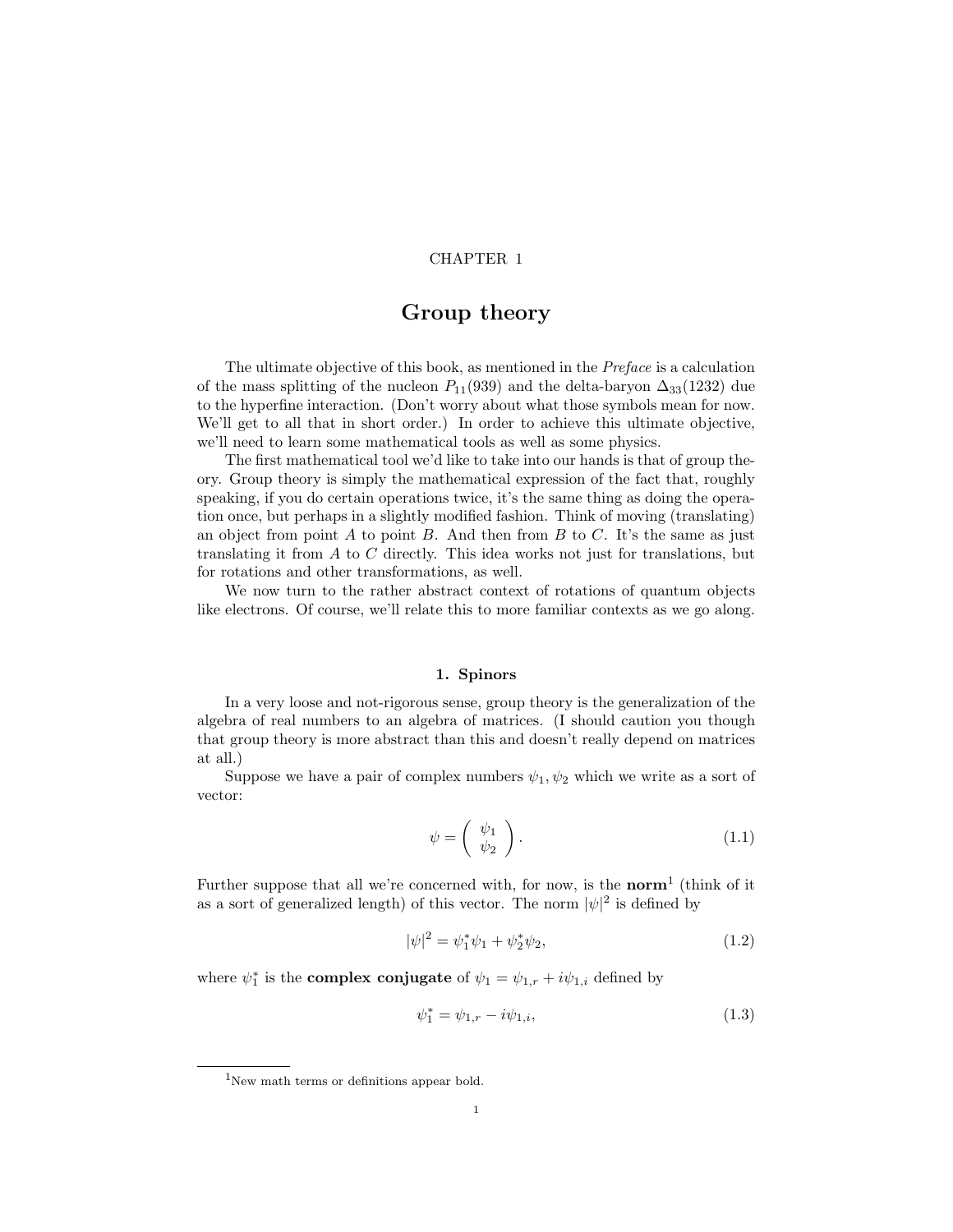where  $\psi_{1,r}, \psi_{1,i}$  are the real and imaginary parts of the *complex* number  $\psi_1$ <sup>2</sup>. We have a short-hand way of writing the expression for the norm:

$$
\psi^{\dagger} = (\psi_1^*, \psi_2^*) \tag{1.4}
$$

$$
|\psi|^2 = \psi^\dagger \psi \tag{1.5}
$$

$$
= (\psi_1^*, \psi_2^*) \begin{pmatrix} \psi_1 \\ \psi_2 \end{pmatrix}
$$
  
=  $\psi_1^* \psi_1 + \psi_2^* \psi_2$   
=  $|\psi_1|^2 + |\psi_2|^2$ . (1.6)

The superscripted "dagger," † instructs us to take the complex conjugate of each element or component,  $\psi_1$  or  $\psi_2$  in the vector (or, in case we're dealing with matrices, each element of the matrix) and then transpose it. The "transpose" operation means 'interchange the rows and the columns.' The composite operation ("complex conjugate & transpose" or "transpose & complex conjugate", the order doesn't matter) is called Hermitian conjugation.

EXERCISE 1.1. Starting with the complex vector

$$
\psi = \begin{pmatrix} \psi_1 \\ \psi_2 \end{pmatrix},\tag{1.7}
$$

show that we end up with the matrix

$$
\psi^{\dagger} = (\psi_1^*, \psi_2^*), \qquad (1.8)
$$

whether we do:

- (i) complex conjugate *then* transpose;
- (ii) transpose *then* complex conjugate.

This is how we calculate the norm of a two-dimensional complex vector. (Actually, you can generalize everything we've covered so far to the case of N-dimensional complex vectors.) Two-dimensional complex vectors have a name – spinors. The norm of a spinor is an important physical quantity – I won't tell you why just now, but just remember that we're learning how to calculate it because it's important for the physics of quantum objects like electrons.

Now, since only the norm of  $\psi$  is important, we can 'play around' with the components  $\psi_1, \psi_2$  in a certain way without changing the value of the norm. This 'certain way' is, more specifically, taking linear combinations of the  $\psi_1$  and  $\psi_2$ . For example,  $-5\psi_1 + (8 + i\pi)\psi_2$  is one such linear combination of the spinor's components among infinitely many such linear combinations – we could have chosen any complex numbers in place of  $-5$  or  $(8 + i\pi)$ . Since the original spinor,  $\psi$  has two components,  $\psi_1$  and  $\psi_2$ , we need to form two such linear combinations so that the new spinor which we've 'played' with, or transformed, is still a twodimensional complex vector. We can codify this mathematically using a "2-by-2" complex matrix. Here's how.

Suppose I have a **square matrix** U with two rows and two columns (a "2-by-2" matrix) with complex numbers  $a, b, c, d$  for entries:

$$
U = \begin{pmatrix} a & b \\ c & d \end{pmatrix}.
$$
 (1.9)

<sup>&</sup>lt;sup>2</sup>I'm assuming that you know how to do complex arithmetic and you know that  $i \equiv \sqrt{-1}$ .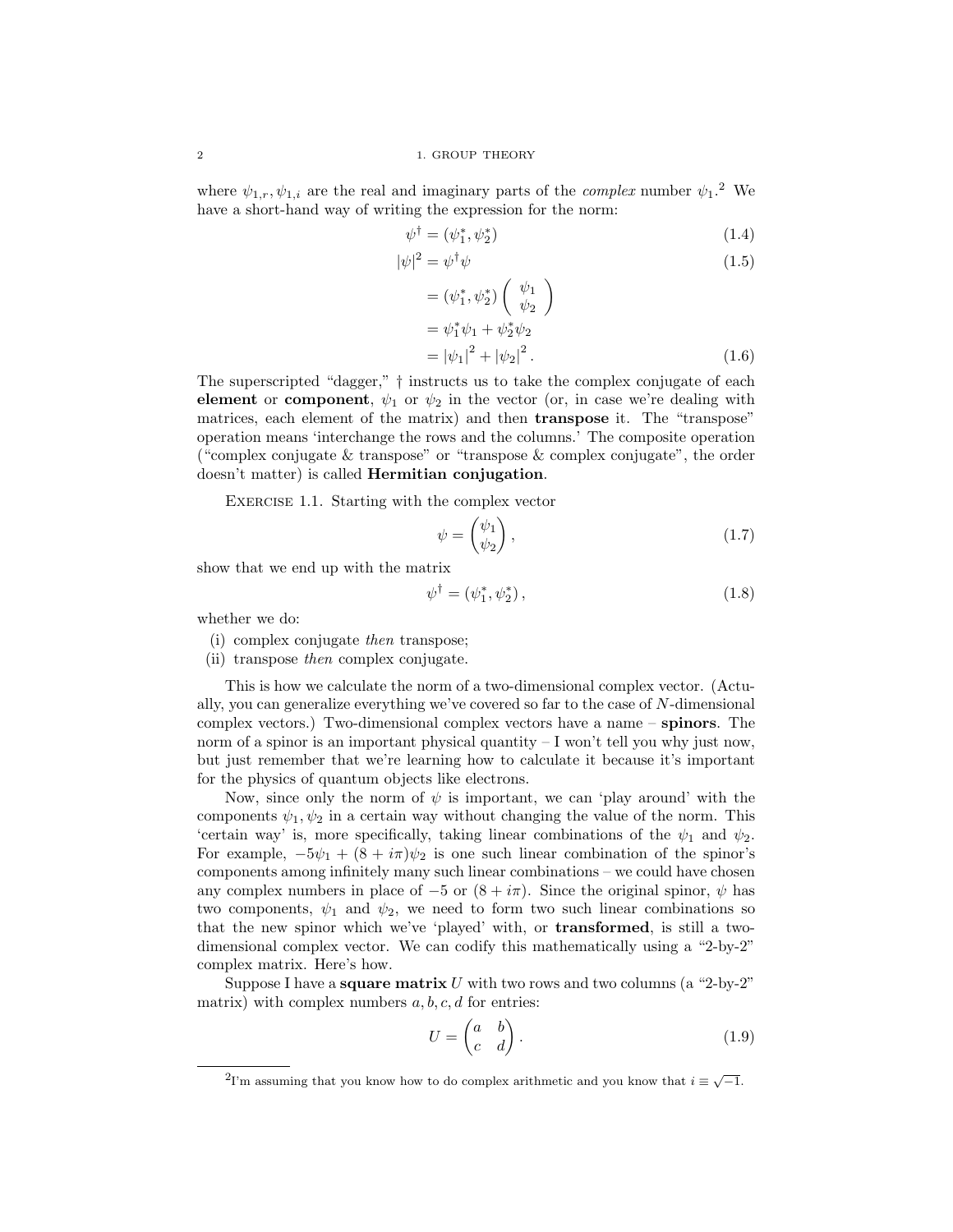(It's "square" because the number of the number or rows and columns are the same.) Now, take this matrix and multiply it from the left (with matrix multiplication) by the spinor  $\psi$ :

$$
U\psi = \begin{pmatrix} a & b \\ c & d \end{pmatrix} \begin{pmatrix} \psi_1 \\ \psi_2 \end{pmatrix}
$$
  
= 
$$
\begin{pmatrix} a\psi_1 + b\psi_2 \\ c\psi_1 + d\psi_2 \end{pmatrix} = \psi',
$$
 (1.10)

where we've given this new spinor a name,  $\psi'$ . So you see that we've formed *two* linear combinations, one for the upper component  $(a\psi_1+b\psi_2)$  and one for the lower component  $(c\psi_1 + d\psi_2)$ , by multiplying the spinor  $\psi$  by a single "2-by-2" matrix.

(I'm assuming that you know how to multiply matrices here. By way of a very brief review, if the matrix C is a product of two matrices A and B,  $C = AB$  then in terms of components is

$$
C_{ik} = \sum_{j=1}^{N} A_{ij} B_{jk}
$$
 (1.11)

where C is an  $C_r \times C_c$  matrix, A is a  $C_r \times N$  matrix, B is a  $N \times C_c$  matrix. A spinor is a 2-by-1 matrix. Also remember that matrix multiplication is not commutative – this means that for matrices  $AB \neq BA$ .)

Let's work this out first without specific reference to matrices. We're studying the transformation of the norm under the action of the matrix  $U$  so we now calculate the norm of the new, transformed spinor:

$$
|\psi'|^2 = |\psi'_1|^2 + |\psi'_2|^2
$$
  
=  $(a\psi_1 + b\psi_2)^*(a\psi_1 + b\psi_2) + (c\psi_1 + d\psi_2)^*(c\psi_1 + d\psi_2)$   
=  $(a^*\psi_1^* + b^*\psi_2^*)(a\psi_1 + b\psi_2) + (c^*\psi_1^* + d^*\psi_2^*)(c\psi_1 + d\psi_2)$   
=  $(|a|^2 + |c|^2) |\psi_1|^2 + (|b|^2 + |d|^2) |\psi_2|^2$   
+  $(a^*b + c^*d)\psi_1^*\psi_2 + (ab^* + cd^*)\psi_1\psi_2^*.$  (1.12)

Clearly, for arbitrary complex numbers  $a, b, c \& d$  the norm of the transformed spinor  $|\psi'|^2$  is not the same as the norm of the original spinor  $|\psi|^2$ , since the last | two terms of the last line of Eq.(1.12) don't appear in the expression for  $|\psi|^2$ . But what if we *require* that  $|\psi|^2 = |\psi'|^2$ . This places **constraints** among a, b, c & d. The next exercise asks you to produce the equations expressing these constraints:

$$
|a|^2 + |c|^2 = 1\tag{1.13a}
$$

$$
|b|^2 + |d|^2 = 1\tag{1.13b}
$$

$$
a^*b + c^*d = 0 \tag{1.13c}
$$

$$
ab^* + cd^* = 0.\t(1.13d)
$$

(The last equation is just the complex conjugate of the second-to-last one, and so doesn't have any independent information.)

EXERCISE 1.2. Derive Eqs. $(1.13)$  by writing down Eq. $(1.12)$  (doing the algebra for yourself) and requiring  $|\psi|^2 = |\psi'|^2$ .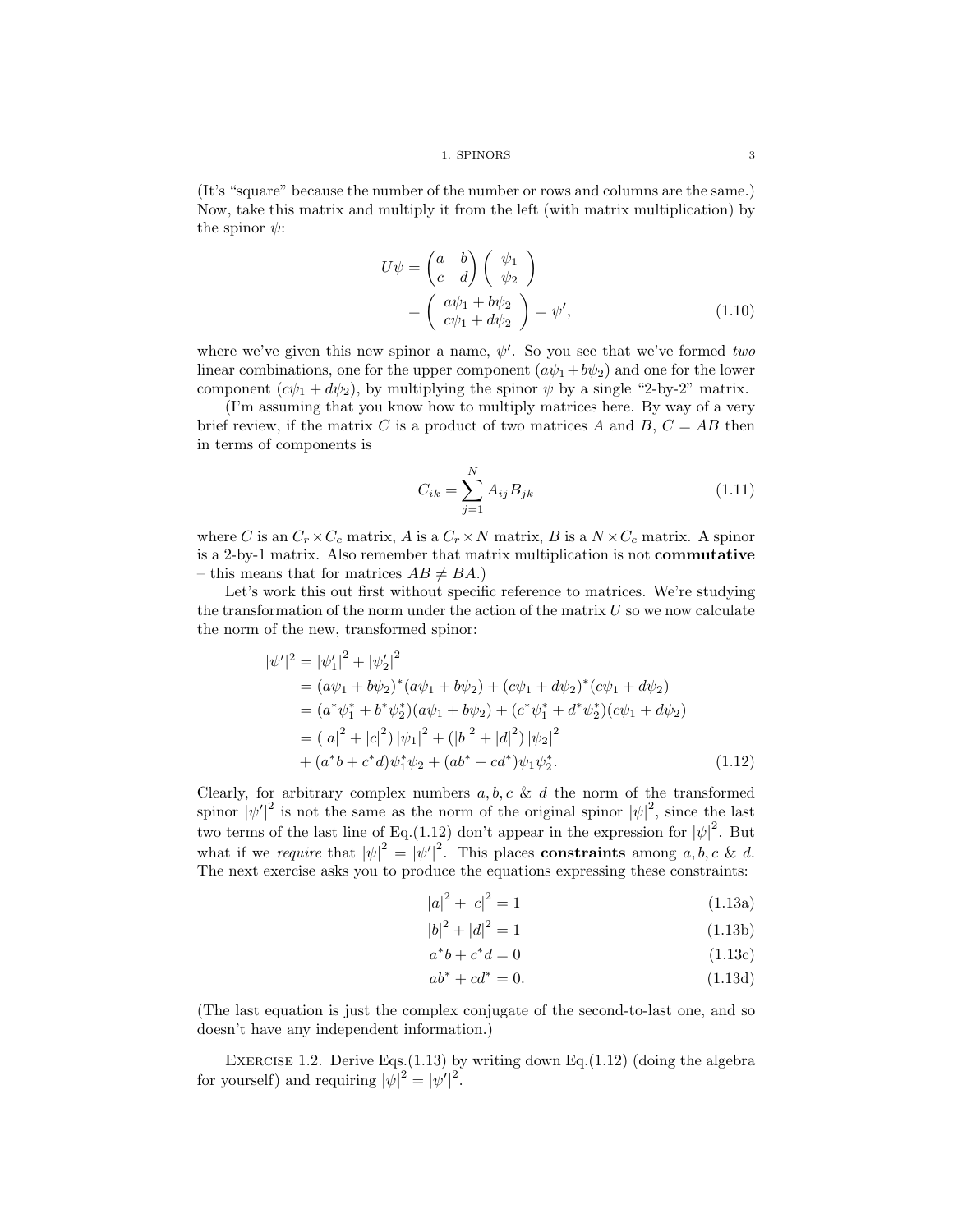Using these equations we can derive the relations

$$
|b|^2 = |c|^2 \tag{1.14}
$$

$$
|a|^2 = |d|^2. \tag{1.15}
$$

EXERCISE 1.3. Derive these from the equations above.

This is a good time to introduce a more compact and advanced notation. It will pay us later to invest a little time now learning short-hand ways of writing the expression for the norm. Consider the norm of the transformed spinor,  $|\psi'|^2$ . We'll start with the definition of the norm from Eq.(1.6) and substitute in the transformed spinor in terms of the transformation matrix U and the original spinor,  $\psi$ :

$$
|\psi'|^2 = (\psi')^\dagger \psi'
$$
  
=  $(U\psi)^\dagger U\psi$  (1.16)

$$
= \psi^{\dagger} U^{\dagger} U \psi. \tag{1.17}
$$

Let's examine the last line of the above derivation. To get there we used

$$
(U\psi)^{\dagger} = \psi^{\dagger}U^{\dagger}.
$$
\n(1.18)

EXERCISE 1.4. Prove Eq.(1.18) by first calculating  $(U\psi)^{\dagger}$  and then  $\psi^{\dagger}U^{\dagger}$  with U and  $\psi$  given by

$$
U = \begin{pmatrix} a & b \\ c & d \end{pmatrix} \qquad \qquad \psi = \begin{pmatrix} \psi_1 \\ \psi_2 \end{pmatrix}, \qquad (1.19)
$$

showing that they are equal.

Continuing from Eq.(1.17) and using the fact that the transformation *induced* on  $\psi$  by U doesn't change the norm, we get a constraint on the matrix U:

$$
\left|\psi'\right|^2 = \left|\psi\right|^2\tag{1.20}
$$

$$
\implies \psi^{\dagger} U^{\dagger} U \psi = \psi^{\dagger} \psi \tag{1.21}
$$

$$
\implies U^{\dagger}U = \mathbf{1}_2. \tag{1.22}
$$

Here,  $\mathbb{1}_2$  is the unit matrix in two dimensions (denoted by the subscript '2'), which has the explicit form

$$
\mathbf{1}_2 = \begin{pmatrix} 1 & 0 \\ 0 & 1 \end{pmatrix} \tag{1.23}
$$

The important point here is that Eq.(1.22) contains the same information as the constraints expressed in Eqs.(1.13) which were obtained by working out  $|\psi'|^2$  as in Eq.  $(1.12)$ . Equation  $(1.22)$  is, incidentally, referred to as a unitarity constraint on the transformation matrix,  $U$  and defines  $U$  as a **unitary matrix**. Let's see in detail how the unitarity constraint on U had the same information as  $Eqs. (1.13)$ by working out the following exercise.

EXERCISE 1.5. Show that the matrix equation  $U^{\dagger}U = \mathbb{1}_2$ , written explicitly as

$$
\begin{pmatrix} a & b \\ c & d \end{pmatrix}^{\dagger} \begin{pmatrix} a & b \\ c & d \end{pmatrix} = \begin{pmatrix} 1 & 0 \\ 0 & 1 \end{pmatrix}, \tag{1.24}
$$

gives Eqs.(1.13) by: *i*) performing the Hermitian conjugate action  $(†)$  on the leftmost matrix above; *ii)* multiplying the resulting matrices; *iii)* equating each of the four elements of the left-and right-hand sides of the equality.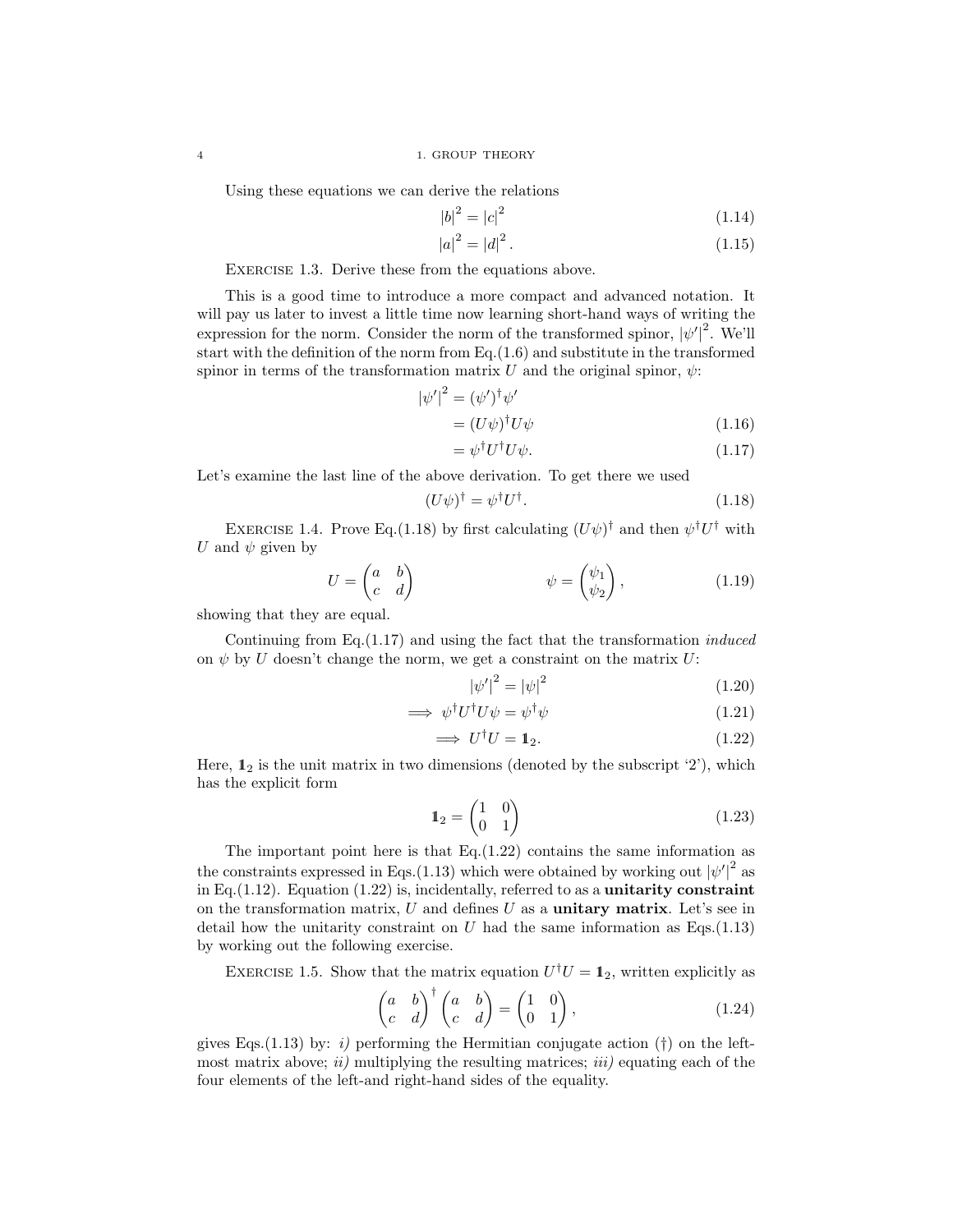1. SPINORS 5

The obvious advantage in this more compact matrix notation is that we never had to 'open-up' the object U to get the constraint Eq.  $(1.22)$ . Also, we never had to refer to the components of  $\psi$ ,  $\psi_1$  and  $\psi_2$ . The convenience of the compact matrix notation is obvious. Note, however, that we only introduced the matrix notation *after* we got some experience working with the component notation. This is a good rule to follow generally – when tempted to work with compact notation, we should make sure that we understand how it works in terms of the quantities and elements that comprise the short-hand forms. This way we're sure not to misinterpret their meanings and make a mistake in their manipulation.

Enough pedagogical advice  $-$  let's use what we've learned so far to simplify the form of the transformation matrix, U. Doing this will allow us to more simply understand the transformation in terms of group theory and to see why group theory forces  $U$  to take this specific simplified form. What we mean by 'simplify the form of  $U'$  is this – we'll rewrite  $U$  in terms of the fewest number of its complex number elements  $a, b, c$ , and  $d$  as possible. Since we have the relationships between these elements provided by the constraints of Eqs.(1.13), we can eliminate some of these elements in favor of others. Actually, it's a little easier to do this simplifying algebra if we introduce another quantity – the **determinant** of  $U$ .

The determinant of a 2-by-2 matrix  $M$  is defined by

$$
M = \begin{pmatrix} m_1 & m_2 \\ m_3 & m_4 \end{pmatrix} \tag{1.25}
$$

$$
\det M = m_1 m_4 - m_2 m_3. \tag{1.26}
$$

The determinant, which is likely familiar to you already, is so important that we'll pause for a digression on its properties. In the following subsection, we prove some important properties of the determinant before returning to the issue of simplifying  $U$  in terms of its elements.

1.1. Properties of determinants. Recall the equation for the determinant of a 2-by-2 matrix:

$$
M = \begin{pmatrix} m_1 & m_2 \\ m_3 & m_4 \end{pmatrix} \tag{1.27}
$$

$$
\det M = m_1 m_4 - m_2 m_3. \tag{1.28}
$$

The determinant is just a way of getting a *single, complex number* from a square matrix. It has the following properties:

a) det  $U_1U_2 = \det U_1 \det U_2$ ;

b) 
$$
\det U^T = \det U;
$$

c) 
$$
\det U^{\dagger} = (\det U)^{*};
$$

d) det  $aU = a^2 \det U$  (for *rank 2* only!)

e) 
$$
\det U^{-1} = \frac{1}{\det U};
$$

f) det  $\begin{pmatrix} a & b \\ kc & kd \end{pmatrix} = k \det \begin{pmatrix} a & b \\ c & d \end{pmatrix}$  (common row factor); g) det  $\begin{pmatrix} ka & b \\ kc & d \end{pmatrix} = k \det \begin{pmatrix} a & b \\ c & d \end{pmatrix}$  (common column factor).

Please note that all of these (except the one noted exception) are applicable for rank-n  $(n-by-n)$  matrices.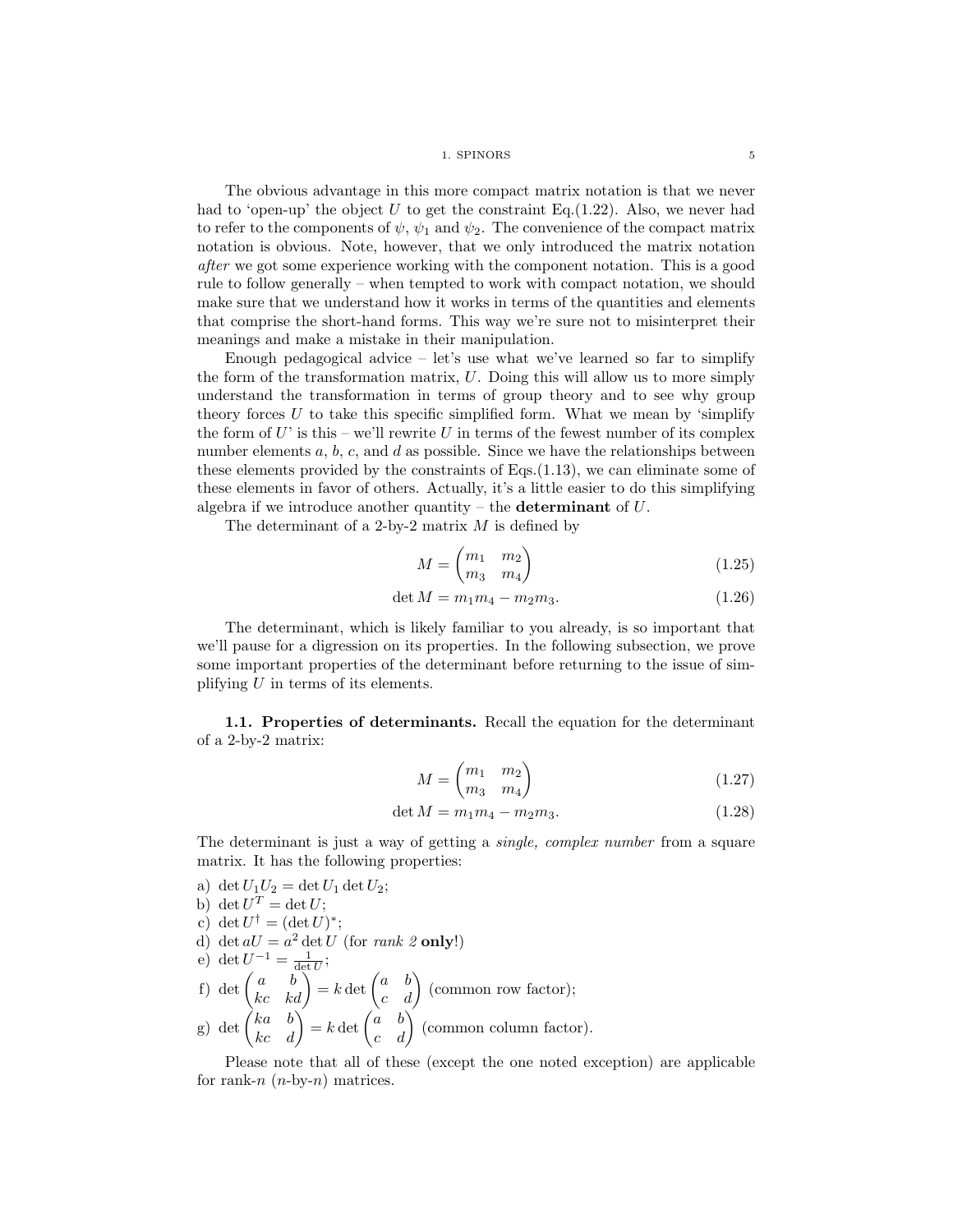EXERCISE 1.6. Prove the above properties of the determinant. **Extra credit:** generalize det  $aU$  to the case where U is a  $rank-n$  matrix.

Resuming our pursuit of the simplest form for U allowed by the unitarity constraint on  $U$ , Eq.(1.22) (or equivalently Eqs.(1.13)), we'll first need to use a property of the determinant that we just proved.

EXERCISE 1.7. Using property 'c' of the determinant and Eq. $(1.22)$ , show that

$$
\left|\det U\right|^2 = 1.\tag{1.29}
$$

EXERCISE 1.8. Show that the determinant of U in Eq.  $(1.31)$  can be expressed in either of the two forms

$$
\det U = -\frac{b}{c^*}, \qquad \qquad \det U = \frac{a}{d^*}, \qquad (1.30)
$$

using Eqs.(1.13a–1.13c).

Using these we can rewrite **transformation matrix**  $U$  as

$$
U = \begin{pmatrix} a & b \\ -b^* & a^* \end{pmatrix}.
$$
 (1.31)

EXERCISE 1.9. Using this form of the matrix  $U$ , multiply it (from the left, of course) on  $\psi$ , use Eqs.(1.13) and show that the norm of the resulting spinor is the same as  $|\psi|^2$ .

Before we move on to the next section and consider group theory in a more general sense, let's have a look at what we've done. We started with the matrix U in Eq.  $(1.9)$  which has 4 complex numbers, each of which has two independent real components for a total of 8 independent real numbers making up the matrix U. Then we require that the matrix  $U$  doesn't change ("leaves invariant") the norm of the spinor  $\psi$ ,  $|\psi|^2$ . This imposes four conditions on the elements of U: Eqs.  $(1.13a, 1.13b)$  are each one condition since they are relations among real – not complex – quantities, while Eq.(1.13c) gives two conditions since it's a relation among complex quantities. So we're down to just 4 independent real numbers – these are just the real and imaginary parts of  $a$  and  $b$  the only complex numbers that appear in Eq. $(1.31)$  for U. (Note that complex numbers are not independent of their complex conjugates, eg.  $a^*$  isn't independent of a.) The fact that the determinant of U, det  $U = 1$  (as you proved in Ex.(1.8)) is due to the fact that  $|a|^2 + |b|^2 = 1$ . So you can see that a and b have one relation between them and therefore there are only 3 independent real numbers in  $U$ . (I have cheated here – Eqs.(1.13) fix the ratios of  $b/c^*$  and  $a^*/d$  only up to a **phase factor**,  $e^{i\alpha}$ , and I've arbitrarily chosen  $\alpha = 0$ . We'll return to this point at the end of the chapter.

### 2. Group properties

Now that we've some some "real" world (that is, real "*quantum mechanical world*") examples of groups  $(U(2)$  and  $SU(2)$  and the objects they operate on (*spinors*) let's firm up the mathematical definitions of these sets. The essential properties of the abstract group consisting of a set of elements and given a group product are:

- closure: the product of two elements is itself in the set;
- associative:  $U_1(U_2U_3) = (U_1U_2)U_3$ ;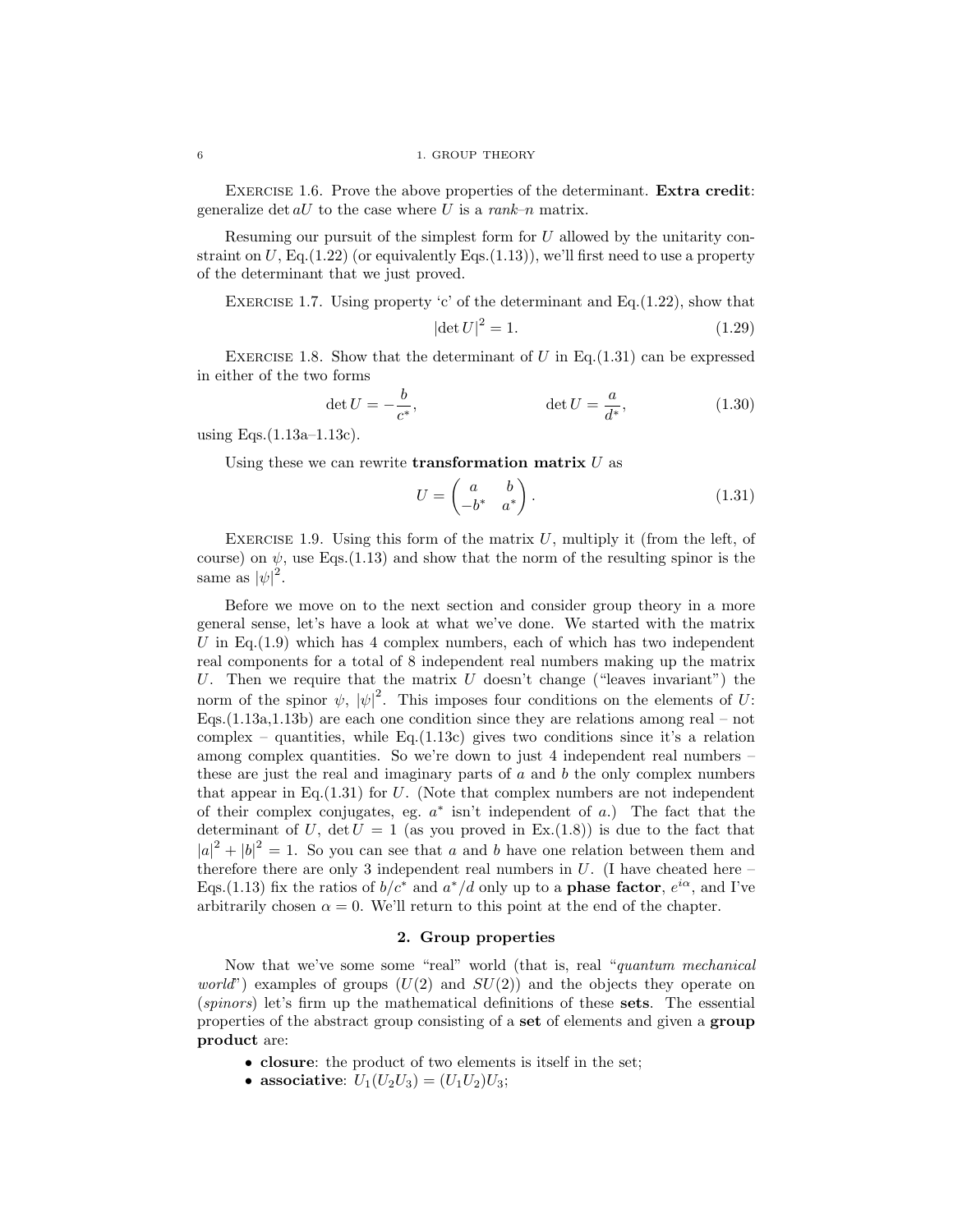- unit element 1:  $1U = U1 = U;$
- inverse  $U^{-1}$ :  $UU^{-1} = U^{-1}U = \mathbb{1}$ .

We can show that the objects  $U(2)$  and  $SU(2)$  are, in fact, groups by considering representatives from each of these groups and checking that they satisfy the specific properties above. The only property that we didn't explicitly check was the associtative rule. But it's a fact that matrix multiplication satisfies the associative rule and we won't explicitly check this.

Let's have a quick review of  $U(2)$  and  $SU(2)$ .

**2.1.**  $U(2)$ . A general form for the elements of  $U(2)$  is

$$
U = \begin{pmatrix} a & b \\ -b^* e^{i\alpha} & a^* e^{i\alpha} \end{pmatrix}
$$
 (1.32)

$$
\det U = e^{i\alpha} \tag{1.33}
$$

and we have proved that these elements satisfy the unitarity condition

$$
U^{\dagger} = U^{-1}.\tag{1.34}
$$

Recall that these equations define elements of the group  $U(2)$  of "unitary matrices" of rank 2." Let's check that U's of the form of Eq.(1.32) (that is,  $U \in U(2)$  – this reads: 'U is an element of  $U(2)$ ') are closed (see the closure property above) under matrix multiplication.

EXERCISE 1.10. Suppose  $U_1, U_2 \in U(2)$ .

$$
U_1 = \begin{pmatrix} a_1 & b_1 \\ -b_1^* e^{i\alpha_1} & a_1^* e^{i\alpha_1} \end{pmatrix} \qquad U_2 = \begin{pmatrix} a_2 & b_2 \\ -b_2^* e^{i\alpha_2} & a_2^* e^{i\alpha_2} \end{pmatrix} . \tag{1.35}
$$

Show that the resulting matrix,  $U = U_1 U_2$  satisfies  $U \in U(2)$ . In order to do this, you need to show that: i) det  $U = e^{i(\alpha_1 + \alpha_2)}$  and ii) Eqs.(1.13) are satisfied for the elements of U.

**2.2.**  $SU(2)$ . The general form for the elements of  $SU(2)$  are obtained from that of  $U(2)$  by setting  $\alpha = 0 \implies e^{i\alpha} = 1$ :

$$
U = \begin{pmatrix} a & b \\ -b^* & a^* \end{pmatrix} \tag{1.36}
$$

$$
\det U = 1. \tag{1.37}
$$

These equations define the elements of  $SU(2)$  the group of "special unitary matrices" of rank 2."

EXERCISE 1.11. Repeat Ex.  $(1.10)$  for  $SU(2)$  using the results from Ex.  $(1.10)$ . Don't multiply matrices out! Be clever.

## 3. Lie algebra

Now, let's specialize to the group  $SU(2)$ . This is what's called a Lie group (named after the Norwegian mathematician Sophus Lie who lived in the latter half of the nineteenth century). We've shown that the form of the elements of  $SU(2)$ can be written

$$
U = \begin{pmatrix} a & b \\ -b^* & a^* \end{pmatrix} \tag{1.38}
$$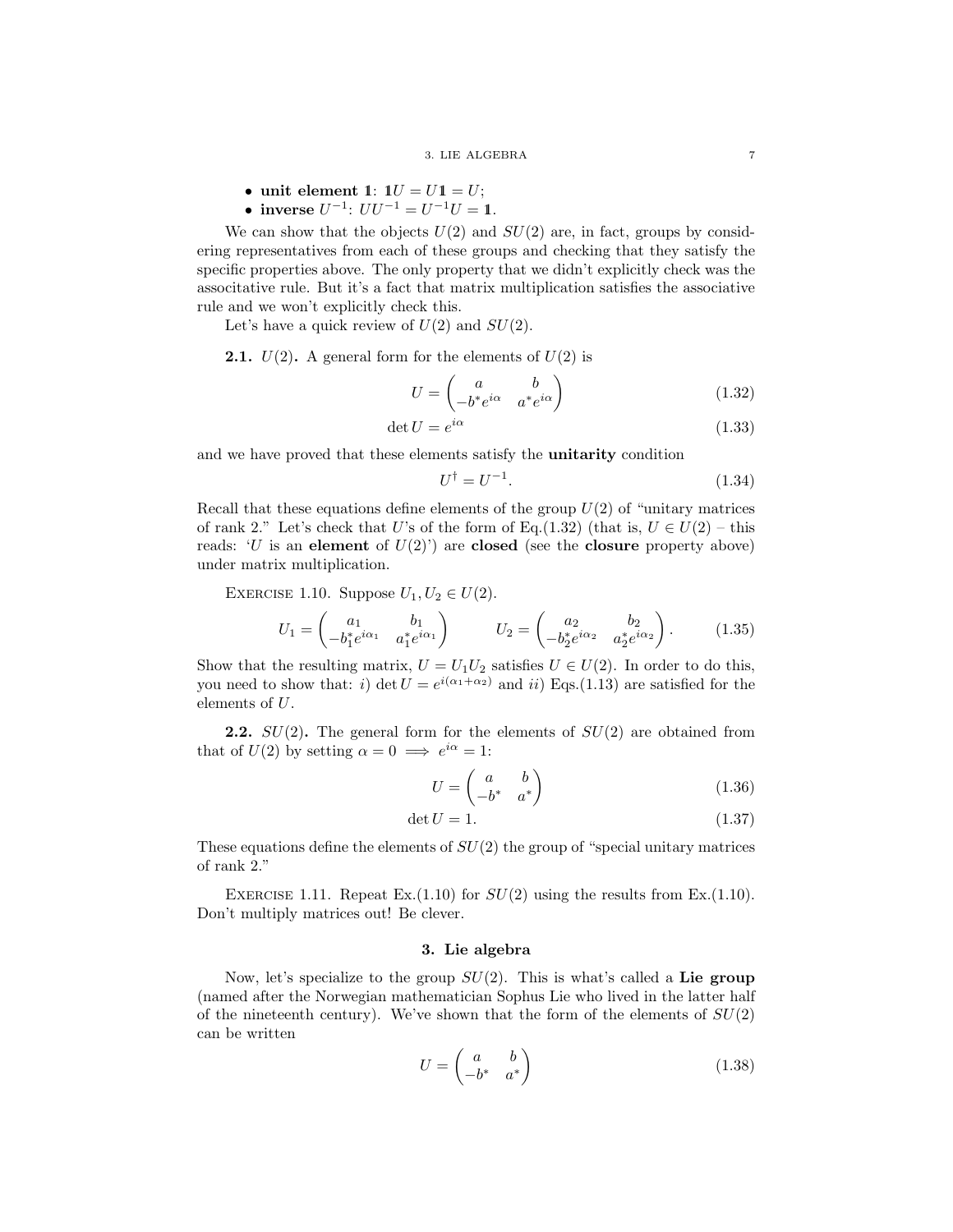### 8 1. GROUP THEORY

and that the condition  $\det U = 1$  means that there are three independent real numbers or **parameters** within the complex numbers  $a$  and  $b$ . Our goal in this section is to use the properties of the Lie algebra, denoted  $\mathfrak{su}(2)$ , to write the matrix  $U$  of Eq.(1.38) in the form

$$
U = e^{i\boldsymbol{\sigma}\cdot\boldsymbol{\theta}}.\tag{1.39}
$$

This is probably something new to you – we're taking the exponential function of an argument which isn't a real number, as we're used to doing, but a *matrix*,  $\sigma \cdot \theta$ . (Don't worry about exactly what  $\sigma \cdot \theta$  is right now. It'll become clear as we go on. Just be aware that it's a *rank–2* matrix.)

Let's rewrite Eq.  $(1.38)$ , separating the real and imaginary parts of a and b. We write:

$$
U = a_r \begin{pmatrix} 1 & 0 \\ 0 & 1 \end{pmatrix} + ib_i \begin{pmatrix} 0 & 1 \\ 1 & 0 \end{pmatrix} + ib_r \begin{pmatrix} 0 & -i \\ i & 0 \end{pmatrix} + ia_i \begin{pmatrix} 1 & 0 \\ 0 & -1 \end{pmatrix}
$$
 (1.40)  
=  $a_r \mathbf{1} + i \mathbf{u} \cdot \boldsymbol{\sigma}$  (1.41)

where we've defined

$$
\mathbf{u} = \begin{pmatrix} b_i \\ b_r \\ a_i \end{pmatrix} \qquad \sigma = \begin{pmatrix} \sigma_1 \\ \sigma_2 \\ \sigma_3 \end{pmatrix} \tag{1.42}
$$

$$
\sigma_1 = \begin{pmatrix} 0 & 1 \\ 1 & 0 \end{pmatrix}; \qquad \sigma_2 = \begin{pmatrix} 0 & -i \\ i & 0 \end{pmatrix}; \qquad \sigma_3 = \begin{pmatrix} 1 & 0 \\ 0 & -1 \end{pmatrix}, \qquad (1.43)
$$

where we've used the definition for the **scalar product** (or 'dot product')

$$
\mathbf{u} \cdot \boldsymbol{\sigma} = u_1 \sigma_1 + u_2 \sigma_2 + u_3 \sigma_3. \tag{1.44}
$$

Exercise 1.12. Work out Eqs.(1.40,1.41).

A lot has happened here, so let's sift through the pile carefully. The first thing we did was to break up the matrix  $U$  into real and imaginary components of the parameters  $a, b$ . You see that you get the unit matrix 1, and after factoring out an  $i = \sqrt{-1}$  we get three more matrices  $\sigma_1, \sigma_2, \sigma_3$  which are often written as a vector,  $\sigma$ . (In fact sometimes the labels 1,2,3 are written as x, y, z.) These are a special set of matrices that arise *all the time* in the physics of spin- $\frac{1}{2}$  particles. They're called the Pauli matrices and they have special properties. Let's write these down and then I'll explain them:

$$
[\sigma_1, \sigma_2] = 2i\sigma_3
$$
  
\n
$$
[\sigma_2, \sigma_3] = 2i\sigma_1
$$
  
\n
$$
[\sigma_3, \sigma_1] = 2i\sigma_2.
$$
\n(1.45)

This is the Lie algebra. We have a new object here:  $\lceil \, , \, \rceil$  called the **commuta**tor. It's defined as

$$
[A,B] = AB - BA \tag{1.46}
$$

and has the property that

$$
[A, B] = -[B, A]. \t(1.47)
$$

Clearly, if either (or both) A and B are real numbers the commutator is zero. Since matrix multiplication isn't commutative, the commutator of matrices is, in general, not zero. (Though there are other objects which are not matrices that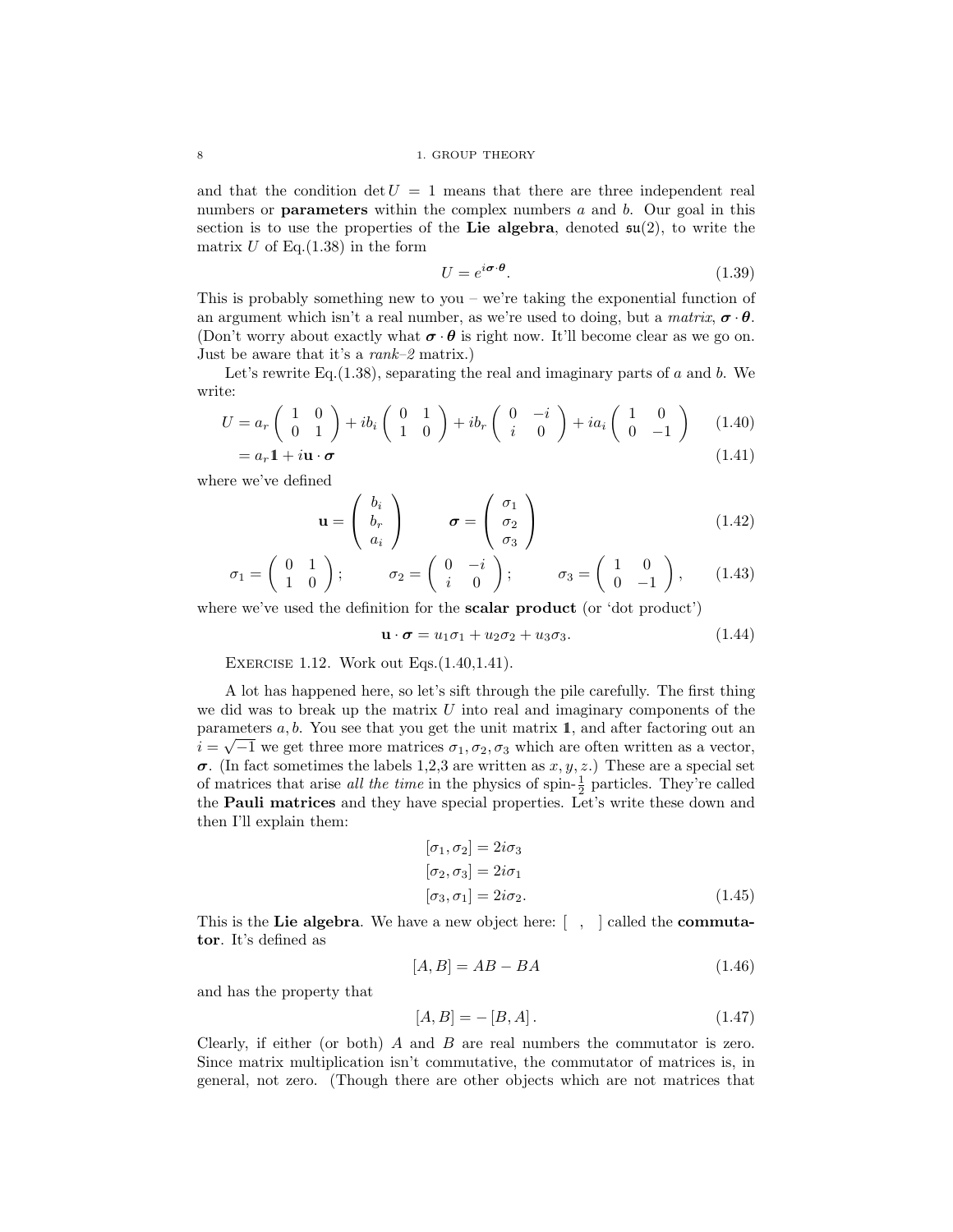### 3. LIE ALGEBRA 9

don't commute. Just a warning that commutators are useful for things other than matrices, but we'll confine our attention to just matrices for now.)

EXERCISE 1.13. Prove Eq. $(1.47)$  from the definition in Eq. $(1.46)$ .

EXERCISE 1.14. Prove Eqs. $(1.45)$ .

So you can see from Eqs.(1.45) that there is a sort of closure of the Pauli matrices under the action of the commutator. I'm not saying that the Pauli matrices form a group. They don't. They are the elements of a special sort of vector space called a Lie algebra. Just keep this in the back of your mind for now.

EXERCISE 1.15. Prove that the Pauli matrices  $\{\sigma_1, \sigma_2, \sigma_3\}$  don't form a group.

In fact, going back to  $Eq.(1.40)$ , what we have done is write the general element of  $SU(2)$  in terms of a **basis** of matrices consisting of the identity matrix and the Pauli matrices. And any element in  $SU(2)$  can be written this way in terms of the parameters  $a_r, b_i, b_r, a_i$  and the basis matrices  $\{1, \sigma\}$ . (Remember that there are only three independent paramters since they're related by

$$
a_r^2 + b_i^2 + b_r^2 + a_i^2 = 1.
$$
\n(1.48)

Notice something else about the Pauli matrices. They're traceless. If we have an  $n$ -by- $n$  matrix  $A$  then the **trace** is defined as

$$
\text{Tr } A = \sum_{i=1}^{n} A_{ii},\tag{1.49}
$$

just the sum of the diagonal elements. So the Pauli matrices have

$$
Tr \sigma_i = 0. \tag{1.50}
$$

Exercise 1.16. Using Eq.(1.36) calculate the Tr U.

Exercise 1.17. Using Eq.(1.41) calculate the Tr U. Compare to your result from  $Ex.(1.16)$ . Do they agree?

Now, onto the *coup de grace* – proving Eq.(1.39). Suppose that we write

$$
a_r = \cos \theta \tag{1.51}
$$

then Eq. $(1.48)$  is satisfied if we take

$$
\mathbf{u} = \hat{\boldsymbol{\theta}} \sin \theta \qquad (\text{recall Eq.}(1.42)) \tag{1.52}
$$

$$
\hat{\theta} = \frac{\theta}{\theta} \tag{1.53}
$$

$$
\boldsymbol{\theta} = \begin{pmatrix} \theta_1 \\ \theta_2 \\ \theta_3 \end{pmatrix} \tag{1.54}
$$

$$
\theta = \sqrt{\theta_1^2 + \theta_2^2 + \theta_3^2}.\tag{1.55}
$$

Then we have, if we substitute into Eq.(1.41)

$$
U = \cos \theta + i \boldsymbol{\sigma} \cdot \hat{\boldsymbol{\theta}} \sin \theta \qquad (1.56)
$$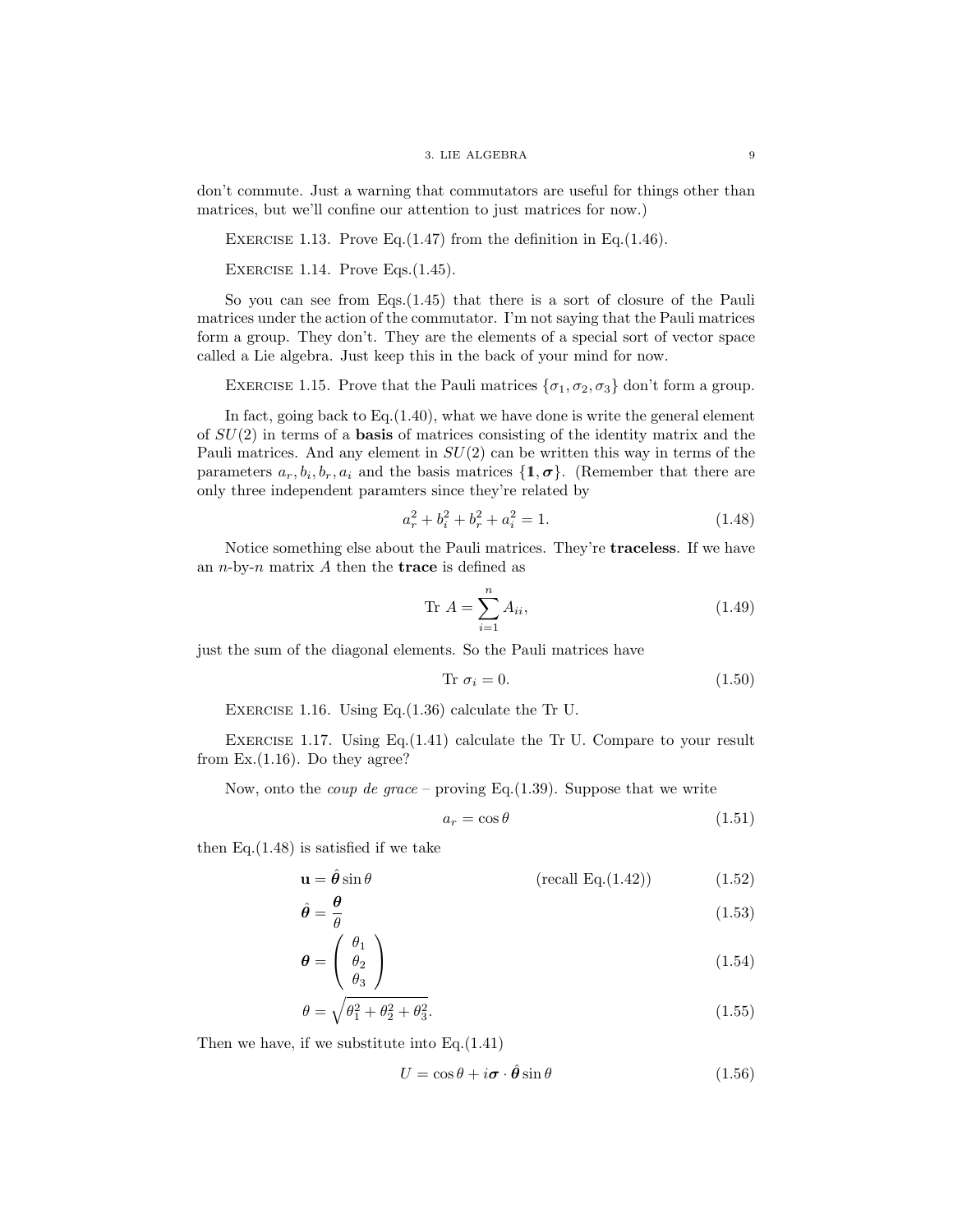10 1. GROUP THEORY

and now, we've renamed our independent parameters from  $a_r, b_r, b_i$  to  $\boldsymbol{\theta} = (\theta_1, \theta_2, \theta_3)$ (or  $\boldsymbol{\theta} = (\theta_x, \theta_y, \theta_z)$ ). The symbol  $\boldsymbol{\hat{\theta}}$  is the symbol for a unit vector which points in the direction of the axis about which we'll rotate the system:

$$
\boldsymbol{\theta} = (\theta_x, \theta_y, \theta_z) \tag{1.57}
$$

$$
= \theta_x \hat{\mathbf{x}} + \theta_y \hat{\mathbf{y}} + \theta_z \hat{\mathbf{z}} \tag{1.58}
$$

$$
\hat{\theta} = \theta/\theta \tag{1.59}
$$

$$
= \hat{\theta}_x \hat{\mathbf{x}} + \hat{\theta}_y \hat{\mathbf{y}} + \hat{\theta}_z \hat{\mathbf{z}} \tag{1.60}
$$

$$
\hat{\theta}_x = \theta_x/\theta \qquad \hat{\theta}_y = \theta_y/\theta \qquad \hat{\theta}_z = \theta_x/\theta \tag{1.61}
$$

$$
\theta = \sqrt{\theta_x^2 + \theta_y^2 + \theta_z^2}.\tag{1.62}
$$

Let's work through this with some problems.

EXERCISE 1.18. Determine the variables  $(b_i, b_r, a_i)$  in terms of  $(\theta, \hat{\theta}_x, \hat{\theta}_y, \hat{\theta}_z)$ .

EXERCISE 1.19. Prove that Eq. $(1.48)$  is satisfied by Eqs. $(1.51, 1.52)$ .

EXERCISE 1.20. Write out Eq. $(1.56)$  in terms of its elements. Each element is a cos or sin function muliplied by coefficients which are complex numbers formed from the components of  $\ddot{\theta}$ .

EXERCISE 1.21. When we wrote  $a_r = \cos \theta$  we assumed that  $|a_r| \leq 1$  (why do I say this?). Prove that this indeed the case from the condition det  $U = 1$ .

EXERCISE 1.22. Calculate the determinant of U using Eq.  $(1.56)$ .

EXERCISE 1.23. Calculate the trace of U using Eq.  $(1.56)$ . Compare to the results for  $Ex.(1.16)$  and  $Ex.(1.17)$ .

Now we turn to the formidable task of proving Eq.  $(1.39)$ . We know how to take exponential functions of real arguments. Simply raise the number  $e = 2.7813$  to that power. Rigorously though, any function is defined by its series expansion. Given a function whose derivatives all exist in an open neighborhood of  $x$ , Taylor's theorem says that

$$
f(x) = \sum_{n=0}^{\infty} \frac{f^{(n)}(0)}{n!} x^n,
$$
\n(1.63)

where  $f^{(n)}(x) = \frac{d^n f(x)}{dx^n}$  and  $f^{(n)}(0) = f^{(n)}(x)|_{x=0}$ .

Exercise 1.24. Using Taylor's theorem, prove that the series expansion of  $e^x = \sum_{n=0}^{\infty} \frac{x^n}{n!}$  $\frac{x^{\prime\prime}}{n!}$ .

Now that we know, rigorously, how to take the exponential function of a real number,  $x$ , let's think about how to take the exponential function of a complex number, z. Letting  $z = x + iy$  we have

$$
e^z = e^x e^{iy}.\tag{1.64}
$$

We already have done  $e^x$ . What about  $e^{iy}$ ? This is a weird thing. if I write it out numerically for, say  $y = 3$  then we have

$$
e^{iy} = (2.7813)^{3\sqrt{-1}} \tag{1.65}
$$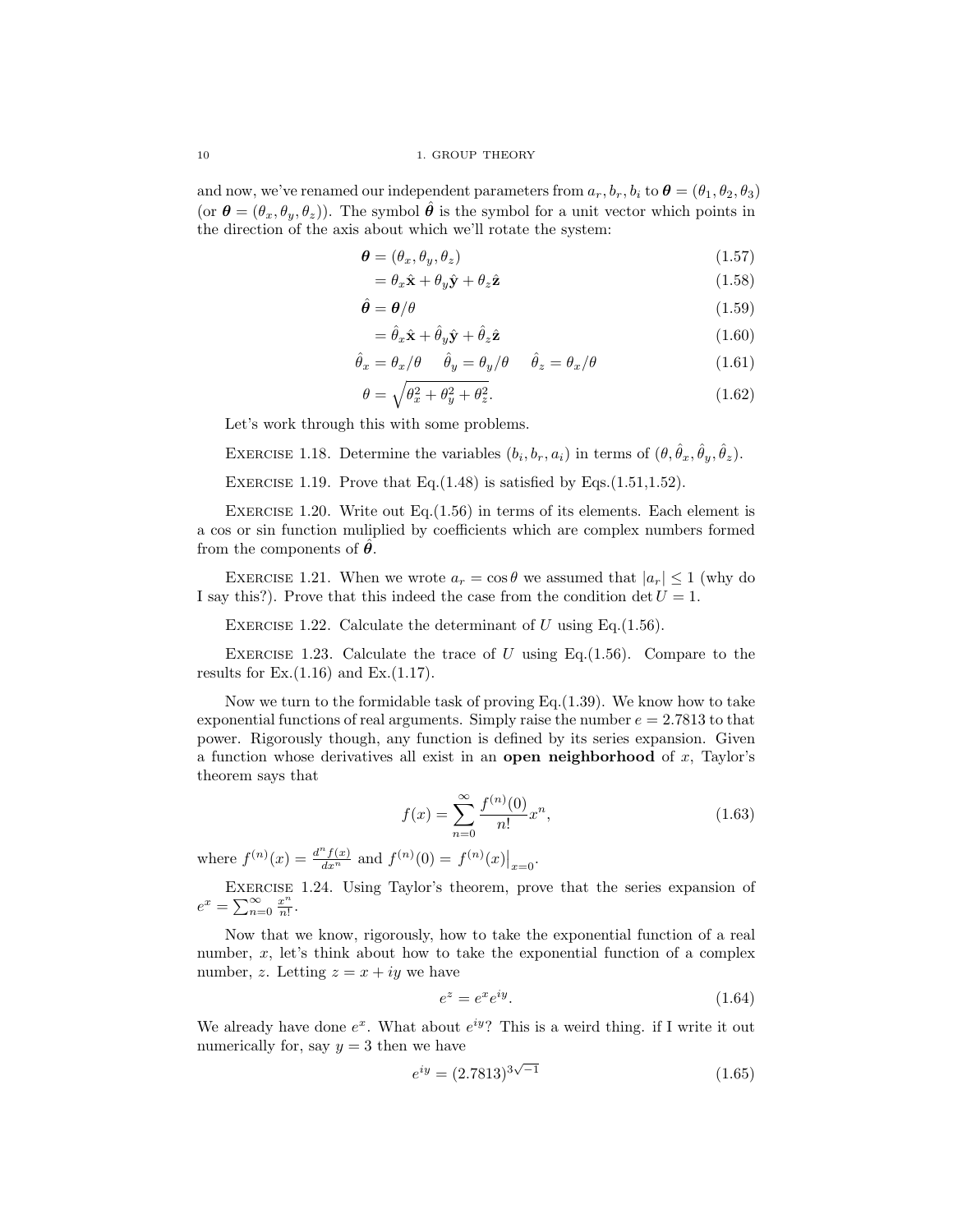and it's not at all clear what to do with this. We do know, however, how to multiply (and divide, etc.) complex numbers. That suggests we might get somewhere if we use the series representation for the exponential function from Ex.(1.24).

EXERCISE 1.25. From  $e^{iy} = \sum_{n=0}^{\infty} \frac{(iy)^n}{n!}$  $\frac{y^{\alpha}}{n!}$  prove that  $e^{i\alpha} = \cos \alpha + i \sin \alpha$ .

Now that we know how to exponentiate complex numbers like  $z = x + iy$ , we can ask: how do we exponentiate *matrices* as in Eq.(1.39)? Answer: go to the series representation!

First we need some background on how to take products (ie., multiply) the Pauli matrices.

EXERCISE 1.26. Prove that  $\sigma_i \sigma_i = 1$  for  $i = 1, 2, 3$ .

This next exercise is simply a more concise restatement of Eqs.(1.43).

EXERCISE 1.27. Show that  $[\sigma_i, \sigma_j] = 2i \sum_{k=1}^3 \varepsilon_{ijk} \sigma_k$ . Here  $\varepsilon_{ijk} = 1$  if  $ijk =$ 123, 231, 312,  $\varepsilon_{ijk} = -1$  if  $ijk = 132, 321, 213$ , and  $\varepsilon_{ijk} = 0$  if  $i = j$  or  $j = k$  or  $k = i.$  The  $\varepsilon_{ijk}$  is called the Levi-Civita tensor.

EXERCISE 1.28. Using Exs.(1.26) and (1.27) show that  $\sigma_i \sigma_j = \delta_{ij} + i \sum_{k=1}^3 \varepsilon_{ijk} \sigma_k$ . Here  $\delta_{ij} = 1$  if  $i = j$  and  $\delta_{ij} = 0$  if  $i \neq j$ .

EXERCISE 1.29. Now, using the last four problems we can show that  $U = e^{i\boldsymbol{\sigma} \cdot \boldsymbol{\theta}}$ .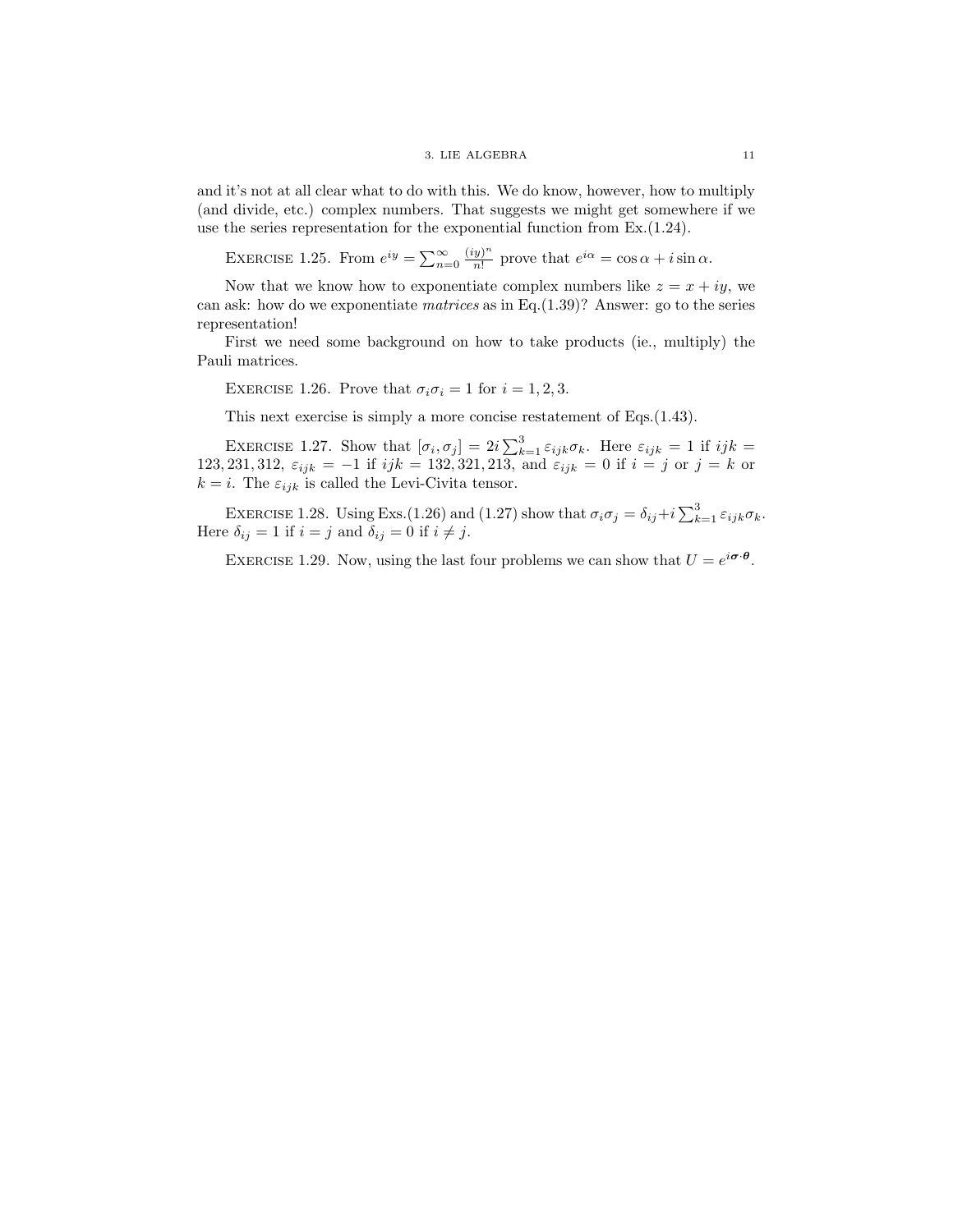### 12 1. GROUP THEORY

### 4. Rotations in 2 and 3 dimensions

This section is a bit of a detour, a *denouement* from the main track of the chapter. It serves as a conduit to understanding what spinors are and what the transformation matrix of Eq. $(1.39)$  (or Eq. $(1.56)$ ) does to spinors. It does this by looking at rotations of good old regular vectors in two and three dimensions.

What we've done so far is to figure out the structure of the elements of  $U(2)$ ,  $SU(2)$  and we briefly had a look at the Lie algebra of  $SU(2)$  (which is often denoted  $\mathfrak{su}(2)$ ). But what are these things? Well, just confining our attention to  $SU(2)$ , we'll find out soon enough that these elements (like  $U(\theta)$  of Eq.(1.56)) correspond to rotations of things described by Pauli spinors, like electrons and quarks and nucleons, and  $\Sigma^-$  hyperons – any spin– $\frac{1}{2}$  particles, in fact.

But first, let's study how rotations work in two and three dimensions; that is, how do vectors in two and three dimensions transform under rotation?

Starting with two dimensions (2D), we have a vector

$$
\mathbf{r} = \left(\begin{array}{c} x \\ y \end{array}\right) \tag{1.66}
$$

$$
x = |\mathbf{r}| \cos \theta, \quad y = |\mathbf{r}| \sin \theta \tag{1.67}
$$



FIGURE 1. The rotation of the vector  $\mathbf r$  to  $\mathbf r'$ .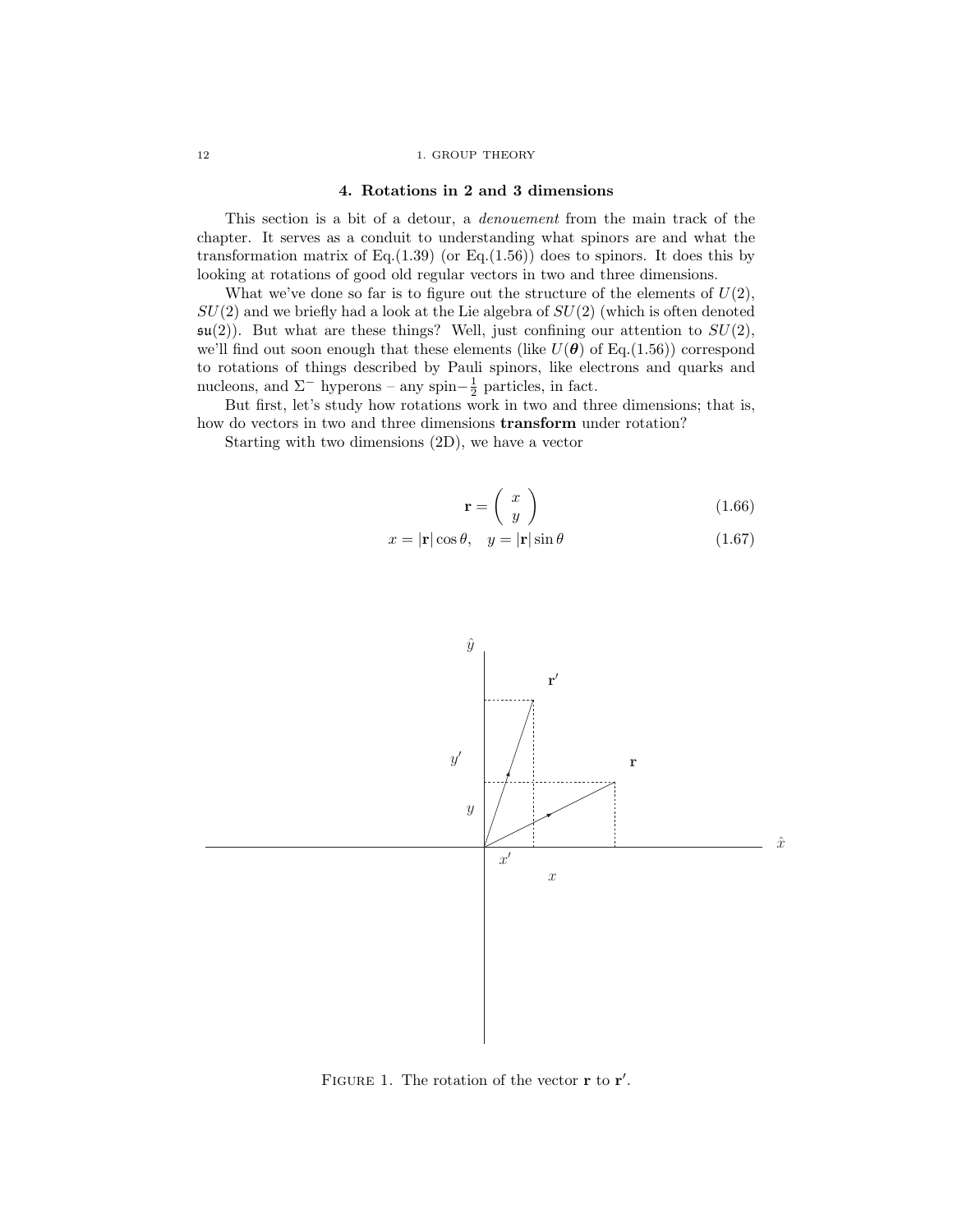which is rotated to

$$
\mathbf{r}' = \left(\begin{array}{c} x' \\ y' \end{array}\right) \tag{1.68}
$$

$$
x' = |\mathbf{r}| \cos \theta', \quad y' = |\mathbf{r}| \sin \theta' \tag{1.69}
$$

where the angles  $\theta$  and  $\theta'$  are measured with respect to the  $\hat{\mathbf{x}}$  axis. See Fig.(1). Note that the same length,  $|\mathbf{r}|$  appears for both vectors  $\mathbf{r}$  and  $\mathbf{r}'$  since rotations don't change the lengths of vectors. They merely turn them while keeping their length fixed.

EXERCISE 1.30. Prove Eqs.(1.69) by looking at Fig.(1) and assuming  $|\mathbf{r}'| = |\mathbf{r}|$ . The angle between  $\mathbf{r}'$  and the x-axis is  $\theta'$ .

We can get from  $\mathbf r$  to  $\mathbf r'$  ("**transform**  $\mathbf r$  to  $\mathbf r''$ ) by applying a matrix, an element of  $SO(2)$  in fact (we'll find out what the 'O' means in a minute) called  $R(\phi)$ :

$$
\mathbf{r}' = R(\phi)\mathbf{r} \tag{1.70}
$$

$$
R(\phi) = \begin{pmatrix} \cos \phi & -\sin \phi \\ \sin \phi & \cos \phi \end{pmatrix}
$$
 (1.71)

where we can use popular trigonometric identities (angle addition formulas) to prove that

$$
\phi = \theta' - \theta. \tag{1.72}
$$

So  $\phi$  is angle *between* **r** and **r'**.

EXERCISE 1.31. Prove  $Eq.(1.72)$ .

Now that we have the matrix  $R(\phi)$  we can have a look at some of its properties.

EXERCISE 1.32. Show that  $R(\phi)$  has det  $R = 1$ .

EXERCISE 1.33. Show that  $R^{-1}(\phi) = R^{T}(\phi) = R(-\phi)$  by applying the general formula for the inverse of a 2-by-2 matrix that you've derived earlier. Note that there are two equalities to prove.

The problem in Ex.(1.33) shows that the inverse of the matrix  $R(\phi)$  is equal to its transpose. (Remember that transpose just means: interchange rows and columns.) And this is where the 'O' comes from in  $SO(2)$  meaning "orthogonal."<sup>3</sup> That is: **orthogonal**  $\Leftrightarrow R^{-1} = R^T$ . So  $SO(2)$  is the group of matrices of 'special orthogonal' matrices of rank 2.

EXERCISE 1.34. Where does the 'S' meaning 'special' come from? Show that  $|\mathbf{r}'|^2 = \mathbf{r}' \cdot \mathbf{r}'$  is equal to  $|\mathbf{r}|^2$  because of this.

EXERCISE 1.35. Prove that these matrices form a group.

EXERCISE 1.36. Show that this group is Abelian, meaning  $R_1R_2 = R_2R_1$  by considering

$$
R_1 = \begin{pmatrix} \cos \phi_1 & -\sin \phi_1 \\ \sin \phi_1 & \cos \phi_1 \end{pmatrix}, \qquad R_2 = \begin{pmatrix} \cos \phi_2 & -\sin \phi_2 \\ \sin \phi_2 & \cos \phi_2 \end{pmatrix}.
$$

<sup>3</sup>Strictly speaking, orthogonal transformations preserve the inner product.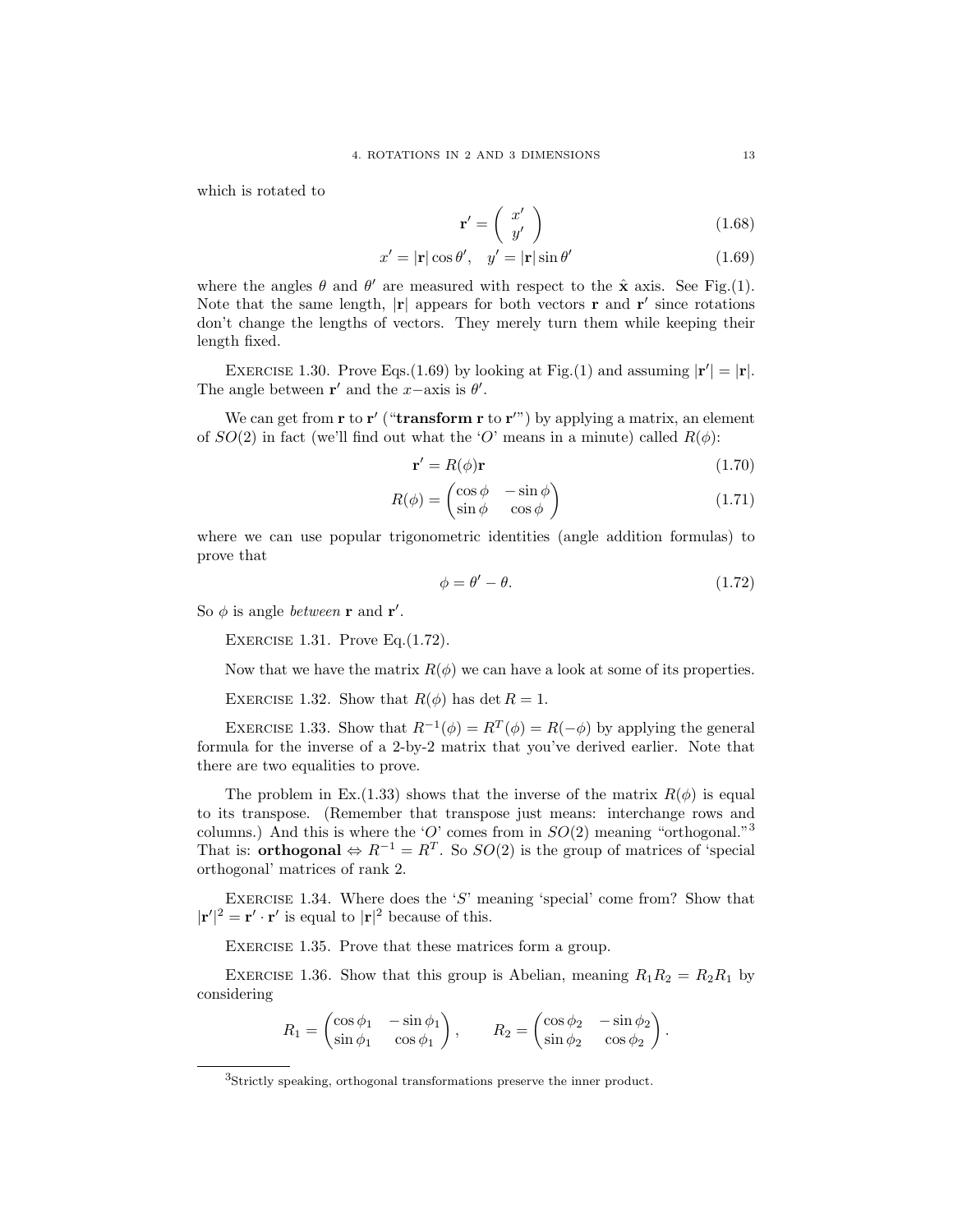That  $SO(2)$  is Abelian means that the operation of rotations about a single axis (the rotations we have been considering here are about the axis perpendicular to the  $x - y$  plane) commute with each other – the order in which we do two rotations doesn't matter. We end up with the same vector (starting with the same vector initially) whatever order we choose to do the rotations in. This will *not* be the case in three dimensions where rotations *do not commute*.

Now that we have the rotation matrices,  $R(\phi)$  in two dimensions, it makes the difficult task of understanding the three dimensional (3D) analogs a little easier. Again we start with the 3D vector r

$$
\mathbf{r} = \left(\begin{array}{c} x \\ y \\ z \end{array}\right) \tag{1.73}
$$

$$
x = |\mathbf{r}| \sin \theta \cos \phi, \quad y = |\mathbf{r}| \sin \theta \sin \phi, \quad z = |\mathbf{r}| \cos \theta \tag{1.74}
$$

which is rotated to

$$
\mathbf{r}' = \begin{pmatrix} x' \\ y' \\ z' \end{pmatrix} \tag{1.75}
$$

$$
x' = |\mathbf{r}| \sin \theta' \cos \phi', \quad y' = |\mathbf{r}| \sin \theta' \sin \phi', \quad z' = |\mathbf{r}| \cos \theta'
$$
 (1.76)

where the angles  $\theta$  and  $\phi$  are measured with respect to the  $\hat{\mathbf{x}}$  and  $\hat{\mathbf{z}}$  axes, respectively. See Fig.(2), which shows only the vector **r**. The rotation still takes  $\mathbf{r} \to \mathbf{r}'$  but the figure is too messy if we put both vectors on it. (And I couldn't find a picture of it on the web!)

The 3D rotation matrix, which we will call  $R(\theta)$ , is more complicated than the 2D case. In 2D there is only one rotation axis (perpendicular to the  $x - y$ plane) and the group structure is particularly simple. In 3D, there are an infinite number of possible directions or axes about which we may rotate a given vector. This makes writing down a single, simple closed form for the rotation matrix,  $R(\theta)$ more difficult. I'll just show it so you can say you've seen it. We now have to specify



FIGURE 2. The vector **r** in spherical coordinates.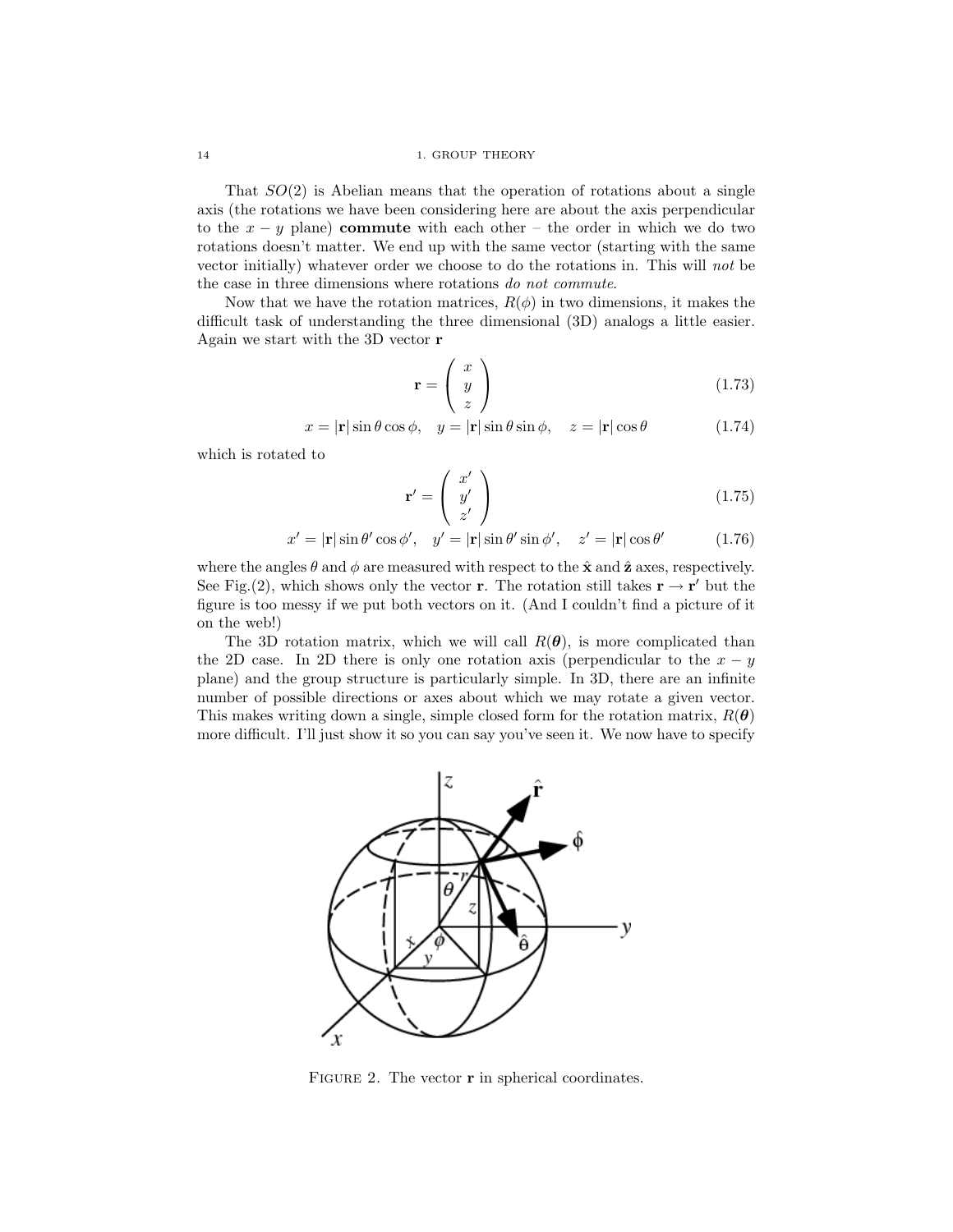a vector  $\boldsymbol{\theta} = (\theta_1, \theta_2, \theta_3) = (\theta_x, \theta_y, \theta_z)$  (we use  $(1, 2, 3)$  or  $(x, y, z)$  interchangeably) since we're specifying a rotation about a particular *axis*:

$$
\mathbf{r}' = R(\boldsymbol{\theta})\mathbf{r} \tag{1.77}
$$

$$
R(\theta) = e^{i\mathbf{J}\cdot\theta} \tag{1.78}
$$

$$
\mathbf{J} \cdot \boldsymbol{\theta} = J_x \theta_x + J_y \theta_y + J_z \theta_z \tag{1.79}
$$

$$
J_x = i \begin{pmatrix} 0 & 0 & 0 \\ 0 & 0 & -1 \\ 0 & 1 & 0 \end{pmatrix}, \quad J_y = i \begin{pmatrix} 0 & 0 & 1 \\ 0 & 0 & 0 \\ -1 & 0 & 0 \end{pmatrix}, \quad J_z = i \begin{pmatrix} 0 & -1 & 0 \\ 1 & 0 & 0 \\ 0 & 0 & 0 \end{pmatrix}.
$$
 (1.80)

The  $R(\theta)$  is an exact analog to the  $U(\theta)$  [Eqn.(1.56)] of  $SU(2)$ . (Except here, we are rotating the a *vector in 3D space* and in the previous sections we were rotating a *spinor in spinor space*.)

The components of the vector J satisfy the Lie algebra

$$
[J_i, J_j] = i\varepsilon_{ijk} J_k \tag{1.81}
$$

and the rotation matrix is orthogonal

$$
R^{-1} = R^T.
$$
\n(1.82)

EXERCISE 1.37. Show that  $[J_x, J_y] = iJ_z$ .

EXERCISE 1.38. Show that  $R^{-1}(\theta) = R^T(\theta) = R(-\theta)$ . Don't write out the  $J_i$ 's. You can use the fact that  $(e^A)^T = e^{A^T}$  to do this simply. It should only take you three or four lines.

Rotations about the axes x or y or z through an angle  $\theta$  are simple. You can derive the expressions for these rotations in the same way you showed that Eq.(1.56) can be written

$$
e^{i\boldsymbol{\sigma}\cdot\boldsymbol{\theta}} = \cos\theta + i\boldsymbol{\sigma}\cdot\hat{\boldsymbol{\theta}}\sin\theta.
$$
 (1.83)

EXERCISE 1.39. Show that:

$$
R_x(\theta) = \begin{pmatrix} 1 & 0 & 0 \\ 0 & \cos \theta & -\sin \theta \\ 0 & \sin \theta & \cos \theta \end{pmatrix}, \quad R_y(\theta) = \begin{pmatrix} \cos \theta & 0 & \sin \theta \\ 0 & 1 & 0 \\ -\sin \theta & 0 & \cos \theta \end{pmatrix},
$$

$$
R_z(\theta) = \begin{pmatrix} \cos \theta & -\sin \theta & 0 \\ \sin \theta & -\cos \theta & 0 \\ 0 & 0 & 1 \end{pmatrix}
$$
(1.84)

by taking  $\theta = \theta \hat{\mathbf{x}}$  for  $R_x$ ,  $\theta = \theta \hat{\mathbf{y}}$  for  $R_y$ , and  $\theta = \theta \hat{\mathbf{z}}$  for  $R_z$  in Eq.(1.78).

Let's show explicitly that rotations in 3D don't commute.

EXERCISE 1.40. Using the angle  $\theta = \frac{\pi}{2}$ , work out the action of  $R_x(\theta)$  then  $R_y(\theta)$  on the vector  $\mathbf{r} =$  $\sqrt{ }$  $\mathcal{L}$ 0 0 1  $\setminus$ . Then work out the action of  $R_y(\theta)$  then  $R_x(\theta)$  on

the same initial vector. In symbols, show that  $R_yR_x\mathbf{r} \neq R_xR_y\mathbf{r}$ . Make diagrams of these two different operations by drawing, on two  $(x, y, z)$  graphs, the initial vector, r, the vector after applying the first rotation, and the final vector.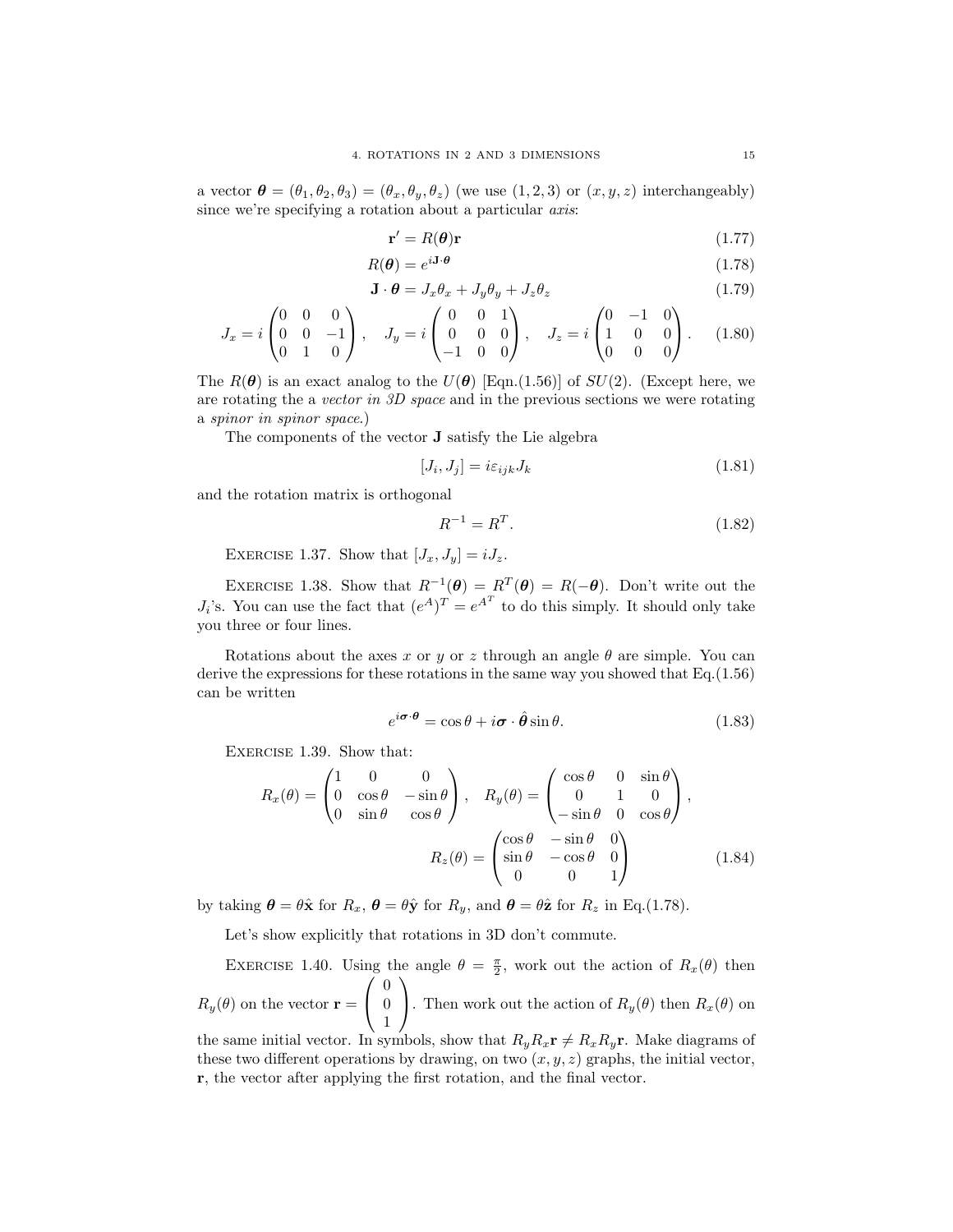### 5. Rotations of spinors

Now that we're expert at rotating regular, good old vectors in 2D and 3D let's consider the more abstract problem of rotating an electron. An electron, as we've learned, is described in the quantum theory by a two-dimensional (not the same 2D plane where we rotated the good old vectors of the last section) sort of vector called a *spinor*. We need to figure out what mathematical operator we need to apply to the spinor to rotate it.

[Aside: This is an exact analog to what we did earlier in the chapter. There, the operator was the matrix  $R(\theta)$  and we applied it to vectors, **r** in which 'inhabit' the 3D vector space which is often referred to as  $\mathbb{R}^3$ , the Euclidean space of three dimensions.]

We already know most of the mathematics necessary to rotate spinors – we learned it in sections 1–3. We'll walk through the process of rotating a spinor by doing some exercises.

When we measure the spin of an electron or a quark<sup>4</sup> – in fact, any spin– $\frac{1}{2}$ particle – we always find that it has only two values: either  $+\frac{1}{2}\hbar$  or  $-\frac{1}{2}\hbar$ . The constant,

$$
\hbar = \frac{h}{2\pi} = 1.054\,571\,68(18) \times 10^{-34}\text{ J s}
$$
  
= 6.58211915(56) \times 10^{-22}\text{ MeV s}  

$$
\hbar c = 197.326\,968(17)\text{ MeV fm},\tag{1.85}
$$

is called *Planck's constant*. It is a measure of the 'granularity' of the quantum world. As an example, if you had a photon,  $\gamma$  (a 'quantum' of the electromagnetic field) of frequency  $\nu$ , then its energy is

$$
E_{\gamma} = h\nu \tag{1.86}
$$

and only that amount of energy (for this frequency) can be exchanged between the electromagnetic field and something else (like an electron, for example). These numbers for  $\hbar$ , no matter what conventional units that you use to describe them, are indecipherably small. That's why the quantum physics is usually<sup>5</sup> only important when we deal with submicroscopic objects like electrons and quarks.

Notice that  $\hbar$  has the units of angular momentum:

$$
[\hbar] = J \text{ s} = \text{kg m}^2 \text{ s}^{-1}
$$
  
= m kg  $\frac{\text{m}}{\text{s}}$   
=  $[\mathbf{r}][\text{mass}][\mathbf{v}]$   
=  $[\mathbf{r} \times \mathbf{p}]$  (1.87)

([ ] means "units of") and we recognize  $\mathbf{r}\times\mathbf{p}$  as the orbital angular momentum  $\mathbf{L}.$ (From here on out we shall assume that we are using a set of units where  $\hbar = c = 1$ ) and so neither  $h$  nor c will appear in our formulas.)

<sup>&</sup>lt;sup>4</sup>One way to measure the intrinsic spin of a particle is to subject it to an external magnetic field and observe, for example, the Zeeman effect.

<sup>5</sup>There are some cases where macroscopic objects can exhibit quantum behavior. For example, a several ton aluminum cylinder, suspended in a vat of liquid helium, oscillates like a quantum mechanical object. This could be used as a gravitational wave detector.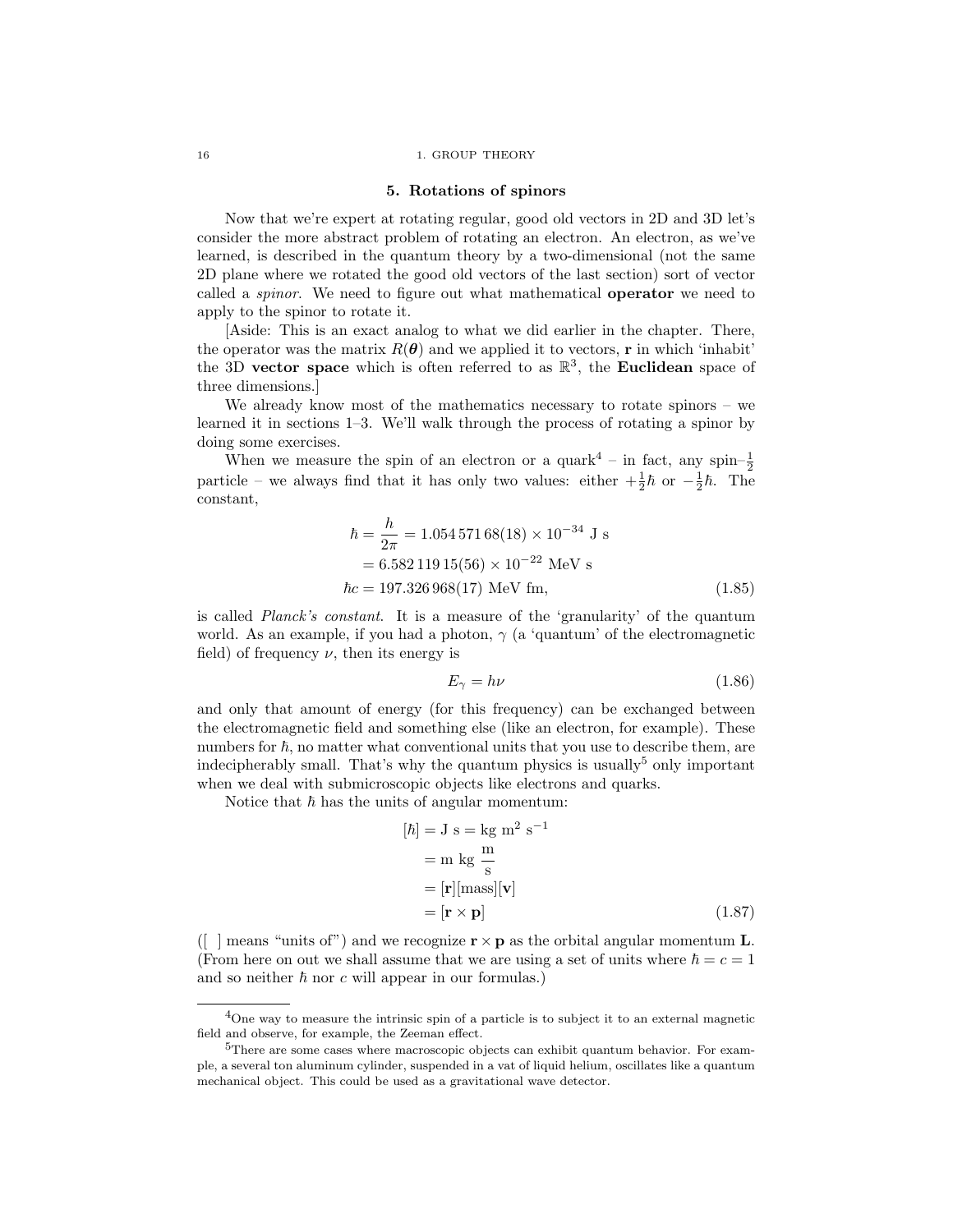(When we measure the spin of the electron, we're not measuring L. The orbital angular momentum is the angular momentum of an electron as it moves around some point in space. The intrinsic angular momentum – the "spin"  $-$  is the angular momentum that the electron has because it looks like it's spinning – but it's not *really*? Confusing, isn't it?)

Turning now to the spinor description of the electron, if we know that electrons are described mathematically by spinors and we know that measuring an electron's spin can result in only one of two possible values,  $+\frac{1}{2}, -\frac{1}{2}$  then which spinors describes an electron with spin–'up' or 'down' along the z−axis? You might guess that they're given by:

$$
|+\frac{1}{2}\rangle = |\uparrow\rangle = \begin{pmatrix} 1\\0 \end{pmatrix}, \; |-\frac{1}{2}\rangle = | \downarrow\rangle = \begin{pmatrix} 0\\1 \end{pmatrix}.
$$
 (1.88)

These spinors are eigenvectors ('eigen' means 'characteristic' in German) of the Pauli matrix,  $\sigma_z$  which means that when you operate on the spinor with  $\sigma_z$  you get the same spinor back (the components are the same) times some number as follows:

$$
\begin{aligned}\n\sigma_z \mid \uparrow \rangle &= (+1) \mid \uparrow \rangle \\
\sigma_z \mid \downarrow \rangle &= (-1) \mid \downarrow \rangle.\n\end{aligned} \tag{1.89}
$$

Exercise 1.41. Verify these equations using the expression for the Pauli matrices, Eqs.(1.43).

Those numbers on the right-hand-side,  $\pm 1$ , are the spins of the electron. "But," you think, "you said that the spin could have one of two values,  $+\frac{1}{2}$  or  $-\frac{1}{2}$ . Not  $\pm 1$ ." That's because the spin is actually defined as:

$$
\mathbf{S} = \frac{1}{2}\boldsymbol{\sigma} \tag{1.90}
$$

$$
\mathbf{S} = (S_x, S_y, S_z). \tag{1.91}
$$

Incidentally, we've introduced a new notation here, the **ket**,  $|\rangle$ . In the quantum theory, systems are described by quantum states or just 'states'. The *ket* is a generic symbol for writing a 'state' of a system – you can put just about any symbol inside the ket, like  $|\uparrow\rangle$  or  $|\psi\rangle$ , to denote different states. And a spinor describes the spin state of a spin- $\frac{1}{2}$  particle, like an electron. The ket has a natural 'partner' called a **bra**, written  $\langle \cdot \rangle$ . For spinors, the *bra* is the Hermitian conjugate of the ket.

$$
|\psi\rangle^{\dagger} = \begin{pmatrix} \psi_1 \\ \psi_2 \end{pmatrix}^{\dagger} = (\psi_1^*, \psi_2^*) = \langle \psi |.
$$
 (1.92)

Soon, we'll see where the weird names 'bra' and 'ket' come from.

Now, we're in a position to ask a more general question. Suppose a general spinor is given as

$$
\psi = \begin{pmatrix} \psi_{\uparrow} \\ \psi_{\downarrow} \end{pmatrix}
$$
  
=  $\psi_{\uparrow} \begin{pmatrix} 1 \\ 0 \end{pmatrix} + \psi_{\downarrow} \begin{pmatrix} 0 \\ 1 \end{pmatrix}$   
=  $\psi_{\uparrow} | \uparrow \rangle + \psi_{\downarrow} | \downarrow \rangle$  (1.93)

Now, this is not an eigenstate of  $\sigma_z$  or  $S_z$ .

EXERCISE 1.42. Prove thate Eq.(1.93) is not an eigenstate of  $\sigma_z$ .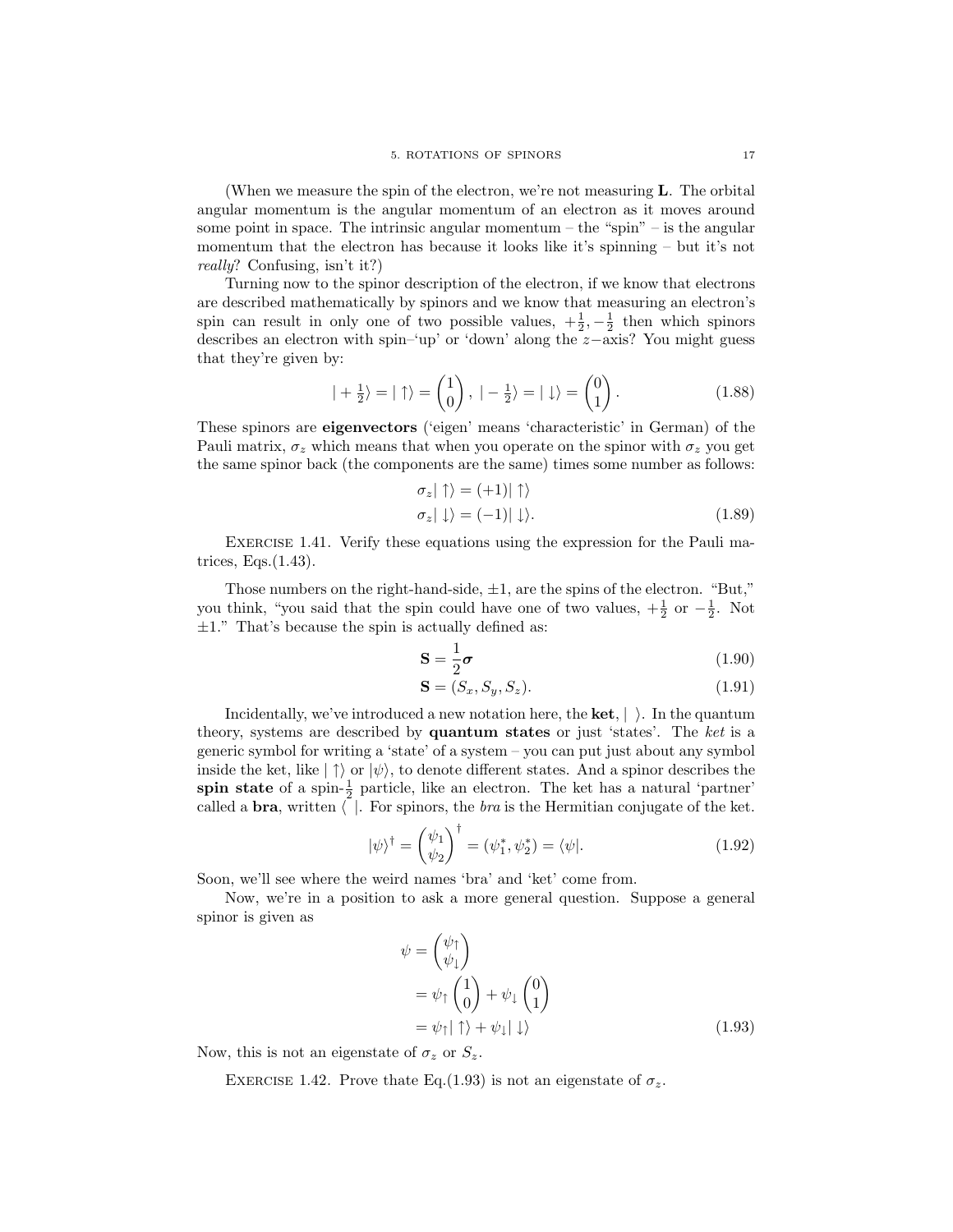18 18 1. GROUP THEORY

Therefore, the electron described by this spinor doesn't have a definite spin state. We'll see this a lot: if a particle's state is not described by an eigenvector of some operator (like  $S_z$ ) then we're not guaranteed to get a particular value when we measure the quantity corresponding to that operator.

In fact, the situation that we have in the case of the spin of an electron described by the spinor of Eq.(1.93) is that when we measure it's spin along the z−direction we can get *either*  $+\frac{1}{2}$  *or*  $-\frac{1}{2}$ !!! This is quantum weirdness at its best. The state of an electron is described by a mathematical object that gives you either possible value of the spin along the z−direction. If you know the story of Schrödinger's cat, you should be thinking of that beast's uncertain fate right now.

There is something we can determine though, from the spinor of Eq.  $(1.93)$ . We can figure out the relative probability that a measurement gives you the values  $+\frac{1}{2}$ or  $-\frac{1}{2}$  from it. Here's how.

Consider a general spinor,  $\psi$ . It can be represented, as we've seen, by a complex column vector of which we can take the Hermitian conjugate (complex conjugate then transpose):

$$
\psi = |\psi\rangle = \begin{pmatrix} \psi_1 \\ \psi_2 \end{pmatrix} \qquad \psi^{\dagger} = \langle \psi | = (\psi_1^*, \psi_2^*).
$$
 (1.94)

If we have two general spinors  $\chi$  and  $\psi$  then we define their **overlap** as:

$$
\langle \chi | \psi \rangle = \chi^{\dagger} \psi \tag{1.95}
$$

$$
= (\chi_1^*, \chi_2^*) \begin{pmatrix} \psi_1 \\ \psi_2 \end{pmatrix} \tag{1.96}
$$

$$
= \chi_1^* \psi_1 + \chi_2^* \psi_2. \tag{1.97}
$$

This is just the generalization of the dot or scalar product for regular vectors,  $\mathbf{r}_1 \cdot \mathbf{r}_2$  which has the geometric interpretation of being the projection of  $\mathbf{r}_1$  along  $\mathbf{r}_2$  (or vice versa). So the **overlap** is the "projection of  $\chi$  onto  $\psi$ ." Here, too, we see the origin of the names 'bra' and 'ket' – when they are sandwiched together like this  $\langle \ | \ \rangle$  they look like a 'bracket'. This terminology is due to Paul Adrienne Maurice Dirac, one of the great physicists of the 20th century and a founder of the quantum theory.

Now, it's simple to see the answer to our question: What is the probability that a given measurement of the spin along the z−direction of an electron described by the spinor  $\psi$  gives  $\pm \frac{1}{2}$ ? It must be related to the *projections*:

$$
\langle \uparrow | \psi \rangle = \langle \uparrow | (\psi_{\uparrow} | \uparrow \rangle + \psi_{\downarrow} | \downarrow \rangle) = \psi_{\uparrow} \tag{1.98}
$$

$$
\langle \downarrow | \psi \rangle = \langle \downarrow | (\psi_{\uparrow} | \uparrow \rangle + \psi_{\downarrow} | \downarrow \rangle) = \psi_{\downarrow}, \tag{1.99}
$$

where we've used the facts that

$$
\langle \uparrow | \uparrow \rangle = \langle \downarrow | \downarrow \rangle = 1 \tag{1.100}
$$

$$
\langle \uparrow | \downarrow \rangle = \langle \uparrow | \downarrow \rangle = 0. \tag{1.101}
$$

EXERCISE 1.43. Prove these equations from the definitions of  $|\uparrow\rangle$  and  $|\downarrow\rangle$  in Eq.(1.88)

But  $\psi_{\uparrow}$  and  $\psi_{\downarrow}$  can't directly be the probabilities. Why not? Think about it. A probability is the chance that something happens. "Four out of five dentists." This ratio, 0.8, is a real number. But what are  $\psi_{\uparrow}$  and  $\psi_{\downarrow}$ ? Are they real?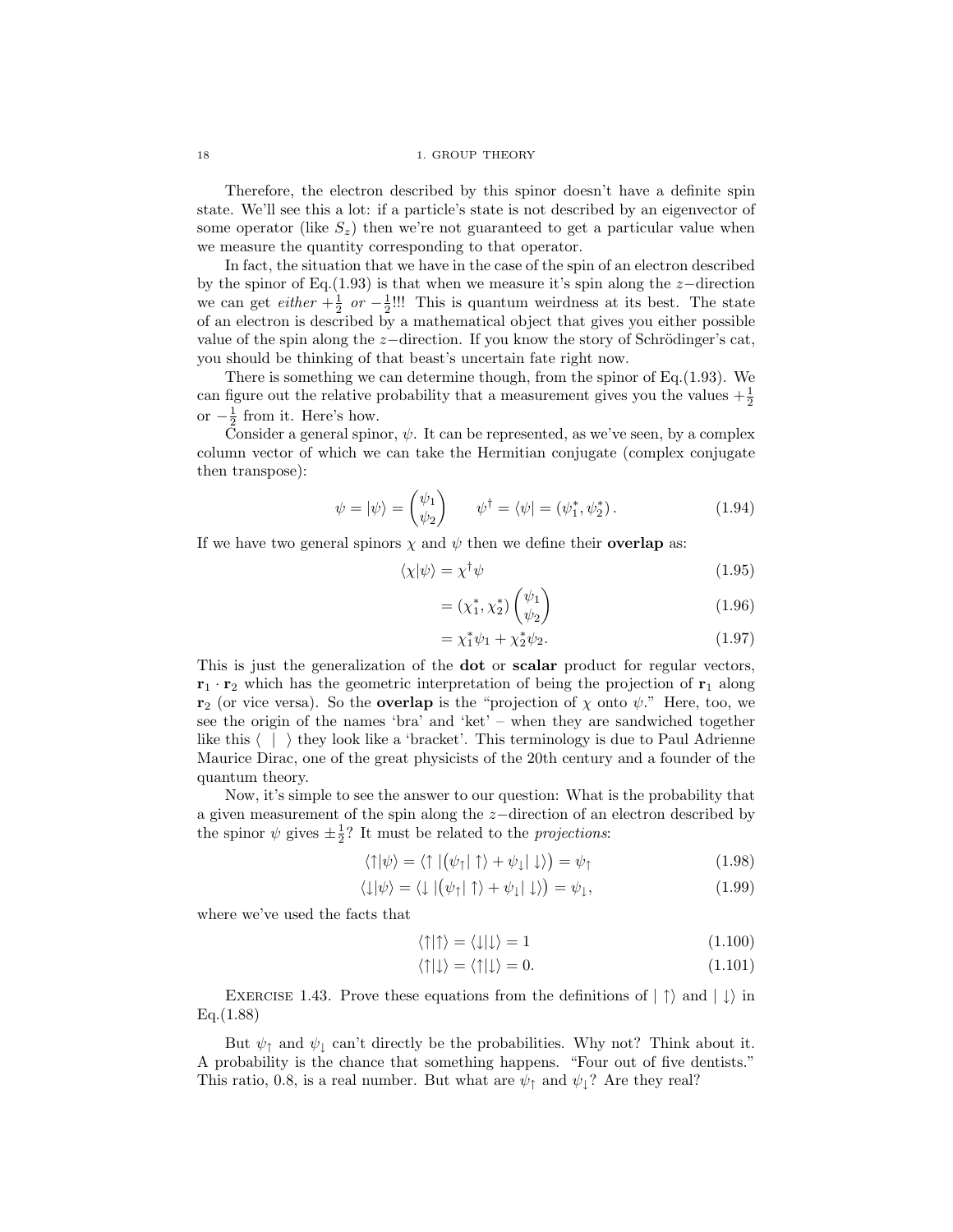EXERCISE 1.44. What sort of numbers are  $\psi_{\uparrow}$  and  $\psi_{\downarrow}$ ?

In fact, it turns out, and it's not at all obvious that it turns out this way – you'll just have to take Max Born's word for it (Born was a 20th century German mathematician and physicist who worked on the foundations of the quantum theory for which he won the Nobel prize in physics in 1954), that the probabilities for getting spin–up or spin–down answers from  $\psi$ ,  $\mathcal{P}_{\uparrow}(\psi)$  or  $\mathcal{P}_{\downarrow}(\psi)$  are

$$
\mathcal{P}_{\uparrow}(\psi) = |\langle \uparrow | \psi \rangle|^2 = |\psi_{\uparrow}|^2 \tag{1.102}
$$

$$
\mathcal{P}_{\downarrow}(\psi) = |\langle \downarrow | \psi \rangle|^2 = |\psi_{\downarrow}|^2. \tag{1.103}
$$

EXERCISE 1.45. Suppose  $\langle \psi | \psi \rangle = 1$ . Calculate the sum  $\mathcal{P}_{\uparrow}(\psi) + \mathcal{P}_{\downarrow}(\psi)$ . {Hint: write out the  $\langle \psi | \psi \rangle$  in terms of the components  $\psi_{\uparrow}$  and  $\psi_{\downarrow}$ .}

This problem shows that, if we **normalize** the state  $|\psi\rangle$  to unity (or one), which means  $\langle \psi | \psi \rangle = 1$ , then the probabilities of having a spin–up(down) electron,  $P_{\uparrow(\perp)}$  summed together exhaust the possible outcomes for measuring the spin. By adding up to one we say that, "The spin of the electron is either 'up' or 'down' 100% of the time." There are no other possibilities.

This constitutes the entire solution to the problem of how to describe the state of an electron with a general spinor with respect to a given quantization axis. Here we've used the z-axis as the quantization axis. That is why  $\sigma_z$  is a diagonal matrix. It corresponds to the spin along the quantization axis. Be careful though. When we want to ask question about the probability of finding the spin along a different axis, like say the x−axis, we have to take projections along this axis, not simply the eigenstates  $|\uparrow\rangle$  and  $|\downarrow\rangle$ .

EXERCISE 1.46. Consider the state described by the ket  $|\psi\rangle = \frac{1}{\sqrt{\pi}}$  $\frac{1}{2}|\uparrow\rangle + \frac{1}{\sqrt{2}}$  $\frac{1}{2}|\downarrow\rangle.$ What is the probability that this state has spin-up and spin-down,  $\mathcal{P}_{\uparrow}$  and  $\mathcal{P}_{\downarrow}$ ?

For future problems we'll need to use the **raising operator**,  $\sigma_{+}$  and **lowering** operator,  $\sigma_-\$ . These are defined as

$$
\sigma_+ = \frac{1}{2}(\sigma_x + i\sigma_y) = \begin{pmatrix} 0 & 1 \\ 0 & 0 \end{pmatrix} \tag{1.104}
$$

$$
\sigma_{-} = \frac{1}{2}(\sigma_x - i\sigma_y) = \begin{pmatrix} 0 & 0 \\ 1 & 0 \end{pmatrix}.
$$
\n(1.105)

EXERCISE 1.47. Show that  $\sigma_+|\uparrow\rangle = 0$ ,  $\sigma_+|\downarrow\rangle = |\uparrow\rangle$ ,  $\sigma_-|\uparrow\rangle = |\downarrow\rangle$ ,  $\sigma_-|\downarrow\rangle = 0$ EXERCISE 1.48. Show that the state  $|\psi\rangle$  in Prob. 13b is an eigenstate of  $\sigma_x$ [Eq.(1.43)]. Do this in two ways: i) Show that  $|\psi\rangle =$  $\left(\frac{1}{\sqrt{2}}\right)$ 2  $\frac{1}{\sqrt{2}}$ 2  $\setminus$ and use the matrix form for  $\sigma_x$ ; ii) Solve for the  $\sigma_x$  in terms of  $\sigma_{\pm}$  using Eq.(1.104) and Eq.(1.105) and then calculate  $\sigma_x|\psi\rangle$  using the relations derived in Prob. 13c

Now we turn to the definition of a thing called a **matrix element**. If we have a general spinor  $|\psi\rangle$  and some operator, A then when we act upon  $|\psi\rangle$  with A from the left,  $A|\psi\rangle$  we get some other state (in general), call it  $|\chi\rangle = A|\psi\rangle$ . Now, suppose there is a third, general state,  $|\phi\rangle$ . We now can take the overlap of  $|\phi\rangle$  with  $|\chi\rangle$ . (Remember that we need to take the Hermitian conjugate of one of them to take the overlap.) We have

$$
\mathcal{M} = \langle \phi | \chi \rangle = \langle \phi | A | \psi \rangle. \tag{1.106}
$$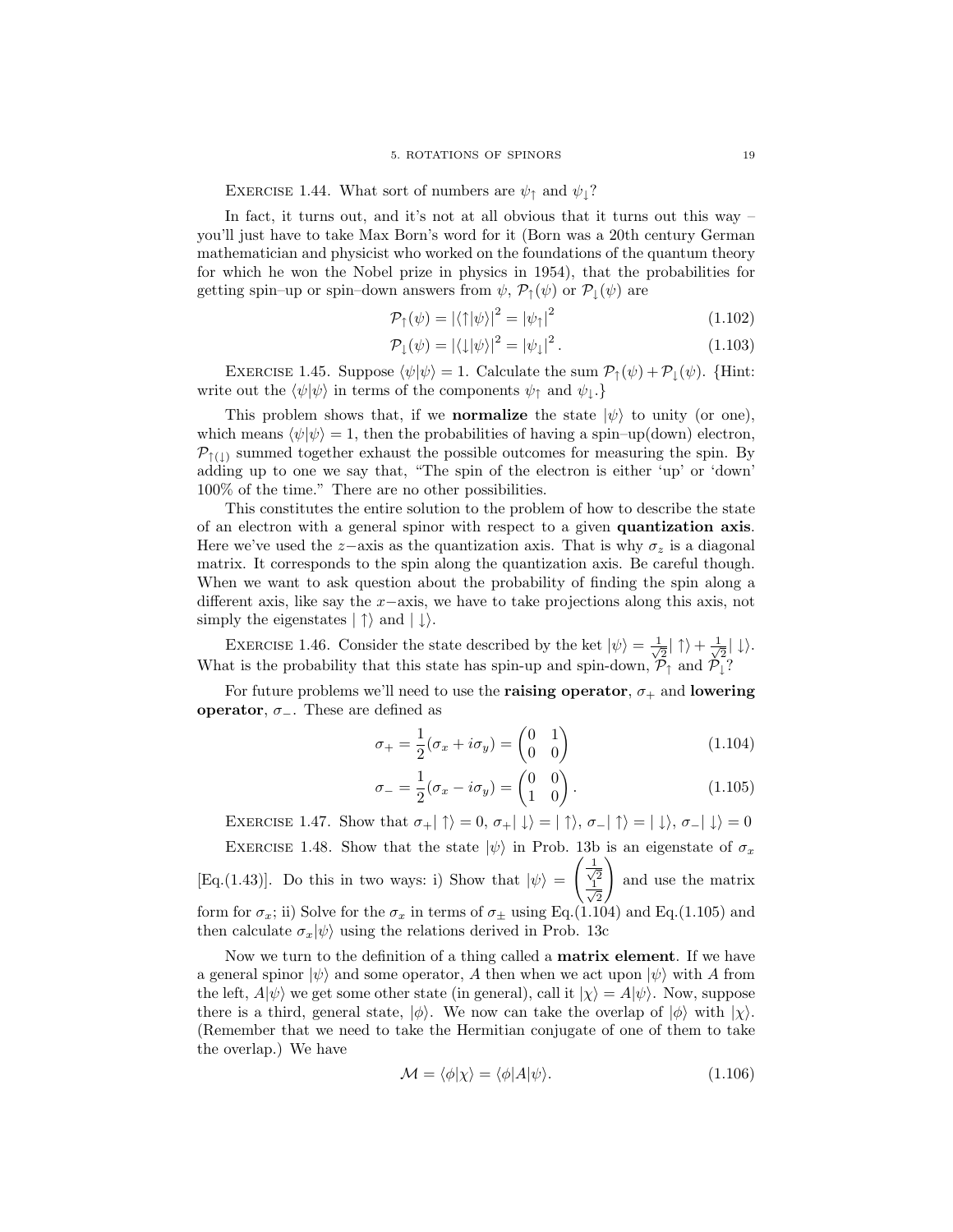20 1. GROUP THEORY

Since the matrix element  $\mathcal M$  is the overlap of a bra with a ket it must be a complex number,  $M \in \mathbb{C}$ . Since M is complex, we can take it's complex conjugate:

$$
\mathcal{M}^* = \langle \phi | A | \psi \rangle^* = \langle \psi | A^\dagger | \phi \rangle \tag{1.107}
$$

where now, we have the order changed –  $\phi$ , which was in the bra is now in the ket, and *vice versa*. Also, notice that we have  $A^{\dagger}$  instead of  $A$  – we have taken the Hermitian conjugate of the operator A.

We also need to define the concept of the **expectation value** of an operator. This is the value that we expect for a given physical quantity if we measure it in a state described by  $\psi$ . For example, for the spin along the *z*-direction:

$$
\langle \hat{\sigma}_z \rangle = \langle \psi | \sigma_z | \psi \rangle. \tag{1.108}
$$

This is just a special case of a matrix element where the state in the ket is the same as the state in the bra.

EXERCISE 1.49. Prove that the expectation value  $\langle \hat{H} \rangle$  of a Hermitian operator,  $H = H^{\dagger}$  is real. You can do this by showing that the complex conjugate of the expectation value is equal to the expectation value  $\langle \hat{H} \rangle^* = \langle \hat{H} \rangle$ . To do this, write out the components of  $\psi = \begin{pmatrix} \psi_1 \\ \psi_2 \end{pmatrix}$  $\psi_2$  and then take the complex conjugate and transpose of the entire expression. (Transpose of a real number does nothing to it.) Remember that  $(AB)^{T} = B^{T}A^{T}$  (prove this) for matrices A and B

EXERCISE 1.50. Prove that:

$$
\langle \hat{\sigma_z} \rangle = \langle \psi | \sigma_z | \psi \rangle = \psi_1^* \psi_1 - \psi_2^* \psi_2, \tag{1.109}
$$

for a general state  $\psi$ .

Now, we're in a position to rotate the spinors. The elements of  $SU(2)$  are the rotation operators for spinors. And when we apply an element of  $SU(2)$  to a general spinor,  $\psi$  we get another spinor,  $\psi'$  which is rotated with respect to the original  $\psi$ . (Compare this to the 2D and 3D cases. They're exactly analogous.) We have

$$
\psi' = U(\boldsymbol{\theta})\psi
$$
  
\n
$$
\psi = \begin{pmatrix} \psi_1 \\ \psi_2 \end{pmatrix} \qquad \psi' = \begin{pmatrix} \psi'_1 \\ \psi'_2 \end{pmatrix}
$$
  
\n
$$
U(\boldsymbol{\theta}) = e^{-i\boldsymbol{\sigma} \cdot \boldsymbol{\theta}/2} = e^{-i\mathbf{S} \cdot \boldsymbol{\theta}} = \cos \theta/2 - i\boldsymbol{\sigma} \cdot \hat{\boldsymbol{\theta}} \sin \theta/2.
$$
 (1.110)

Compare the expression for  $U(\theta)$  above with Eq.(1.56). There is a difference of a factor of  $-\frac{1}{2}$  in the angles between them. We need to include this factor in order to get the rotation properties of the spinors correct.

EXERCISE 1.51. Show that  $U(\theta)$  can be written as:

$$
U(\theta) = \begin{pmatrix} \cos \theta/2 - i\hat{\theta}_z \sin \theta/2 & (-i\hat{\theta}_x - \hat{\theta}_y) \sin \theta/2 \\ (-i\hat{\theta}_x + \hat{\theta}_y) \sin \theta/2 & \cos \theta/2 + i\hat{\theta}_z \sin \theta/2 \end{pmatrix},\tag{1.111}
$$

where  $\boldsymbol{\theta} = \theta_x \hat{\mathbf{x}} + \theta_y \hat{\mathbf{y}} + \theta_z \hat{\mathbf{z}}$  and  $\hat{\theta}_{x,y,z} = \theta_{x,y,z}/\theta$  where  $\theta = \sqrt{\theta_x^2 + \theta_y^2 + \theta_z^2}$ .

EXERCISE 1.52. Let  $\hat{\theta}_x = \hat{\theta}_z = 0$ . Then  $\theta = \theta \hat{\mathbf{y}}$  and  $\hat{\theta}_y = 1$ . Calculate the matrix  $U(\boldsymbol{\theta} = \theta \hat{\mathbf{y}})$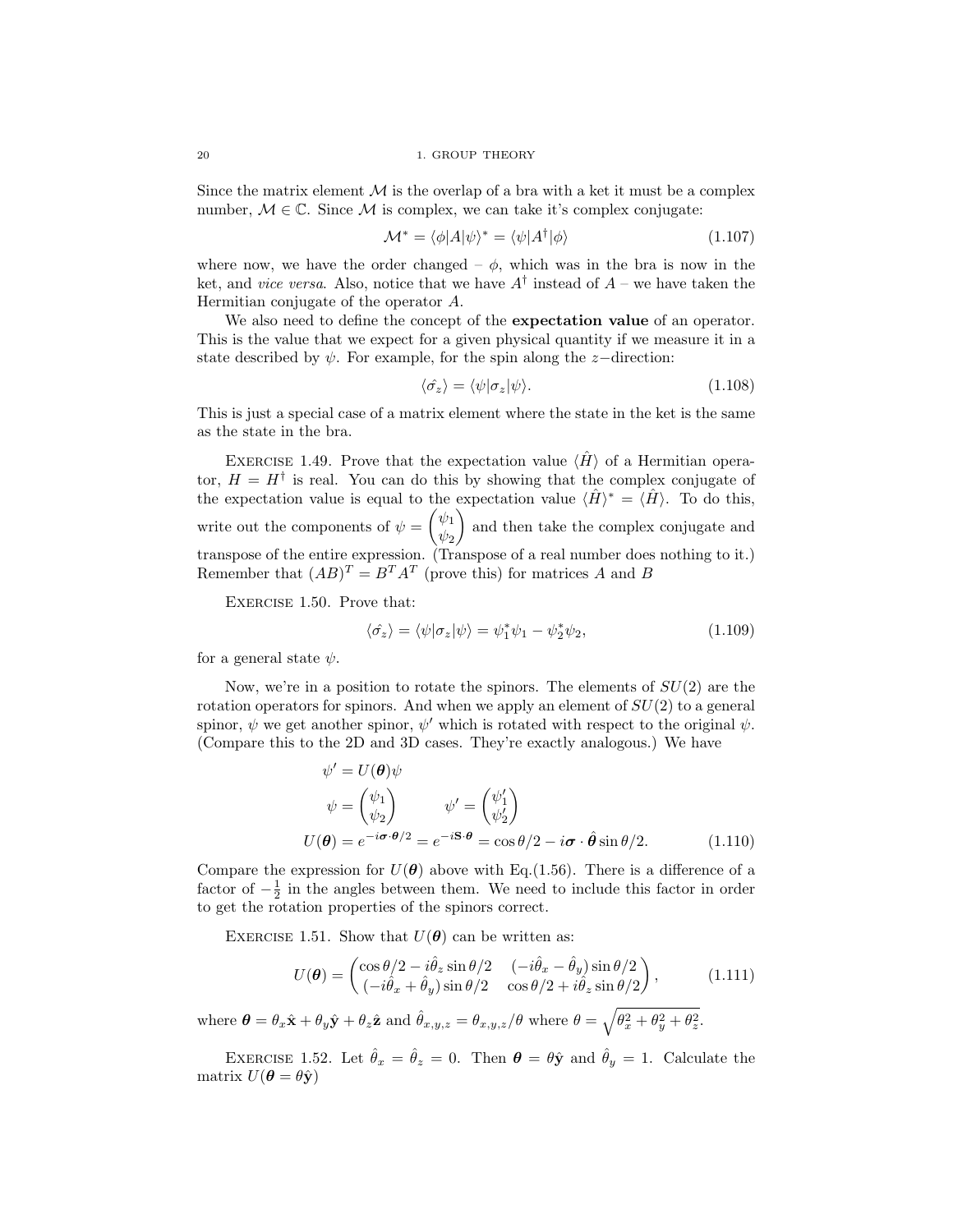EXERCISE 1.53. Calculate the spinor  $\psi'$  which results by applying this  $U(\theta \hat{\mathbf{y}})$ to  $\psi = | \uparrow \rangle$ .

EXERCISE 1.54. Calculate the probabilities  $\mathcal{P}_{\uparrow}(\psi')$  and  $\mathcal{P}_{\downarrow}(\psi')$  for the rotated spinor.

EXERCISE 1.55. Calculate the expectation values  $\langle \hat{\sigma_z} \rangle = \langle \psi' | \sigma_z | \psi' \rangle$ ,  $\langle \hat{\sigma_x} \rangle =$  $\langle \psi' | \sigma_x | \psi' \rangle$ , and  $\langle \hat{\sigma_y} \rangle = \langle \psi' | \sigma_y | \psi' \rangle$ . Show that they are equal to  $\langle \hat{\sigma_z} \rangle = \cos \theta$ ,  $\langle \hat{\sigma_x} \rangle = \sin \theta$  and  $\langle \hat{\sigma_y} \rangle = 0$ .

EXERCISE 1.56. What angle  $\theta$  do we need to rotate the spinor  $\psi = |\uparrow\rangle$  about the y-axis (as we have just done in Prob. 16b) so that the new state,  $|\psi'\rangle$  is the same state in Prob. 13b?

EXERCISE 1.57. Explain why this angle  $\theta$  makes sense physically.

Exercise 1.58. Draw a simple diagram showing the initial spin along the z−axis, the final spin along its axis, and the rotation axis and angle.

EXERCISE 1.59. Use the results of Prob. 18 to determine the values of  $\langle \hat{\sigma}_{x,y,z} \rangle$ for this value of  $\theta$ ? Explain why these values make sense by looking at the final spin of the electron in your simple diagram.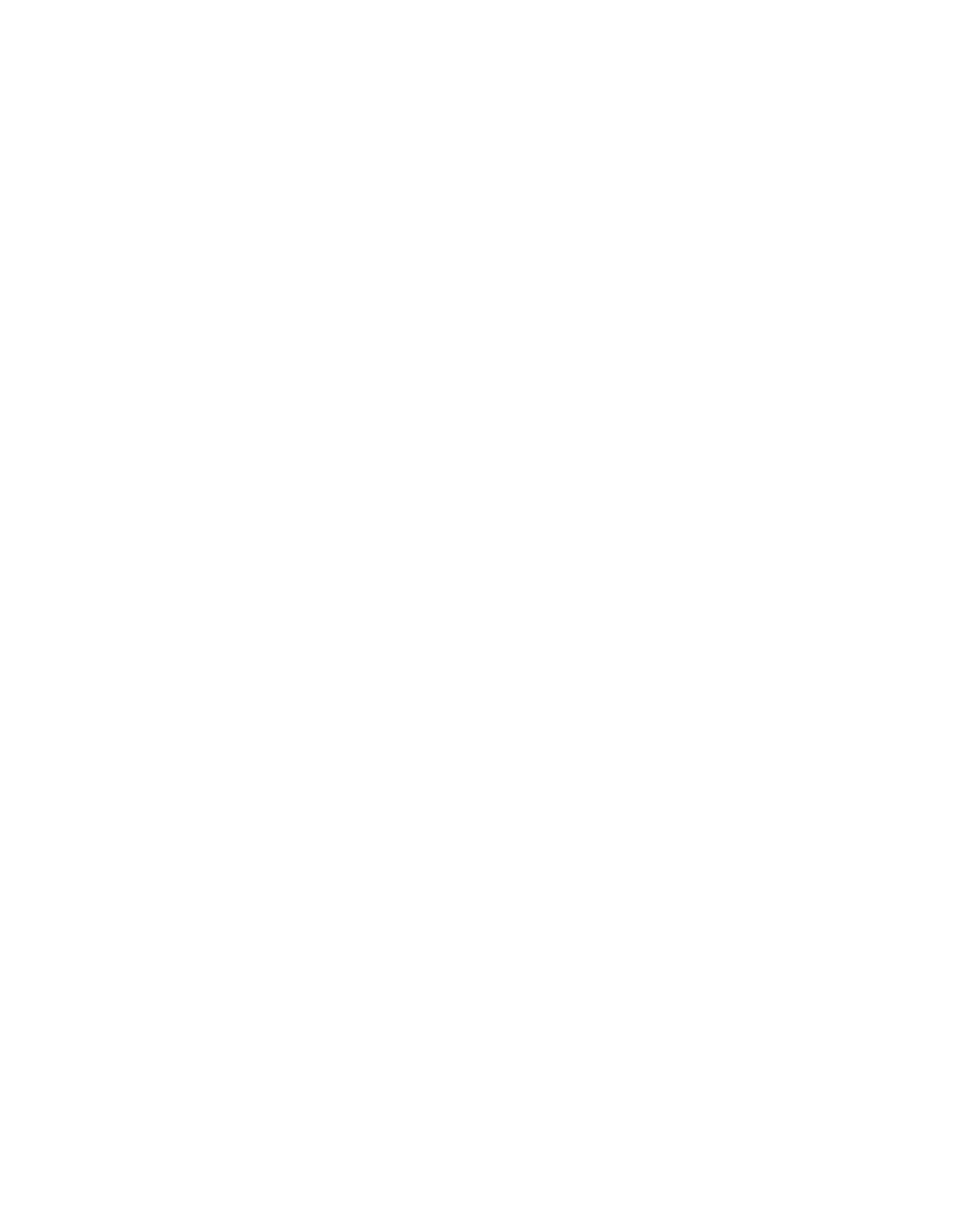## CHAPTER 2

# Matrix representation

Before we go on to the problem of an electron in a magnetic field we will consider the problem of the diagonalization of a matrix for which we often have the occasion in the course of doing quantum mechanics. Diagonalization yields the eigenvectors and eigenvalues of Hermitian operators. Although we have already used some matrix representation of operators (like the Pauli  $\sigma$  matrices) and states (like the spinor 1 0 for the  $|\uparrow\rangle$  state), this chapter seeks to systematize and generalize their use. The key notion in this chapter is the expression of a general Hermitian operator in its *matrix representation*.

# 1. Matrix representation of operators

Consider a Hermitian operator  $\hat{H}$ ,  $\hat{H}^{\dagger} = \hat{H}$ . Let's calculate its matrix elements with respect to a set of **orthonormal** states  $\{|a\rangle\}_{a=1}^n$  or **basis**. (The notation  $\{|a\rangle\}_{a=1}^n$  where the label a runs over the integers  $1, \ldots, n$  means 'the set of n kets.') The matrix elements are

$$
H_{ab} = \langle a|\hat{H}|b\rangle, \tag{2.1}
$$

where  $a = 1, \ldots, n$  and  $b = 1, \ldots, n$  and "orthonormal" means the states satisfy

$$
\langle a|b\rangle = \delta_{ab},\tag{2.2}
$$

where  $\delta_{ab}$  is the familiar Kronecker  $\delta$  function,  $\delta_{ab} = 0, 1$  for  $a = b, a \neq b$ , respectively. The operator may then be represented by the following matrix

$$
\hat{H} = \begin{pmatrix} H_{11} & H_{12} & \dots & H_{1n} \\ H_{21} & H_{22} & \dots & H_{2n} \\ \vdots & \vdots & \ddots & \vdots \\ H_{n1} & H_{n2} & \dots & H_{nn} \end{pmatrix}.
$$
\n(2.3)

There are  $n^2$  complex numbers,  $H_{ab}$  giving the above form for the rank–n (square) matrix.

The Hermiticity  $\hat{H}^{\dagger} = \hat{H}$  condition implies

$$
H_{ba} = \langle b|\hat{H}|a\rangle = \langle a|\hat{H}^{\dagger}|b\rangle^*
$$
  
=  $\langle a|\hat{H}|b\rangle^* = H_{ab}^*.$  (2.4)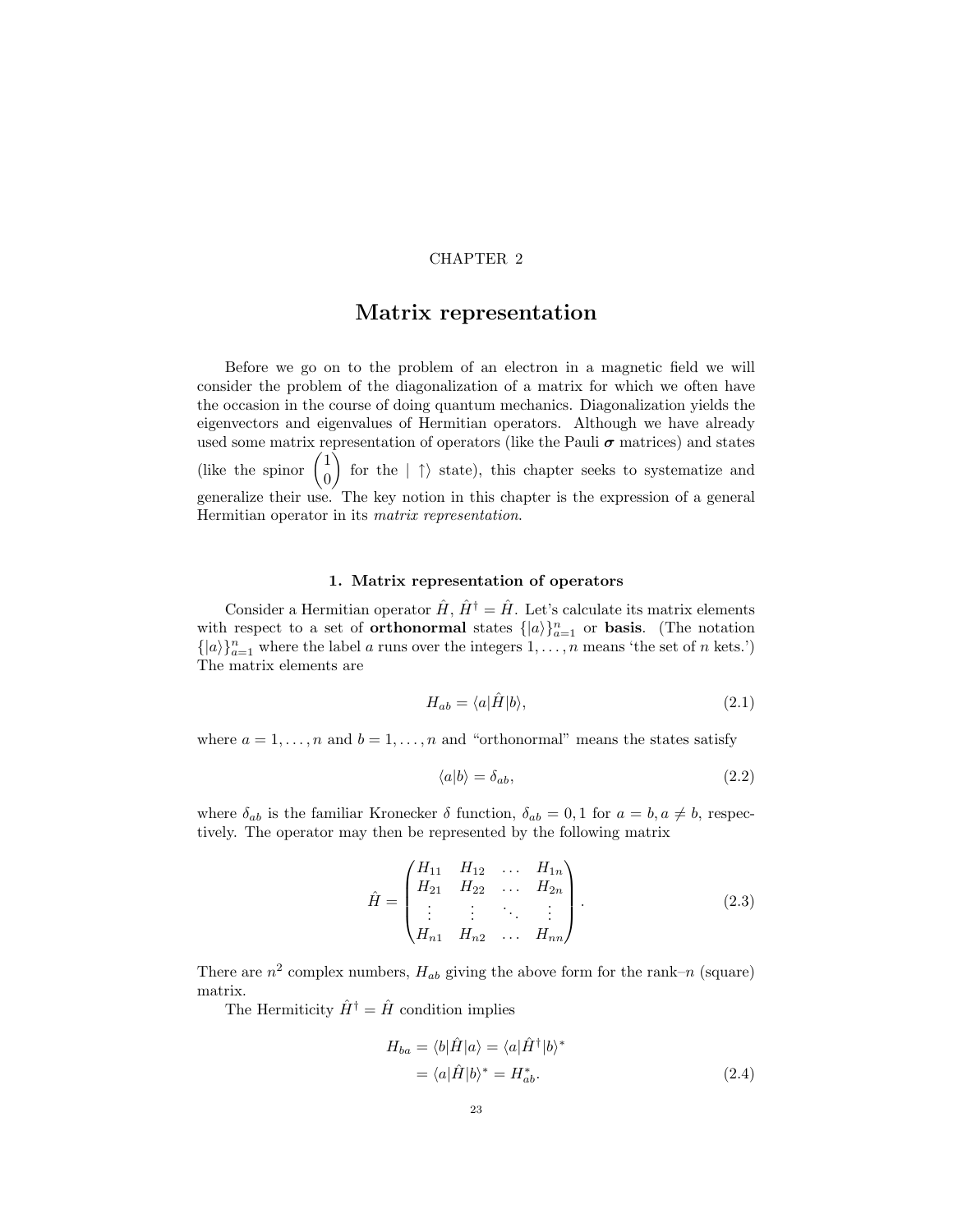Now, our objective is to diagonalize this matrix. When we do, we'll end up with one that looks like

$$
\hat{h} = \begin{pmatrix} h_1 & 0 & \dots & 0 \\ 0 & h_2 & \dots & 0 \\ \vdots & \vdots & \ddots & \vdots \\ 0 & 0 & \dots & h_n \end{pmatrix},
$$
\n(2.5)

with zeros everywhere but along the diagonal. In order to do this we need to find the eigenvectors and eigenvalues of this matrix. There are  $n$  each of them and they satisfy

$$
\hat{H}|\alpha\rangle = h_{\alpha}|\alpha\rangle.
$$
 (2.6)

The *n* eigenvectors of  $\hat{H}$  are  $\{|\alpha\rangle\}_{\alpha=1}^n$  and we denote them as  $|\alpha\rangle$  in contrast with |a). They too are orthonormal. The n real numbers (real since  $\hat{H}$  is Hermitian)  $h_{\alpha}$ are the eigenvalues of the operator  $\hat{H}$ , each one corresponding to the particular  $|\alpha\rangle$ with the same  $\alpha$ .

Now we can see what it means to diagonalize a matrix. We are *changing the basis* to which we refer when we calculate the matrix elements of the Hermitian operator. To see this, note that in the "a-basis" we calculate the general matrix element as in Eq. $(2.1)$ . We contrast the evaluation in the a-basis with that in the  $\alpha$ -basis:

$$
H_{ab} = \langle a|\hat{H}|b\rangle \tag{2.7}
$$

$$
H_{\alpha\beta} = \langle \alpha | \hat{H} | \beta \rangle
$$
  
=  $\langle \alpha | h_{\beta} | \beta \rangle$   
=  $h_{\beta} \langle \alpha | \beta \rangle$   
=  $h_{\beta} \delta_{\alpha\beta}$   
=  $h_{\alpha} \delta_{\alpha\beta}$ , (2.8)

where we used  $Eq.(2.6)$  to get from the first line to the second line. And we used the fact that the  $|\alpha\rangle$  are orthonormal to get from the third to fourth lines.

So you see that if the off-diagonal components of  $H$  are non-zero, we're in the a-basis. If the off-diagonal matrix elements are *all* zero, then we're in the  $\alpha$ -basis.

The situation that we usually face is: we know the matrix elements in the a-basis and we want to find the eigenvectors (the  $|\alpha\rangle$ 's) and eigenvalues (the  $h_{\alpha}$ 's).

# 2. Secular equation

Now, you might remember that to diagonalize a matrix you solve the equation

$$
\left|\hat{H} - hI\right| = 0\tag{2.9}
$$

where the vertical bars mean "take the determinant" and  $I$  is the identity matrix. This is called the **secular equation**. The  $h$  here is just a real variable at this stage, and shouldn't be confused as the eigenvalues.

This secular equation results from the following considerations. Suppose we rewrite  $Eq.(2.6)$  as

$$
[\hat{H} - h_{\alpha}]|\alpha\rangle = 0.
$$
\n(2.10)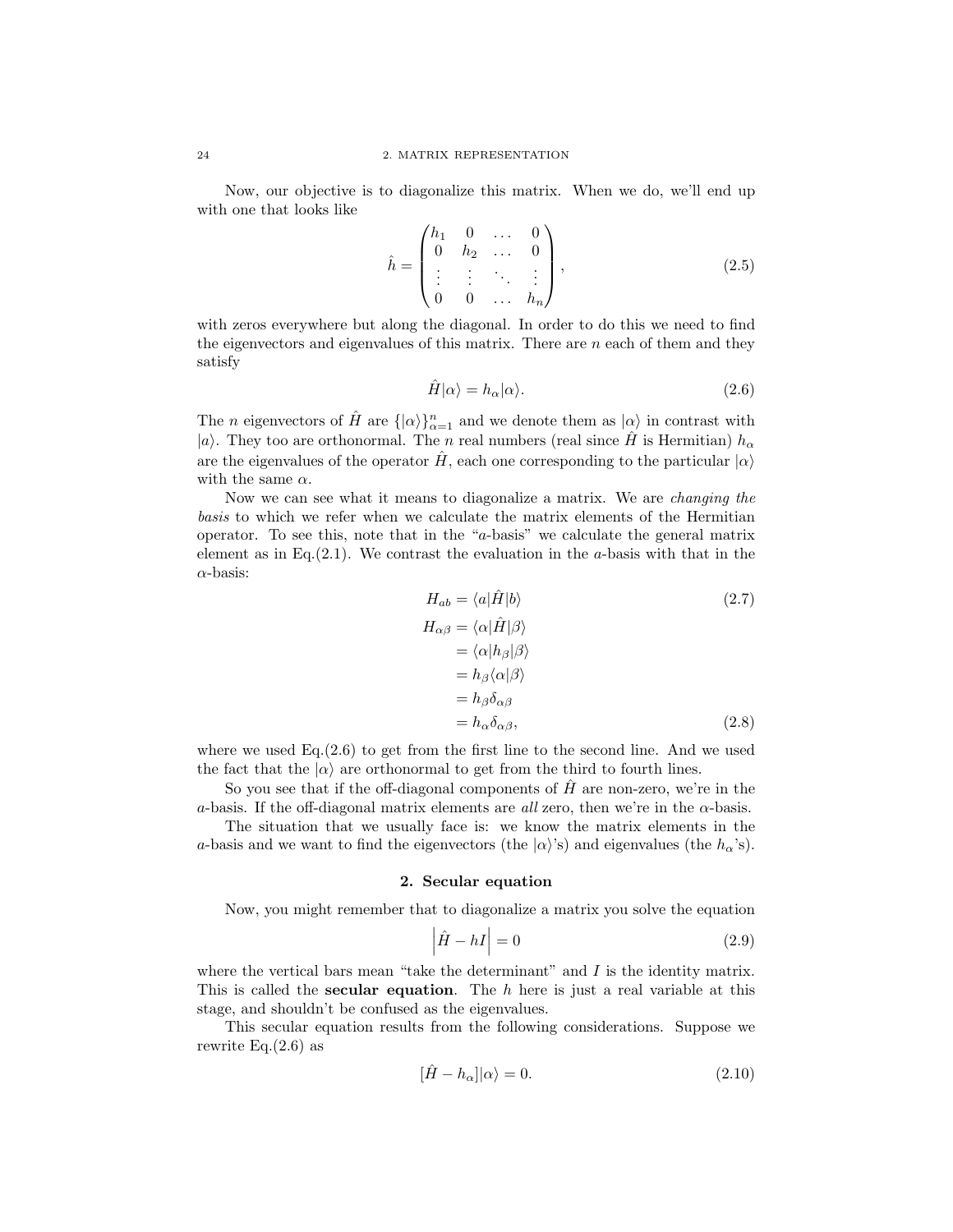We want to convert this *operator* equation into a *matrix* equation. That is, we want to express it in a matrix representation. In order to do this we need to express everything – H and  $|\alpha\rangle$  – as matrices. The basis that we're going to work in is the a-basis, of course.

(Actually there are an infinite number of bases that one can work with. But there's only one<sup>1</sup> basis which diagonalizes  $\hat{H}$ .)

In order to do this we might think as follows: the ket

$$
|\xi\rangle = \hat{H}|\alpha\rangle \tag{2.11}
$$

which appears on the left-hand-side of  $Eqs. (2.6)$ , $(2.10)$  and can be expressed in the a-basis simply by taking the overlap

$$
\langle a|\xi\rangle = \langle a|\hat{H}|\alpha\rangle \equiv H_{a\alpha}.
$$
\n(2.12)

But we've only done '*half*' the job. We need both subscripts on  $\hat{H}$  to be in the a-basis. If we could manage to squeeze something like  $|a\rangle\langle a|$  in between the  $\hat{H}$  and the  $|\alpha\rangle$  we'll be in business.

EXERCISE 2.1. Assume that we can write

$$
\sum_{a=1}^{n} |a\rangle c_a = 1,\tag{2.13}
$$

here we also assume that  $|a\rangle$  and  $c_a$  don't commute. Using the fact that the a-basis is orthonormal  $\langle a|b \rangle = \delta_{ab}$  show that

$$
c_a = \langle a | \tag{2.14}
$$

so that

$$
\sum_{a=1}^{n} |a\rangle\langle a| = 1.
$$
\n(2.15)

Eq.(2.15) is called completeness and it's of central importance in the quantum theory.

We can proceed with with our mission – to express  $\hat{H}$  and  $|\alpha\rangle$  as matrices – using the completeness relation. We write

$$
\langle a|\xi \rangle = \langle a|\hat{H}|\alpha \rangle
$$
  
\n
$$
= \langle a|\hat{H} \cdot 1 \cdot |\alpha \rangle
$$
  
\n
$$
= \langle a|\hat{H} \cdot \sum_{b=1}^{n} |b\rangle \langle b| \cdot |\alpha \rangle
$$
  
\n
$$
= \sum_{b=1}^{n} \langle a|\hat{H}|b\rangle \langle b|\alpha \rangle
$$
  
\n
$$
\xi_a = \sum_{b=1}^{n} H_{ab} \psi_b,
$$
 (2.16)

<sup>&</sup>lt;sup>1</sup>We're assuming that no two of the eigenvalues  $h_{\alpha}$  are the same – ie. that the **spectrum** of  $\hat{H}$  in non-degenerate.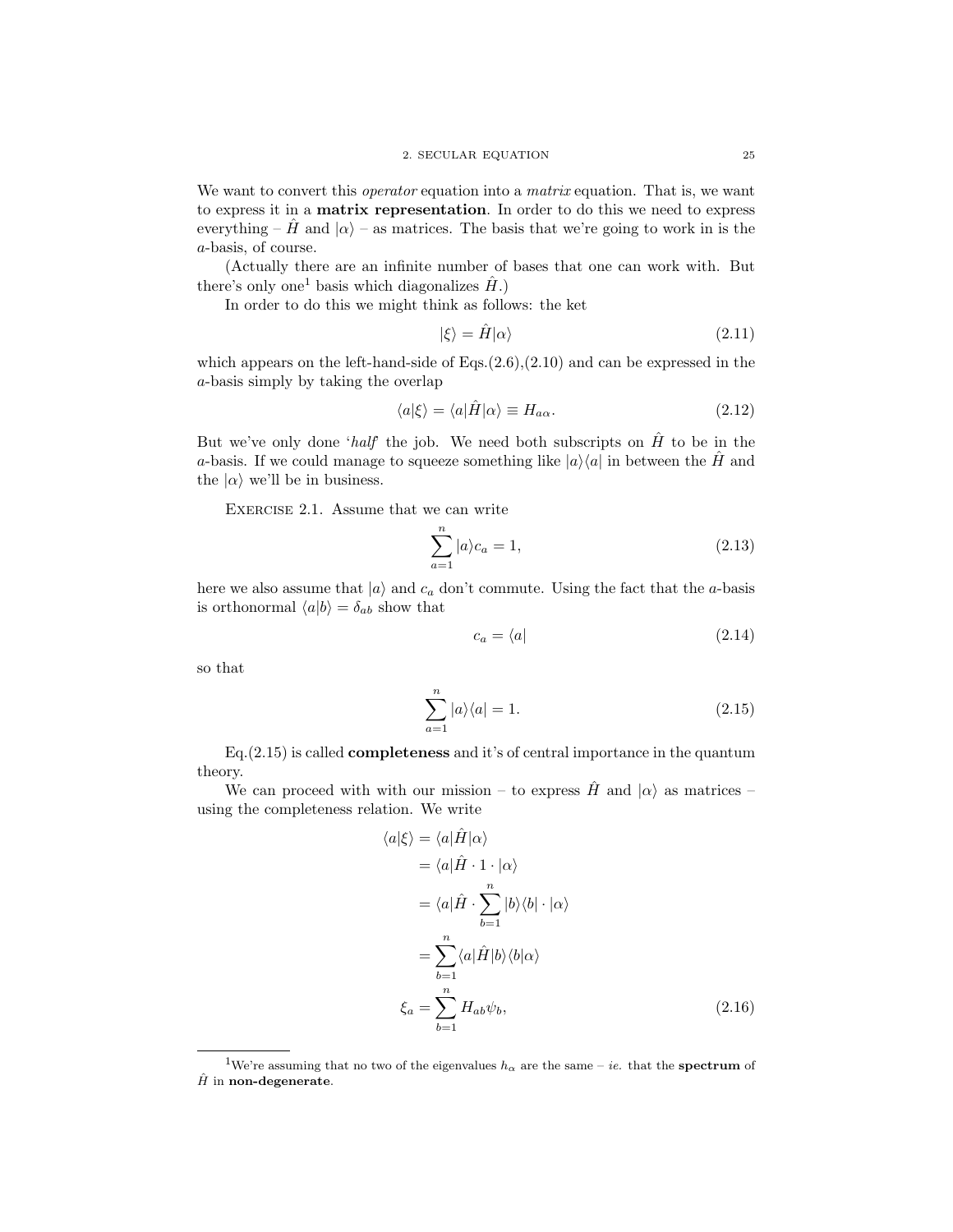where we have written

$$
\xi_a = \langle a|\xi\rangle \tag{2.17}
$$

$$
\psi_b = \langle b | \alpha \rangle \tag{2.18}
$$

as the *components* of  $|\xi\rangle$ ,  $|\alpha\rangle$  in the *a*-basis. You see that by "inserting a complete set of states<sup>"2</sup> at the third line above we have converted  $\hat{H}$  in the "mixed representation,"  $H_{a\alpha}$  to the matrix representation in the a-basis. And we have gotten, as a bonus, the matrix representation of  $|\alpha\rangle$  (it's an n-by-1 matrix, but still a matrix).

EXERCISE 2.2. Use completeness of the  $a$ -basis to write Eq.(2.10) in its matrix representation.

Now, using the results of Ex.(2.2) we can obtain the secular equation as follows. From the result of  $Ex.(2.2)$  we have

$$
\sum_{b} (H_{ab} - h_{\alpha} \delta_{ab}) \psi_b = 0.
$$
\n(2.19)

Now, suppose we could invert the matrix  $M = \hat{H} - hI$  on the left-hand-side of this equation. Then we could write

$$
\psi_a = \sum_b M_{ab}^{-1} \cdot 0 \tag{2.20}
$$

which would mean that all the  $\psi_a$  are zero – not a very interesting solution to the above equations. Therefore, in order to have non-trivial solutions,  $M$  must be singular, *ie.* not invertible. This means it's determinant is zero.

$$
\det M = |\hat{H} - hI| = 0,\t(2.21)
$$

which is the secular equation.

# 3. Completeness

Completeness –

$$
\sum_{a=1}^{n} |a\rangle\langle a| = 1\tag{2.22}
$$

– is such an important property of quantum systems that we should take a few moments to understand its content.

Any state, for example  $|\zeta\rangle$ , can be expressed in the matrix representation by virtue of the completeness relation

$$
\begin{aligned}\n|\zeta\rangle &= 1 \cdot |\zeta\rangle \\
&= \sum_{a} |a\rangle\langle a| \cdot |\zeta\rangle \\
&= \sum_{a} |a\rangle\langle a|\zeta\rangle \\
&= \sum_{a} |a\rangle\zeta_a.\n\end{aligned} \tag{2.23}
$$

(We won't always write the range over which a runs in the summation symbol  $\Sigma$ , but we assume it's from 1 to  $n$ .)

<sup>&</sup>lt;sup>2</sup>This has been referred to by, at least, R.V. Reid of UC-Davis as "The old German trick."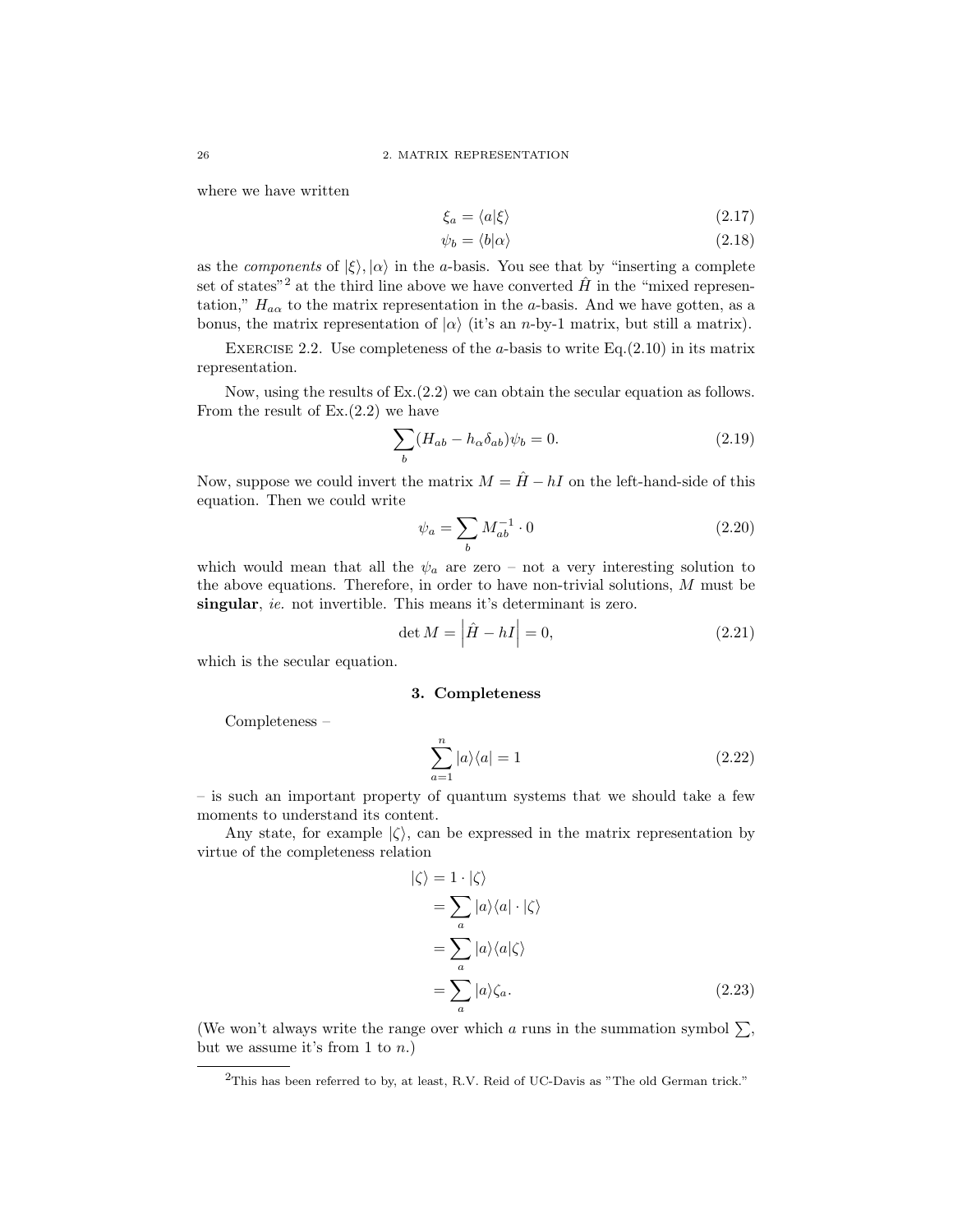Suppose I define an *operator*

$$
P_a = |a\rangle\langle a|.\tag{2.24}
$$

What is it?

EXERCISE 2.3. Show that the name for  $P_a$  of **projection operator** makes sense by acting on  $|\zeta\rangle$  with it.

So we see that the projection operator isolates or projects-out the component of a general state, like  $\zeta$ , "along" |a). And we also see that if we sum the projection operators along each state in the a-basis

$$
\sum_{a} P_a|\zeta\rangle = \sum_{a} |a\rangle \zeta_a = |\zeta\rangle,\tag{2.25}
$$

so that

$$
\sum_{a} P_a = 1. \tag{2.26}
$$

EXERCISE 2.4. Show that the projection operators obey the following relations:

i) 
$$
P_a P_b = 0, (a \neq b);
$$
  
ii)  $P_a P_a = P_a.$ 

(Or, compactly,  $P_a P_b = \delta_{ab} P_a$ .)

## 4. Rank–2 example – Two-level system

Let's see how this all works for a rank–2 matrix. Using the definition  $Eq.(2.3)$ with  $n = 2$  we have

$$
\hat{H} = \begin{pmatrix} H_{11} & H_{12} \\ H_{21} & H_{22} \end{pmatrix} \qquad \qquad hI = \begin{pmatrix} h & 0 \\ 0 & h \end{pmatrix}.
$$
 (2.27)

The secular equation,  $Eq.(2.9)$  gives:

$$
\left| \hat{H} - hI \right| = \begin{vmatrix} H_{11} - h & H_{12} \\ H_{21} & H_{22} - h \end{vmatrix} = 0,
$$
  

$$
h^2 - h(H_{11} + H_{22}) + H_{11}H_{22} - |H_{12}|^2 = 0.
$$
 (2.28)

So we see that the secular equation is just a second order polynomial in  $h$ . It therefore has 2 real roots. And these roots are the eigenvalues.

EXERCISE 2.5. Derive Eq. $(2.28)$  and complete the square to solve the quadratic equation in h for the two roots,  $h_1$  and  $h_2$ .

EXERCISE 2.6. Write the result of  $Ex.(2.5)$  in terms of the trace and determinant of the matrix  $H$ .

Now that we know the eigenvalues,  $h_1, h_2$  we can find the corresponding eigenvectors. The eigenvector equations, Eq.(2.6) are

$$
\hat{H}|\alpha_1\rangle = h_1|\alpha_1\rangle \tag{2.29}
$$

$$
\hat{H}|\alpha_2\rangle = h_2|\alpha_2\rangle,\tag{2.30}
$$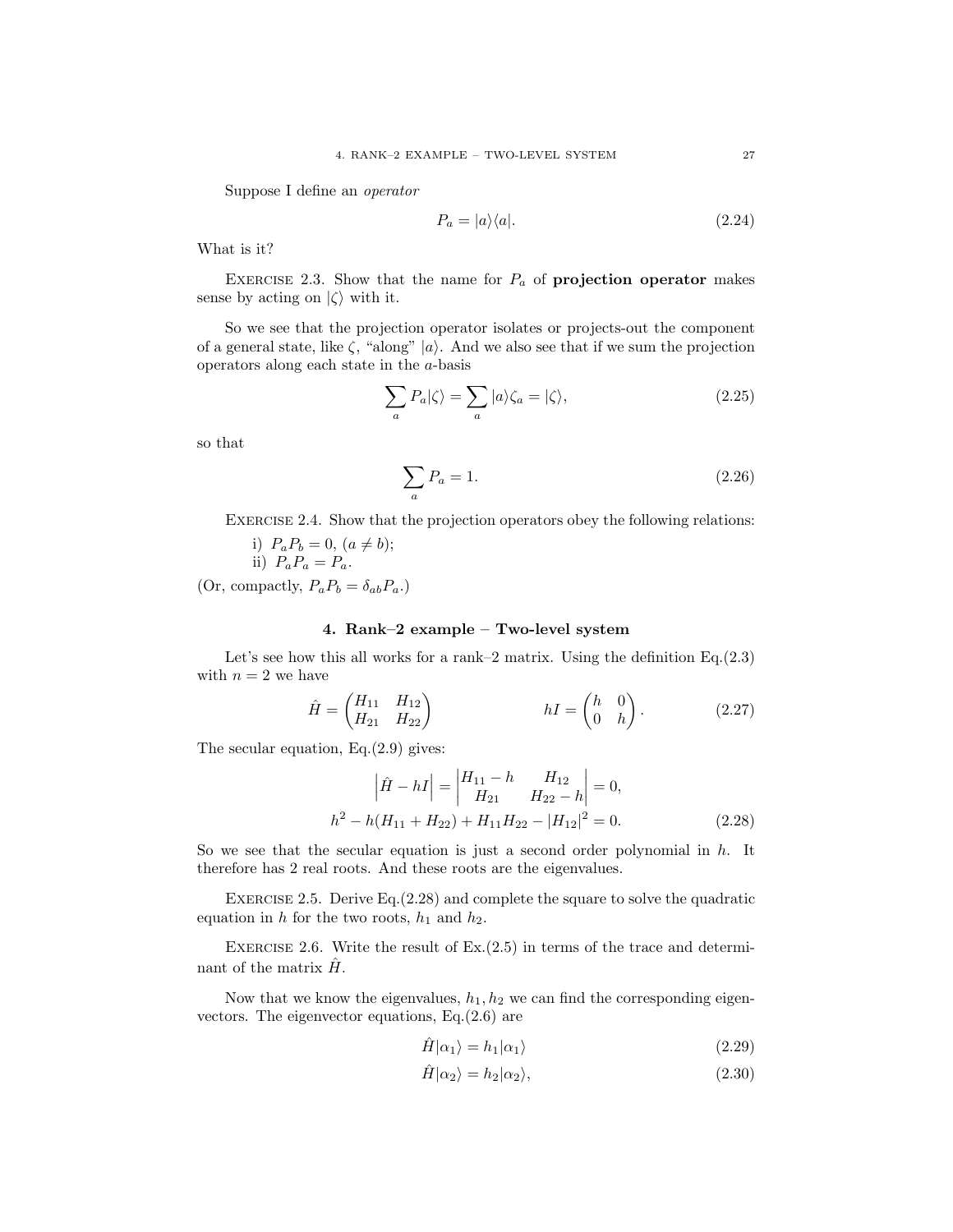where we have written the states  $|\alpha\rangle$  with  $\alpha = 1$  and  $\alpha = 2$  in Eq.(2.6) as  $\alpha_1$  and  $\alpha_2$  to make clear that we're referring to the eigenvectors. Either of these equations can be written in terms of the the basis of  ${a}^2_{a=1} \equiv {a_1, a_2}$  as

$$
\begin{pmatrix} H_{11} & H_{12} \\ H_{21} & H_{22} \end{pmatrix} \begin{pmatrix} \psi_1 \\ \psi_2 \end{pmatrix} = h \begin{pmatrix} \psi_1 \\ \psi_2 \end{pmatrix},
$$
\n(2.31)

which can be written:

$$
H_{11}\psi_1 + H_{12}\psi_2 = h\psi_1 \tag{2.32}
$$

$$
H_{21}\psi_1 + H_{22}\psi_2 = h\psi_2.
$$
\n(2.33)

Here  $\psi_1 = \langle a_1 | \alpha \rangle$  and  $\psi_2 = \langle a_2 | \alpha \rangle$  for  $\alpha = 1$  or  $\alpha = 2$  depending on which eigenstate we're talking about.

EXERCISE 2.7. Show that if we write the solution for either state  $|\alpha_1\rangle$  or  $|\alpha_2\rangle$ as

$$
|\alpha\rangle = \frac{1}{N} \left( \sqrt{\frac{H_{12}}{h - H_{11}}} \right),
$$
\n(2.34)

where  $N$  is given by

$$
N = \sqrt{\frac{2h - (H_{11} + H_{22})}{|H_{12}|}},
$$
\n(2.35)

then we obtain the secular equation when we substitute this solution for  $|\psi\rangle$  into either of the equations (2.32) or (2.33). (Note that the constant,  $\frac{1}{N}$  drops out when  $|\alpha\rangle$  is substituted into Eqs.(2.32),(2.33) so you don't need to write it out.)

EXERCISE 2.8. Write down the explicit forms for  $|\alpha_1\rangle$  and  $|\alpha_2\rangle$ . Assume that  $h_1 < h_2$ . (You need to think about what quantity you should replace h with in Eqs. $(2.34)$  and  $(2.35)$ .

EXERCISE 2.9. Show that the normalization of the above states  $|\psi\rangle$  is one:

$$
\langle \psi | \psi \rangle = 1,\tag{2.36}
$$

by using the secular equation which can be written  $(h - H_{11})(h - H_{22}) = |H_{12}|^2$ .

EXERCISE 2.10. **Extra Credit:** Show that the eigenvectors are orthogonal  $\langle 1|2 \rangle = 0.$ 

### 5. Diagonalized spin matrix

Let's use this machinery to calculate the direction  $\hat{\mathbf{n}}$  an electron's spin points in if it has the wave function

$$
|\psi\rangle = \psi_{\uparrow}|\uparrow\rangle + \psi_{\downarrow}|\downarrow\rangle. \tag{2.37}
$$

In the case that  $\hat{\mathbf{n}} = \hat{\mathbf{z}}$  we have  $\boldsymbol{\sigma} \cdot \hat{\mathbf{n}} = \sigma_z$  and we know that the eigenstates  $|\uparrow\rangle$ and  $|\downarrow\rangle$  satisfy the eigenvalue equations

$$
\sigma_z |\uparrow\rangle = (+1)| \uparrow\rangle \n\sigma_z |\downarrow\rangle = (-1)| \downarrow\rangle
$$
\n(2.38)

The generalization of this equation to an arbitrary direction  $\hat{\mathbf{n}}$  is

$$
\boldsymbol{\sigma} \cdot \hat{\mathbf{n}} |\psi\rangle = s |\psi\rangle \tag{2.39}
$$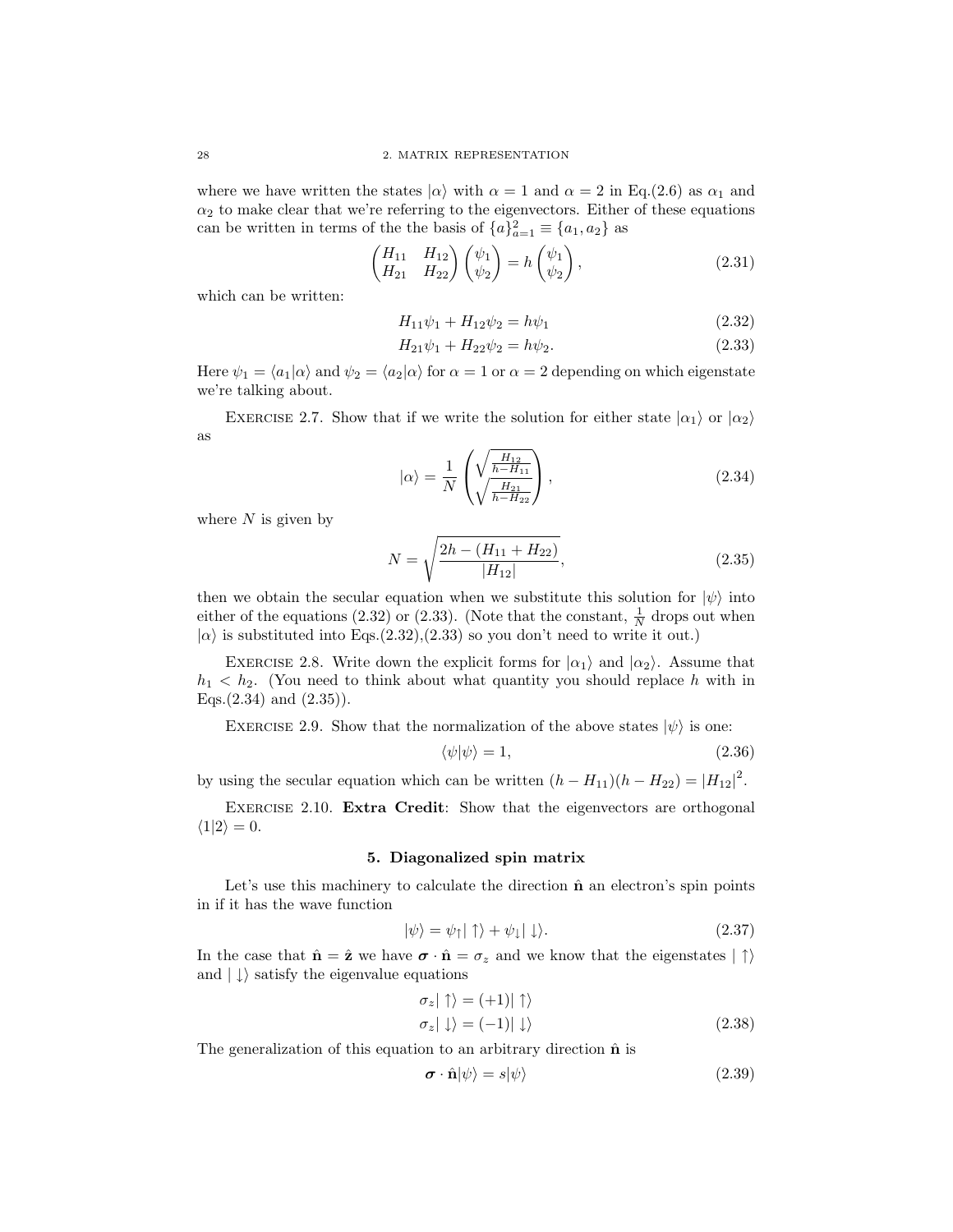where  $s = \pm 1$  is the eigenvalue of spin operator  $\sigma \cdot \hat{\mathbf{n}}$  along a direction  $\hat{\mathbf{n}}$ .

We can write the direction unit vector  $\hat{\mathbf{n}}$  in terms of its components

$$
\hat{\mathbf{n}} = (n_x, n_y, n_z) \tag{2.40}
$$

$$
\hat{\mathbf{n}} \cdot \hat{\mathbf{n}} = n_x^2 + n_y^2 + n_z^2 = 1. \tag{2.41}
$$

EXERCISE 2.11. Write the operator  $\sigma \cdot \hat{\mathbf{n}}$  as a rank–2 matrix in terms of  $n_x, n_y, n_z.$ 

EXERCISE 2.12. Write Eq. $(2.39)$  in terms of components, multiplying the matrix  $\boldsymbol{\sigma} \cdot \hat{\mathbf{n}}$  into the spinor  $|\psi\rangle$ .

EXERCISE 2.13. Find the roots of the secular equation

$$
|\boldsymbol{\sigma} \cdot \hat{\mathbf{n}} - sI| = 0. \tag{2.42}
$$

EXERCISE 2.14. Write the components of the vector  $\hat{\mathbf{n}}$  in terms of the polar angle  $\theta$  and the azimuthal angle  $\phi$  (measured from the x-axis) as in Fig.(2).

Exercise 2.15. Show that the eigenvectors

$$
|\alpha_1\rangle = \begin{pmatrix} \cos\frac{\theta}{2}e^{-i\phi/2} \\ \sin\frac{\theta}{2}e^{+i\phi/2} \end{pmatrix}
$$
 (2.43)

$$
|\alpha_2\rangle = \begin{pmatrix} -\sin\frac{\theta}{2}e^{-i\phi/2} \\ \cos\frac{\theta}{2}e^{+i\phi/2} \end{pmatrix}
$$
 (2.44)

satisfy Eq.(2.39). (You will find useful the half-angle formulas  $\sin \theta = 2 \sin \theta / 2 \cos \theta / 2$ ,  $2\cos^2{\theta/2} = 1 + \cos{\theta}$ , and  $2\sin^2{\theta/2} = 1 - \cos{\theta}$ .

EXERCISE 2.16. Using Eqs. $(2.43),(2.44)$  show that the eigenvectors  $|\alpha_1\rangle$  and  $|\alpha_2\rangle$  are orthogonal, *ie.*  $\langle \alpha_1 | \alpha_2 \rangle = 0$  and that they are normalized to one.

EXERCISE 2.17. Show that the state you obtained by rotating  $|\uparrow\rangle$  in Ex.(1.53) is the same state that you get when you set  $\phi = 0$  in the result of Ex.(2.14).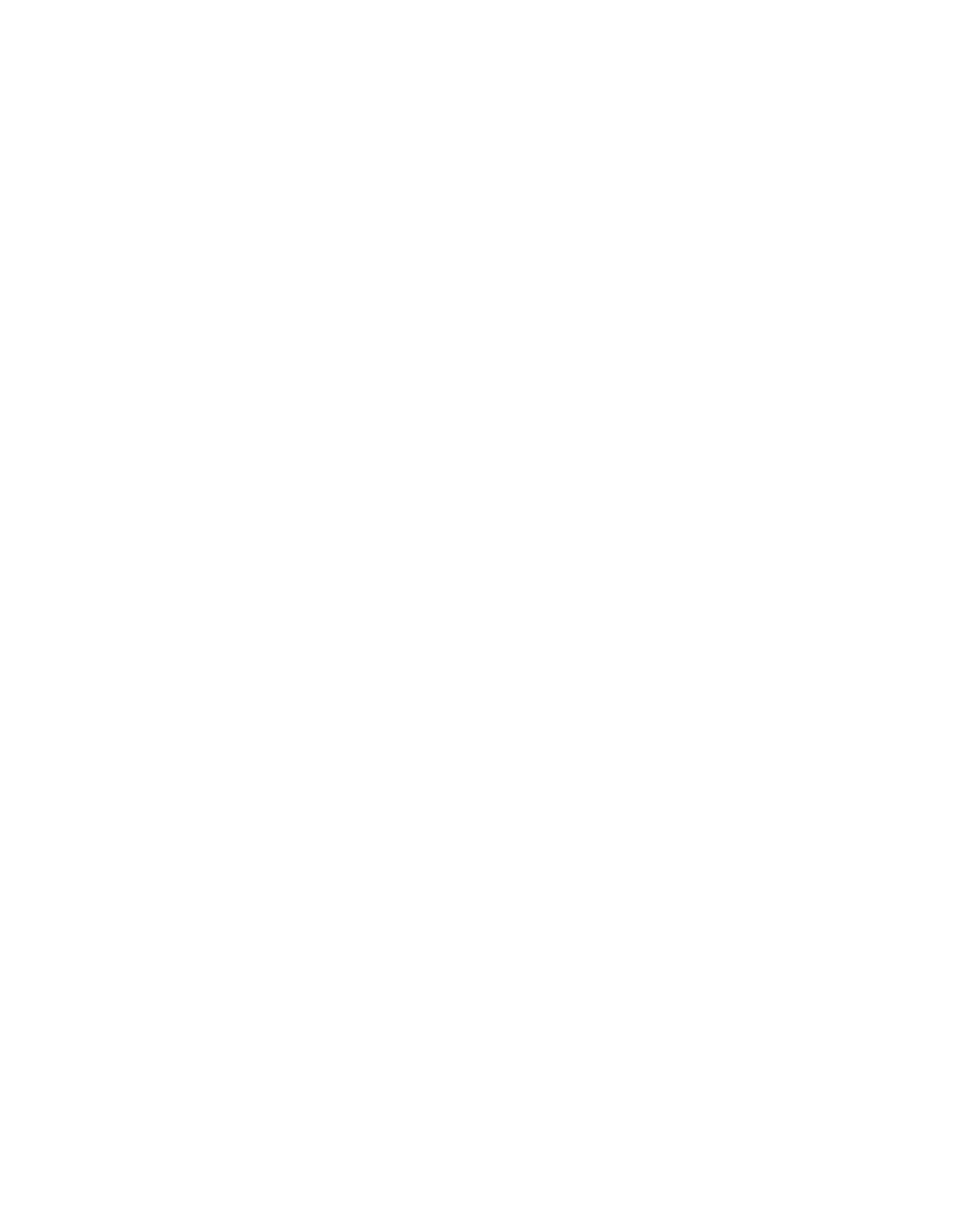## CHAPTER 3

# $\mathrm{Spin-}\frac{1}{2}$  particle in a magnetic field

## 1. Introduction

Now we turn to the problem of finding the 'motion' of a single electron (by 'electron' we still mean any spin- $\frac{1}{2}$  particle) in a constant magnetic field.

In general, the magnetic field is described by a vector in ordinary three dimensional Euclidean space,  $\mathbb{R}^3$ . It's written as **B** and it can, in general depend on the position, r:

$$
\mathbf{B}(\mathbf{r}) = (B_x(\mathbf{r}), B_y(\mathbf{r}), B_z(\mathbf{r})) \tag{3.1}
$$

$$
=B_x(\mathbf{r})\hat{\mathbf{x}}+B_y(\mathbf{r})\hat{\mathbf{y}}+B_z(\mathbf{r})\hat{\mathbf{z}}.
$$
\n(3.2)

Note that, in general, each component depends on the position. For this section we'll take the magnetic field to be

$$
\mathbf{B}(\mathbf{r}) = (0, 0, B),\tag{3.3}
$$

with  $B > 0$  and independent of position.

*Aside:* If a charged particle (charge Q) *without spin* enters a region of space with a non-zero magnetic field, it experiences a force given by

$$
\mathbf{F} = Q\mathbf{v} \times \mathbf{B},\tag{3.4}
$$

which is perpendicular to both its velocity  $\bf{v}$  and  $\bf{B}$ . We aren't considering this kind of force in what follows. The force we are talking about is independent of the velocity (it is experienced even by particles at rest for which  $\mathbf{F} = 0$ ) and only affects particles with intrinsic angular momentum, *ie.* spin.

By virtue of the fact that the electron has spin, it has what's called a *magnetic moment* which means that it acts like a tiny 'bar magnet.' Its energy therefore depends on the orientation of the spin with respect to the magnetic field. This energy is given by

$$
\hat{H}_{spin} = -\mu \cdot \mathbf{B} \tag{3.5}
$$

where  $\mu$  is the magnetic moment. The magnetic moment is given in terms of the Pauli spin matrices

$$
\mu = \frac{e}{2m} \mathbf{S} = \frac{e}{2m} \frac{\sigma}{2},\tag{3.6}
$$

$$
\mathbf{S} = \frac{\boldsymbol{\sigma}}{2},\tag{3.7}
$$

where e is the magnitude of the electron charge,  $e = 1.6 \times 10^{-19}$  C, where C means 'Coulombs' and  $m$  is the electron's mass which we usually write as an energy  $m = 0.511$  MeV. (Special relativity shows that mass and energy are equivalent.) Here we see that the magnetic moment  $\mu$  is proportional to the *electron spin*  $S$ which is *half* of the Pauli spin matrices.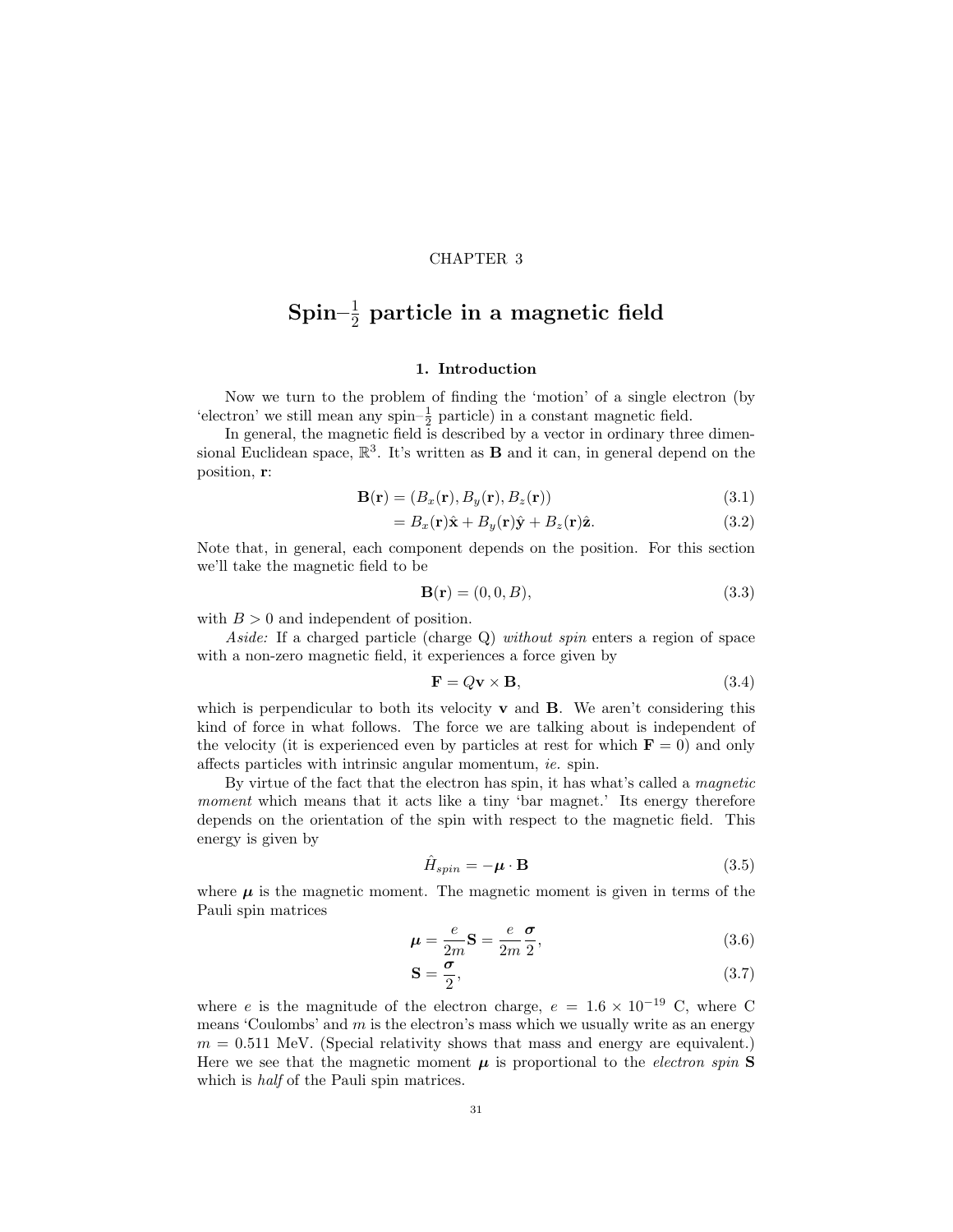Now, forget for a moment that the electron is a quantum object whose spin is described by the matrices  $\sigma$  and just pretend that it's an ordinary vector

$$
\boldsymbol{\mu} = (\mu_x, \mu_y, \mu_z), \tag{3.8}
$$

and assume that the magnetic field is given by Eq.(3.3). Then the energy is

$$
H_{spin} = -\mu \cos \theta \tag{3.9}
$$

where  $\mu = |\mu|$  and  $\theta$  is the angle between the **B** field and  $\mu$  ( $\theta$  is the *polar angle*).

When the spin is aligned (anti-aligned) with the magnetic field  $\theta = 0(\pi/2)$  and the energy is

$$
H_{spin} = \begin{cases} -\mu B & \theta = 0\\ +\mu B & \theta = \pi/2 \end{cases}
$$
 (3.10)

so, clearly, the configuration where the spin is aligned is favored since it has lower energy.

EXERCISE 3.1. Plot  $H_{spin}$  as a function of  $\theta$ .

EXERCISE 3.2. Differentiate  $H_{spin}$  with respect to  $\theta$ .

EXERCISE 3.3. Calculate the torque,  $\tau = \mu \times B$  ( $\times$  means the vector or cross product) using the B field given in Eq.(3.3). How is related to the result of Ex.(3.2)? This is a general result: The derivative of the energy with respect to a coordinate gives a generalized force (like a torque).

Let's return to the quantum theory now. The magnetic moment  $\mu$  is not described by a classical three vector – it's described by the Pauli spin matrices. So, for the  $\bf{B}$  field of Eq.(3.3) we get:

$$
\hat{H}_{spin} = -\frac{eB}{2m}\sigma_z = -\frac{eB}{2m} \begin{pmatrix} 1 & 0\\ 0 & -1 \end{pmatrix}.
$$
\n(3.11)

The 'motions' of a quantum system are described by the **time dependent Schrö**dinger equation (TDSE). It is a differential equation that relates the Hamiltonian (or energy), Eq.(3.5) to a time derivative of the wave function  $|\psi\rangle$ :

$$
i\frac{\partial}{\partial t}|\psi(t)\rangle = \hat{H}_{spin}|\psi(t)\rangle.
$$
\n(3.12)

In the present case of the electron in the magnetic field, the wave function is a constant (in ordinary three dimensional  $\mathbb{R}^3$  space) spinor which depends on time:

$$
|\psi(t)\rangle = \begin{pmatrix} \psi_1(t) \\ \psi_2(t) \end{pmatrix} . \tag{3.13}
$$

The TDSE [Eq.(3.12)] in words says that if we act with the Hamiltonian, here  $\hat{H}_{spin}$ then we get the (partial) time derivative of the wave function (up to the constant factor i). This is a general feature of equations-of-motion (EOM). They relate time derivatives of dynamical variables (here,  $|\psi(t)\rangle$  is the dynamical variable) to functions of the dynamical variables. Think of Newton's second law:

$$
\mathbf{F} = m\mathbf{a} \tag{3.14}
$$

$$
\mathbf{a} = \frac{d^2 \mathbf{r}(t)}{dt^2} \tag{3.15}
$$

$$
\frac{d^2 \mathbf{r}(t)}{dt^2} = \frac{1}{m} \mathbf{F},\tag{3.16}
$$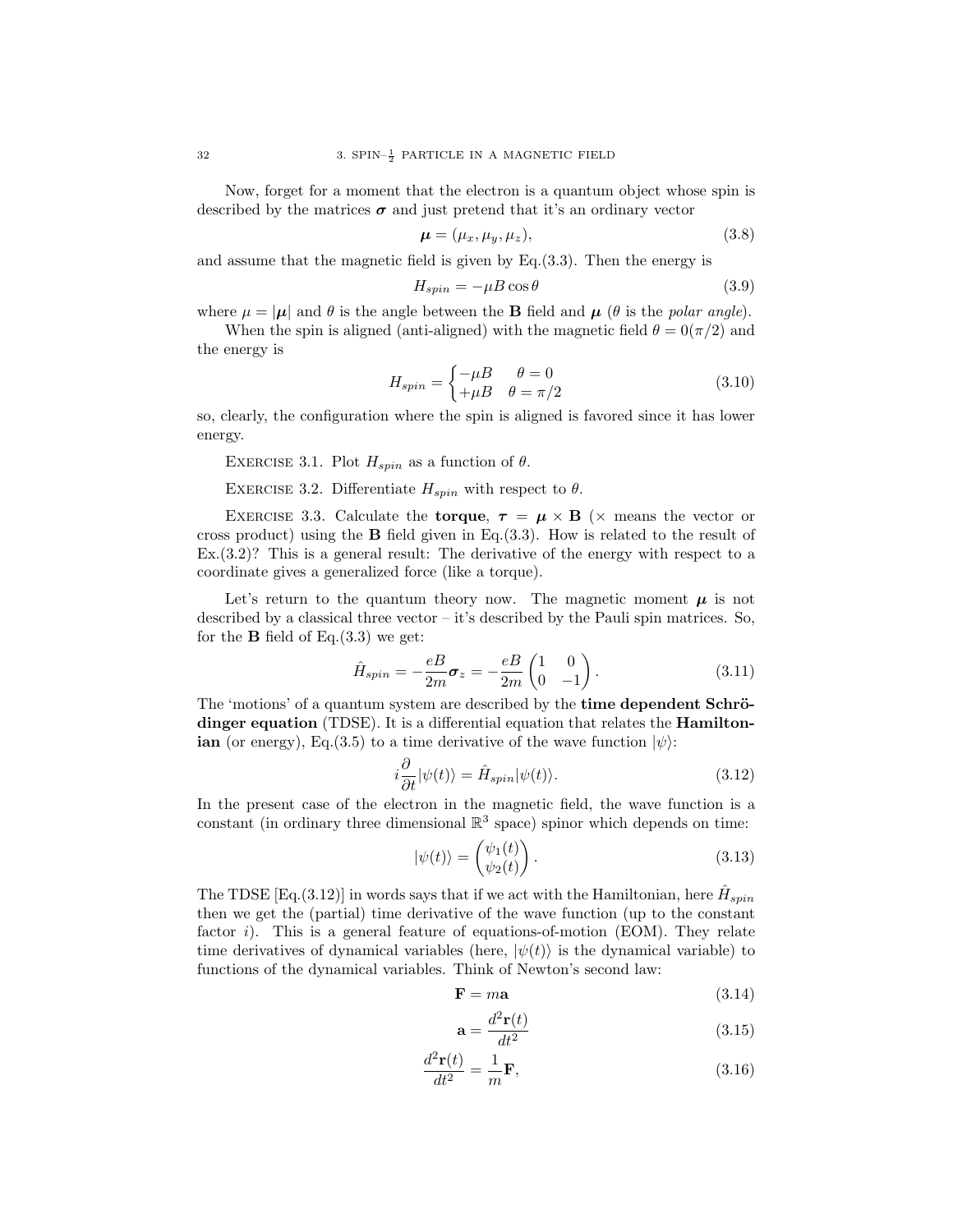where  $m$  is the mass of the particle and  $\bf{F}$  is the force acting on it. The last line shows that Newton's second law is an EOM – it relates, in this case, the *second* time derivative of the position of a particle – which is now the dynamical variable – to a function, which is a vector,  $\bf{F}$ .

# 2. Separation of variables

Returning to the TDSE – our first step is to solve for the time dependence of the wave function by the general method of solution of partial differential called separation of variables. We write the wave function as a product

$$
|\psi(t)\rangle = T(t)|\psi(0)\rangle \tag{3.17}
$$

$$
|\psi\rangle \equiv |\psi(0)\rangle,\tag{3.18}
$$

where  $T(t)$  is a function of the time only. If we substitute this form into the SE we can write

$$
\hat{H}_{spin}|\psi\rangle = \left[i\frac{1}{T(t)}T'(t)\right]|\psi\rangle,\tag{3.19}
$$

where  $T'(t) = \frac{dT(t)}{dt}$ . Now, for a time-independent magnetic field **B** the  $\hat{H}_{spin}$  is independent of the time. That means that only the factor in the square brackets  $[\cdots]$  can depend on time. But since the left-hand-side (lhs) is independent of time in Eq.(3.19) then so must be the right-hand-side (rhs). So the factor in brackets is *a constant*:

$$
\left[i\frac{1}{T(t)}T'(t)\right] = E\tag{3.20}
$$

which we have arbitrarily (wink, wink) chosen to call E.

The solution to the equation

$$
T'(t) = -iET(t) \tag{3.21}
$$

is obvious if you know a little calculus. But it's also possible to explicitly derive the solution and the method by which we do this is frequently encountered in quantum mechanics and its generalization, quantum field theory, so I'll give an explanation of this *iterative solution* here.

### 3. Iterative solution

Integrate Eq.(3.21) with respect to  $t'$  from some initial time  $t_i$  to some final time t

$$
T(t) = T(t_i) - iE \int_{t_i}^{t} dt' T(t').
$$
\n(3.22)

We've converted the differential equation to an integral equation. This is generally not thought of as a simplification because integral equations are more difficult to solve than differential ones. The rhs depends on the the function  $T(t)$  that we're trying to find on the lhs. It looks like this is a nightmare.

Let's try something even more ridiculous looking – let's substitute the expression for  $T(t')$  on the lhs into the rhs:

$$
T(t) = T(t_i) - iE \int_{t_i}^t dt' \left[ T(t_i) - iE \int_{t_i}^{t'} dt'' T(t'') \right].
$$
 (3.23)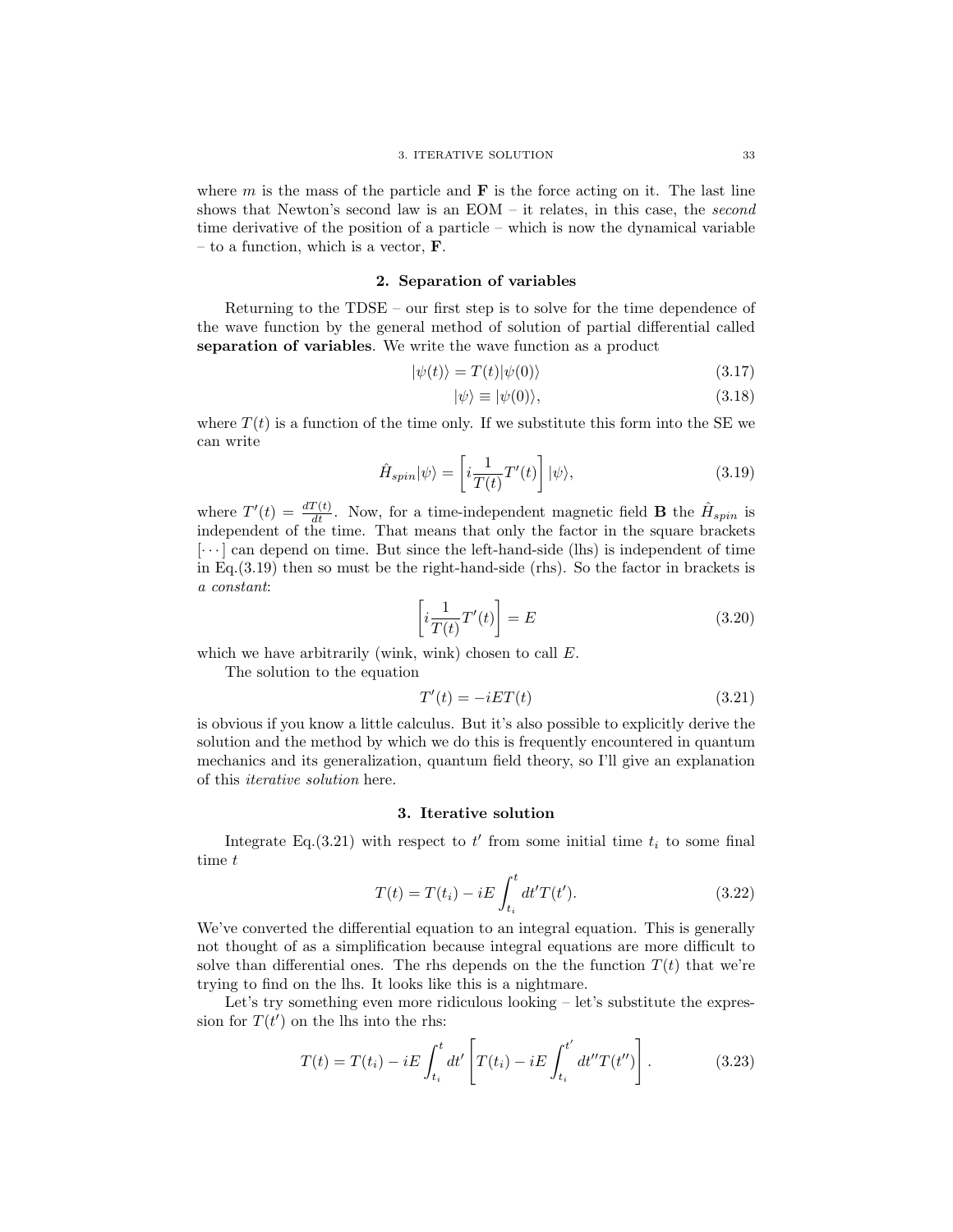Note that in the factor in  $[\cdots]$ , the upper limit of integration is now  $t'$ , not t, and that we have changed the integration variable (a 'dummy' variable) to  $t''$  for this factor in order to consistently keep track of the *two separate* integrations over  $dt'$ and  $dt''$ . Moving things around, we can rewrite this as:

$$
T(t) = T(t_i) - iE(t - t_i)T(t_i) + (-iE)^2 \int_{t_i}^t dt' \int_{t_i}^{t'} dt'' T(t'').
$$
 (3.24)

Now we see the utility in this iterative solution – we have obtained the second term  $-iE(t - t_i)T(t_i)$  which is 'of order  $\mathcal{O}(t - t_i)$ ', *ie.* it depends linearly on time. The next term we will get by substituting Eq.(3.22) into Eq.(3.24) will be second order,  $\mathcal{O}(t-t_i)^2$ , *ie.* quadratic in time.

EXERCISE 3.4. Prove Eq. $(3.24)$ .

EXERCISE 3.5. Show that the second order term is:

$$
T(t_i)\frac{(-iE)^2}{2}(t-t_i)^2.
$$
\n(3.25)

Carrying out the iterative procedure to all orders in  $(t - t_i)$  we obtain

$$
T(t) = T(t_i) \sum_{n=0}^{\infty} \frac{[-iE(t - t_i)]^n}{n!}
$$
\n(3.26)

$$
=T(t_i)e^{-iE(t-t_i)}.\tag{3.27}
$$

EXERCISE 3.6. Show that  $T(t_i = 0) = 1$ .

Finally, we have arrived at the solution to the TDSE (setting  $t_i = 0$ )

$$
\hat{H}_{spin}|\psi(t)\rangle = i\frac{\partial}{\partial t}|\psi(t)\rangle
$$
\n(3.28)

$$
|\psi(t)\rangle = e^{-iEt}|\psi\rangle \tag{3.29}
$$

$$
\hat{H}_{spin}|\psi\rangle = E|\psi\rangle \tag{3.30}
$$

where the last equation is the time independent Scrhödinger equation (TISE), which we will now solve. (Actually, we've already solved it – the solutions are given by the kets  $|1\rangle$  and  $|2\rangle$  for a **B** field in a general direction,  $\hat{\mathbf{n}}$ .)

## 4. Time independent Schrödinger equation

Let's begin by assuming that the  $B$  field is given by Eq.(3.3). Then the Hamiltonian is

$$
\hat{H}_{spin} = -\mu \cdot \mathbf{B},\tag{3.31}
$$

$$
=-\frac{eB}{2m}S_z,\t\t(3.32)
$$

$$
S_z = \frac{\sigma_z}{2},\tag{3.33}
$$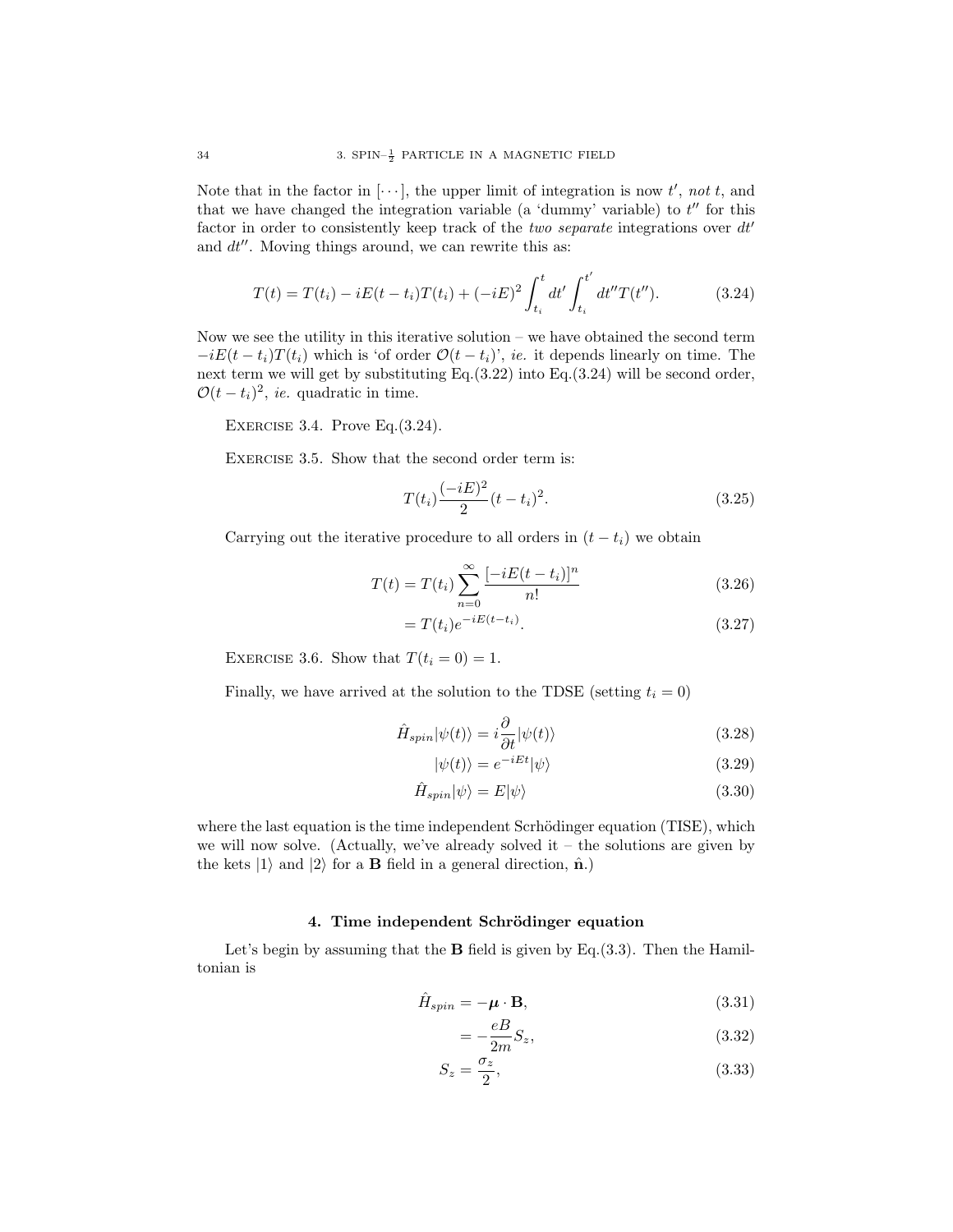and the TISE is

$$
-\frac{eB}{2m}\frac{\sigma_z}{2}|\psi\rangle = E|\psi\rangle \tag{3.34}
$$

$$
\begin{pmatrix} 1 & 0 \ 0 & -1 \end{pmatrix} \begin{pmatrix} \psi_1 \\ \psi_2 \end{pmatrix} = -\frac{E}{\omega_L/2} \begin{pmatrix} \psi_1 \\ \psi_2 \end{pmatrix}
$$
 (3.35)

$$
\omega_L = \frac{eB}{2m} \tag{3.36}
$$

where  $\omega_L$  is the *Larmour frequency*.

EXERCISE 3.7. Prove that the units of  $\omega_L$  are  $s^{-1}$ , a frequency. Use the units  $[m] = \text{MeV}, [eB] = \text{MeV}^2$ . "MeV" means "mega electron-volts" and it's the standard unit of mass or energy in nuclear physics. You'll have to put in a factor of  $\hbar$  (which has units  $[\hbar] = \text{MeV}$  s) which we have set to one.

We want to solve Eq.(3.35). Look at it – it looks just like Eq.(2.39) with  $\hat{\mathbf{n}} =$  $(0, 0, 1)$ . Then we've already solved it! The eigenvalues are  $\pm 1$  and the eigenvectors are given in Eqs.(2.38).

EXERCISE 3.8. What are the eigenvalues of Eq.(3.35) as a function of  $\omega_L$ ?

EXERCISE 3.9. What are the eigenvectors?

If we write the eigenvectors as  $|\psi_1\rangle$  and  $|\psi_2\rangle$  and their corresponding eigenvalues  $E_1$  and  $E_2$  with  $E_1 < E_2$  and form the *linear superposition* 

$$
|\psi(t)\rangle = c_1 e^{-iE_1 t} |\psi_1\rangle + c_2 e^{-iE_2 t} |\psi_2\rangle, \qquad (3.37)
$$

then this  $|\psi(t)\rangle$  is a solution of the TDSE, Eq.(3.28). Here,  $c_1$  and  $c_2$  are general complex numbers.

Exercise 3.10. Prove this.

We now have determined the form for the general solution of the quantum EOM for a single spin in a constant magnetic field. What does the motion of the spin look like? In order to answer this question – as with any question regarding an experimentally determinable observable in quantum mechanics – we need to calculate the expectation values of some operator in some state.

Exercise 3.11. Calculate the expectation values of all three Pauli matrices,  $\langle \hat{\sigma_i} \rangle = \langle \psi(t) | \sigma_i | \psi(t) \rangle, i = x, y, z.$  Express your answer so that the fact that expectation values are real is explicitly demonstrated. Recall that  $\Re z = \frac{z+z^*}{2}$  $\frac{z}{2}$  and  $\Im z = \frac{z-z^*}{2i}$  $\frac{-z}{2i}$ .

*Solution:*

$$
\langle \hat{\sigma}_x \rangle = 2\Re(c_1^* c_2) \cos \omega_L t + 2\Im(c_1^* c_2) \sin \omega_L t \tag{3.38}
$$

$$
\langle \hat{\sigma}_y \rangle = -2\Re(c_1^* c_2) \sin \omega_L t + 2\Im(c_1^* c_2) \cos \omega_L t \tag{3.39}
$$

$$
\langle \hat{\sigma}_z \rangle = |c_1|^2 - |c_2|^2. \tag{3.40}
$$

These results demonstrate that the electron's spin *precesses* about the z–axis with frequency  $\omega_L$ .

This is the principle at work in *nuclear magnetic resonance* (NMR) imaging. A sample, like a person's head, is subject to a magnetic field which sets all of the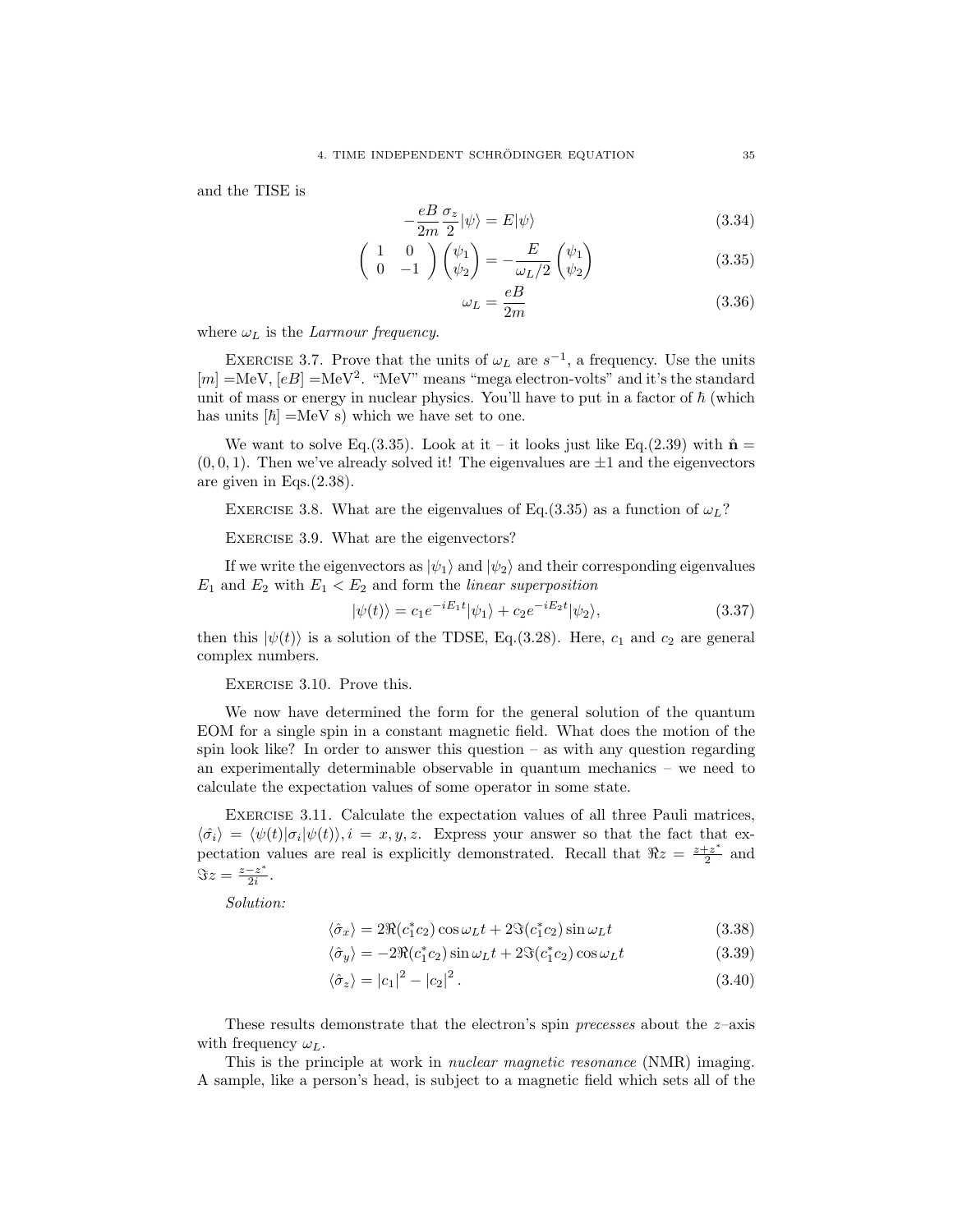nuclei which have non-zero spins to precessing. Then the sample is shot with a radio frequency (tens of megahertz) electromagnetic pulse. If the frequency of the pulse is resonant with (close to) some of the nuclear spin precession frequencies (which depend on the charge and mass of the nucleus) then the electromagnetic pulse will cause transitions of spins which are aligned with the magnetic field and while spins which are anti-aligned decay due to quantum and statistical fluctuations. By measuring the energy imparted to the spins and the energy emitted it is possible to obtain full three-dimensional imaging.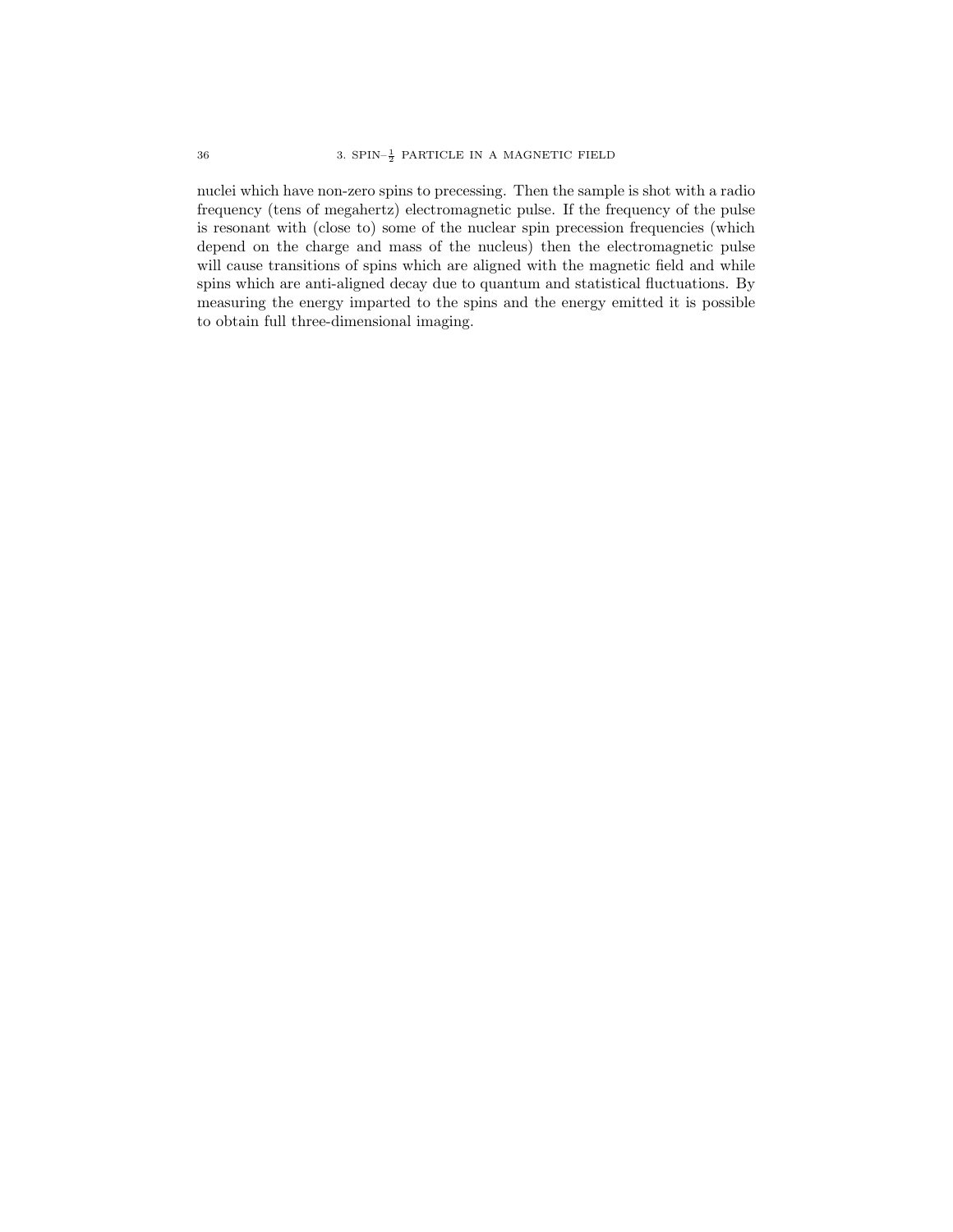# CHAPTER 4

# Many-body quantum mechanics

So far, we have been talking about the quantum description and dynamics of a single particle (actually, just about its spin – at some point in the future you'll learn about the motion of particles in three dimensional configuration space). Now, we turn to the quantum description of two or more particles – many-body quantum mechanics.

For the purposes of this project, when we write down the wave function for two or three particles, we will *ignore interactions between them* – we treat the particles as *free* or non-interacting. We will study the interactions between the particles at a later stage, but we will ignore the effect of these interactions on the wave functions themselves.<sup>1</sup>

# 1. Two spin- $\frac{1}{2}$  particles

Suppose we have an electron (or a quark), call it electron "1" in a state described by the state  $|\psi_1\rangle$  and another electron, call it "2" described by the state  $|\chi_2\rangle$ .<sup>2</sup> The subscripts denote which particle and the  $\psi = \uparrow, \downarrow$  and  $\chi = \uparrow, \downarrow$  denote the state the particle is in. There are four possible states that the two particles can be in and they're described by  $|s_1s_2\rangle$ :

$$
|\downarrow_1\downarrow_2\rangle, |\downarrow_1\uparrow_2\rangle, |\uparrow_1\downarrow_2\rangle, |\uparrow_1\uparrow_2\rangle, \tag{4.1}
$$

for the possible values of  $s_1 = \downarrow_1$ ,  $\uparrow_1$  and  $s_2 = \downarrow_2$ ,  $\uparrow_2$ . We'll call this basis the sbasis.<sup>3</sup> For now, it doesn't matter which order we write the  $s_1$  and  $s_2$  in – that is,  $|s_1s_2\rangle = |s_2s_1\rangle.$ 

EXERCISE 4.1. Prove that we need  $2^N$  states to describe the spin state of N electrons.

Exercise 4.2. Write down the states of three particles in the s-basis. Write them down in the following order: the first state has all spins ↓; for the rest of the states the rightmost spin flips back and forth each time; the second rightmost state flips every other time, etc. Look at the order in which I wrote down the states in Eq.(4.1) for guidance.

<sup>&</sup>lt;sup>1</sup>You might ask yourself how we can get away with such a gross simplification, especially since QCD is the theory of strong interactions, and still say anything useful about the observed hadron data. For now, suffice it to say that we can learn some basic features of QCD within this simple-minded picture, but that we shouldn't content ourselves beyond the realization that this approach is anything other than a first step into a complex and beautiful but vast and challenging terrain.

<sup>&</sup>lt;sup>2</sup>These states,  $|\psi_1\rangle$  and  $|\chi_2\rangle$  are just spinors.

<sup>3</sup>There are other bases we can use, as we'll see below.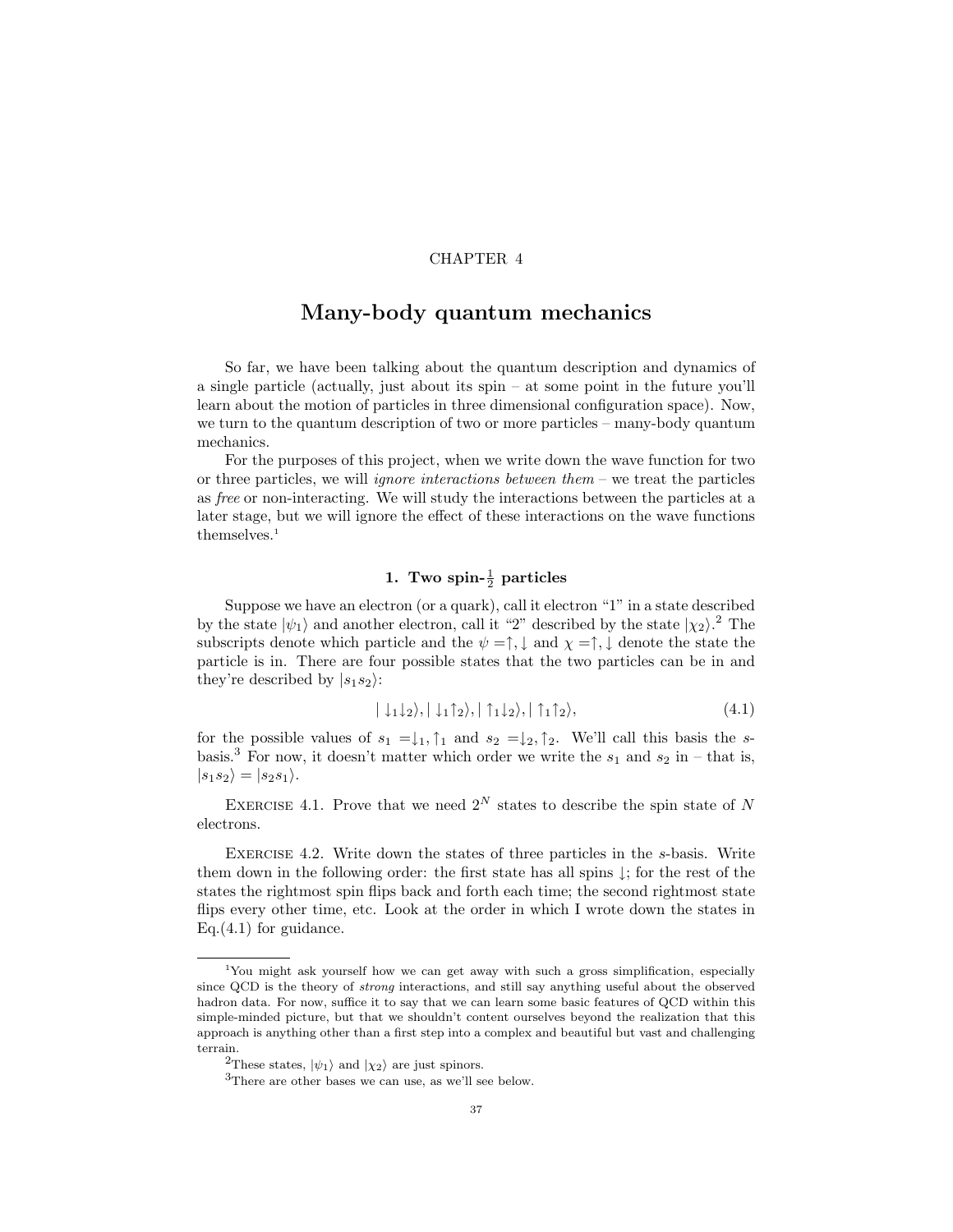Suppose we subject these electrons to a constant magnetic field like we did in the last section. Since these electrons aren't interacting the total energy of the two of them together is just

$$
E = E_1 + E_2, \t\t(4.2)
$$

which means that the Hamiltonian operator  $\hat{H}_{spin}$  is just the sum of the one-particle (or *one-body*) Hamiltonians

$$
\hat{H}_{spin} = \hat{H}_{spin,1} + \hat{H}_{spin,2} \tag{4.3}
$$

$$
=-\frac{e}{2m}(\boldsymbol{\sigma}_1\otimes \mathbf{1}_2+\mathbf{1}_1\otimes \boldsymbol{\sigma}_2)\cdot \mathbf{B},\qquad(4.4)
$$

where  $\sigma_{1,2}$  are the Pauli spin matrices for particles 1 and 2, respectively,  $\otimes$  means direct product, and  $1_{1,2}$  are the rank-2 unit matrices for particles 1 and 2, respectively.

What are those  $\otimes$ 's and 1's doing here? Suppose we're talking about a system with N electrons in it and all N electrons are described by  $|\Psi\rangle$ . The state  $|\Psi\rangle$ depends on the spins of all the electrons. Then anytime we act on this state with an operator,  $\mathcal{O}$  – *any* operator – this operator must act on the spins (more generically, the **coordinates**) of all N electrons – in more normal words,  $\mathcal{O}$  must have 'instructions' for what do to *each and every* particle. So the term in Eq.(4.3) that's proportional to  $\sigma_1 \otimes \mathbf{1}_2$  means: "evaluate the spin of particle 1 and leave the spin of particle 2 alone."

So all operators,  $\mathcal O$  are N-body operators, but we generally refer to operators in many-body systems by the number of particles that are affected by the operator. Then  $\sigma_1 \otimes 1_2$  is a 'one-body' operator and something like  $\sigma_1 \cdot \sigma_2$  is a 'two-body' operator because it acts on the spins (coordinates) of both particle 1 and 2.

The symbol ⊗ means that the operators on either side act on different parti- $\text{cles.}^4$  We will not usually write down the unit operators (matrices) 1 but they are understood to be there. Then we have

$$
\hat{H}_{spin} = -\frac{e}{2m}(\boldsymbol{\sigma}_1 + \boldsymbol{\sigma}_2) \cdot \mathbf{B}.
$$
\n(4.5)

Notice something about this Hamiltonian – if we interchange the labels 1 and 2 on the  $\sigma$ 's, we get back the same operator. This is an axiom of quantum mechanics: *all particles of a given species are identical*. Electrons are indistinguishable. Protons are indistinguishable. Etc.<sup>5</sup> This means that the Hamiltonian must be the same no matter which way we label the particles. Another way of saying this is that "the Hamiltonian is completely symmetric under permutations of the particle labels (or indices)." This is called the 'principle of indistinguishability of particles' (PIP).

## 2. Principle of indistinguishability of particles (PIP)

Suppose we wish to describe a state where one of the particles is  $\uparrow$  and the other is  $\downarrow$ . Which state should we use to describe it? Should it be  $|\uparrow_1\downarrow_2\rangle$  or  $|\downarrow_1\uparrow_2\rangle$ ? Seems like we have some trouble here.

<sup>&</sup>lt;sup>4</sup>These particles are in different Hilbert spaces,  $\mathcal{H}_1$  and  $\mathcal{H}_2$  and the full Hilbert space is the direct product space  $\mathcal{H} = \mathcal{H}_1 \otimes \mathcal{H}_2$ .

<sup>&</sup>lt;sup>5</sup>This is not so classically – given a labeling of the N classical electrons we can follow the trajectory of each in time and keep track of them forever. In quantum mechanics, we can't do this – as we'll see below. Also, this  $axiom$  can't be proven – other than experimentally, and there are plenty of experiments which verify it.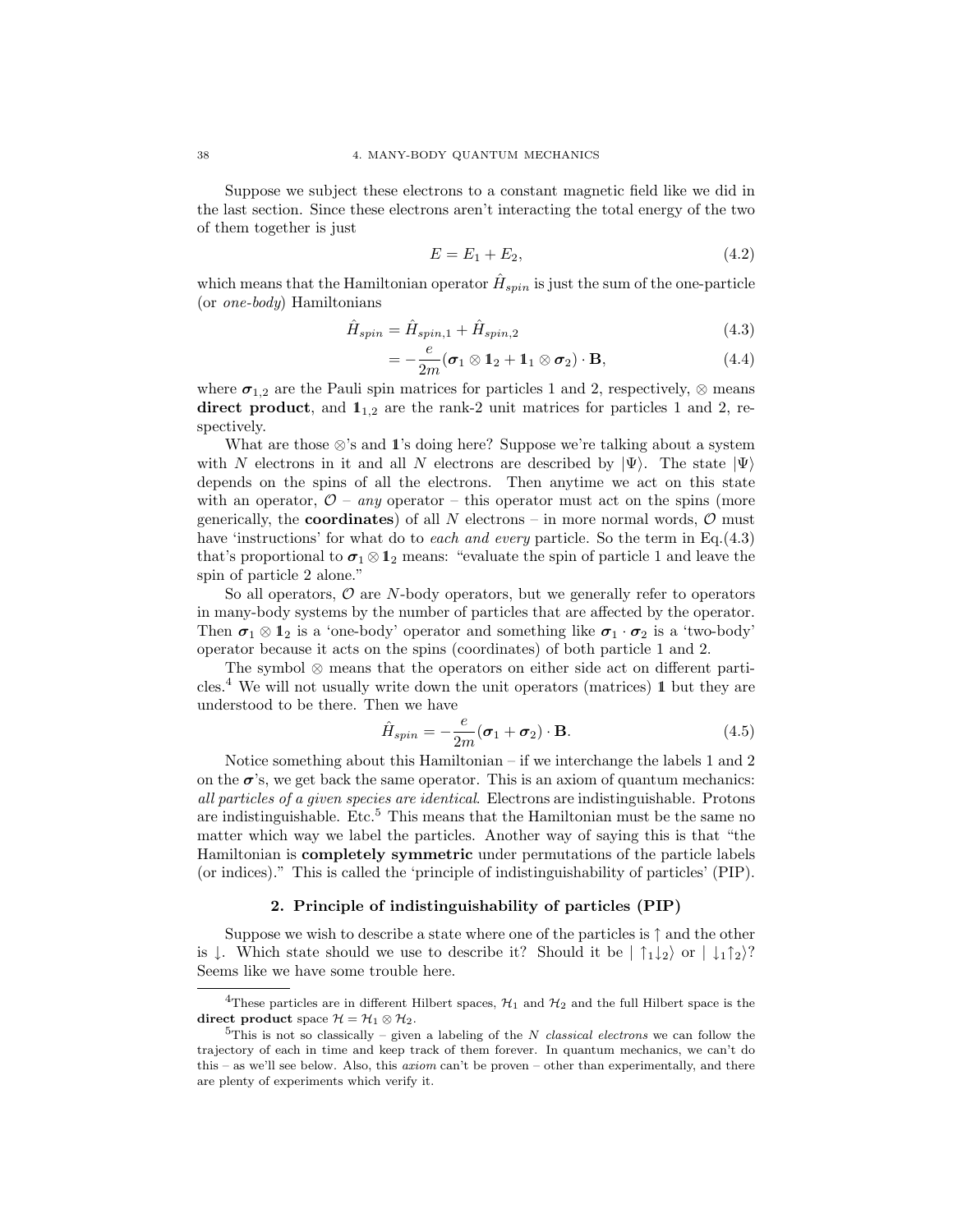EXERCISE 4.3. Use the PIP to resolve this apparent ambiguity.

Resolving this ambiguity requires that we use *both* states  $|\uparrow_1\downarrow_2\rangle$  or  $|\downarrow_1\uparrow_2\rangle$ . But how? The PIP not only constrains the form of the Hamiltonian, it also constrains the form of wave functions used to describe the system. Consider an operator  $P_{12}$ which acts on states to change the labels of the particles. That is:

$$
P_{12}|\downarrow_1\downarrow_2\rangle = |\downarrow_2\downarrow_1\rangle = |\downarrow_1\downarrow_2\rangle \tag{4.6}
$$

$$
P_{12} | \downarrow_1 \uparrow_2 \rangle = | \downarrow_2 \uparrow_1 \rangle = | \uparrow_1 \downarrow_2 \rangle \tag{4.7}
$$

$$
P_{12} \mid \hat{1}_1 \downarrow_2 \rangle = \mid \hat{1}_2 \downarrow_1 \rangle = \mid \downarrow_1 \hat{1}_2 \rangle \tag{4.8}
$$

$$
P_{12}|\uparrow_1\uparrow_2\rangle = |\uparrow_2\uparrow_1\rangle = |\uparrow_1\uparrow_2\rangle. \tag{4.9}
$$

Before getting to the constraint that PIP places on the wave functions, let's have a look at these relations. We notice that if we write the spin of particle 1 first and then the spin of particle 2 second, we can drop the subscripts 1 and 2 on the  $\uparrow$ 's and  $\downarrow$ 's as long as we remember that the first position always means particle 1 and the second particle 2. NB: The order that we write the spins in the ket now matters.  $|\uparrow\downarrow\rangle \neq |\downarrow\uparrow\rangle$ . In this notation, the above relations become:

$$
P_{12}|\downarrow\downarrow\rangle = |\downarrow\downarrow\rangle \tag{4.10}
$$

$$
P_{12}|\downarrow\uparrow\rangle = |\uparrow\downarrow\rangle \tag{4.11}
$$

$$
P_{12} | \uparrow \downarrow \rangle = | \downarrow \uparrow \rangle \tag{4.12}
$$

$$
P_{12}|\uparrow\uparrow\rangle = |\uparrow\uparrow\rangle. \tag{4.13}
$$

Now, the PIP says that no matter how we label the particles, we must get the same physical description of the system. Then, if the state of the two electrons is described by  $|\Psi\rangle$ , it doesn't matter if we come along and act on  $|\Psi\rangle$  with  $P_{12}$ , we should get a *physically equivalent* state,  $|\Psi'\rangle$ . Physically equivalent means that  $|\Psi'\rangle$ differs from  $|\Psi\rangle$  only by a *phase factor*,  $e^{i\alpha}$ :

$$
|\Psi'\rangle = P_{12}|\Psi\rangle = e^{i\alpha}|\Psi\rangle, \tag{4.14}
$$

where  $\alpha \in \mathbb{R}$ .

Exercise 4.4. Prove that states that differ only by a phase factor give rise to the same physically observable quantities. Recall that observables are calculated by taking the expectation value of Hermitian operators (though Hermiticity isn't required to solve this exercise).

EXERCISE 4.5. Prove  $P_{12}P_{12} = 1$ .

EXERCISE 4.6. Prove that either  $\alpha = 0$  or  $\alpha = \pi$ .

### 3. Total spin or S–basis

As a consequence of the result in Prob. 50, we see that when we act on  $|\Psi\rangle$ with  $P_{12}$  we must get

$$
P_{12}|\Psi\rangle = \pm |\Psi\rangle, \tag{4.15}
$$

so here we have the answer to the question posed earlier. If  $P_{12} | \uparrow \downarrow \rangle = | \downarrow \uparrow \rangle$  and  $P_{12}|\downarrow\uparrow\rangle = |\uparrow\downarrow\rangle$  then if we write (we'll describe why we label these states this way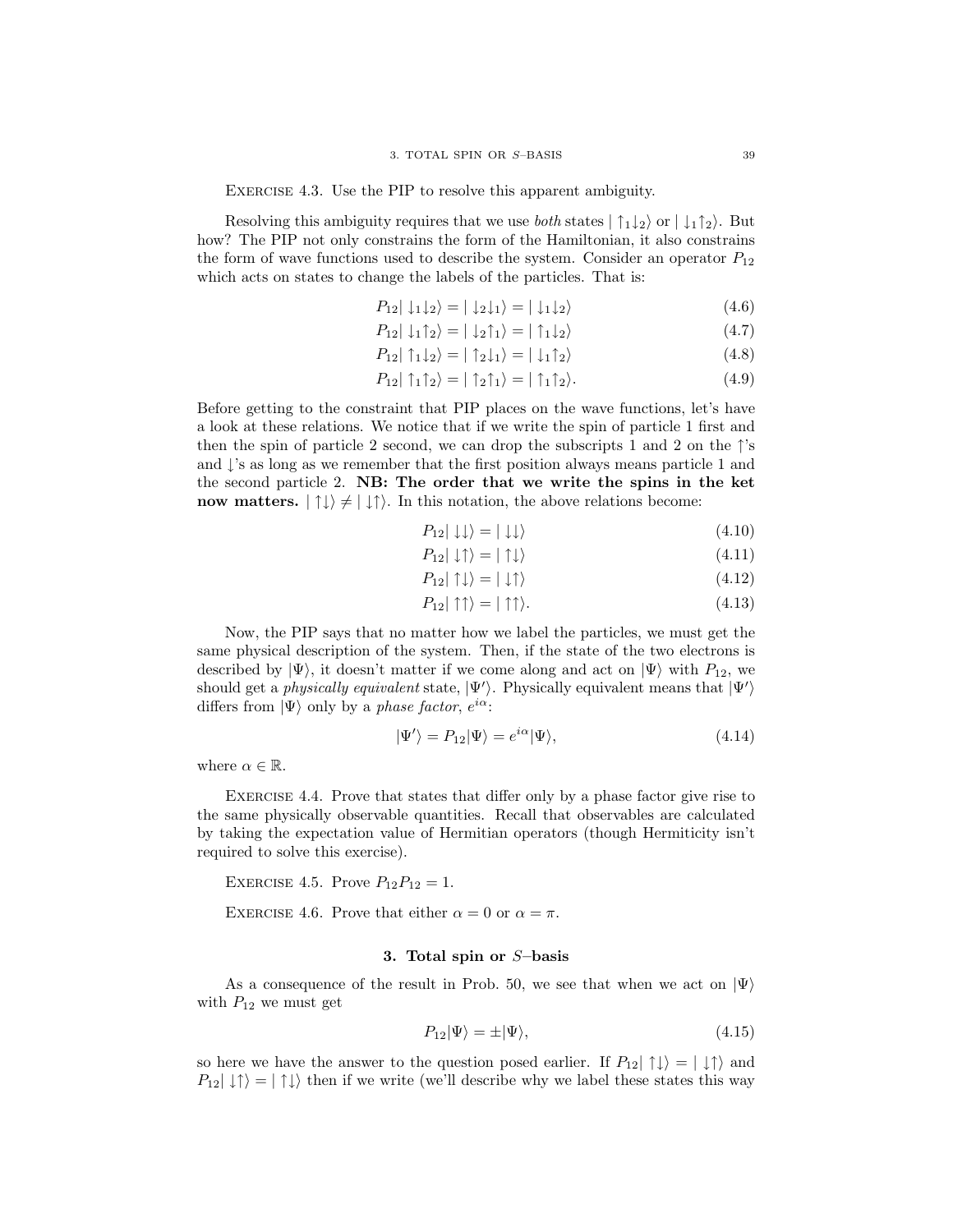in a moment)

$$
|S_0\rangle = \frac{1}{\sqrt{2}} \left( |\uparrow \downarrow \rangle - |\downarrow \uparrow \rangle \right) \tag{4.16}
$$

$$
|S_1^{(+1)}\rangle = \frac{1}{\sqrt{2}} \left( |\uparrow \downarrow \rangle + |\downarrow \uparrow \rangle \right), \tag{4.17}
$$

we get

$$
P_{12}|S_0\rangle = -|S_0\rangle \tag{4.18}
$$

$$
P_{12}|S_1^{(0)}\rangle = |S_1^{(0)}\rangle \tag{4.19}
$$

and these states on the right are physically indistinguishable from the ones on the left before application of  $P_{12}$ . The state in Eq.(4.17) is **antisymmetric** while the one in Eq. $(4.20)$  is symmetric. The other states

$$
|S_1^{(+1)}\rangle = |\uparrow \uparrow\rangle \tag{4.20}
$$

$$
|S_1^{(-1)}\rangle = |\downarrow\downarrow\rangle,\tag{4.21}
$$

are already symmetric. This collection of four states,  $|S_0\rangle, |S_1^{(-1)}\rangle, |S_1^{(0)}\rangle, |S_1^{(+1)}\rangle$  is called the S-basis.

We'll now set out to show through the following exercises that the states of the S–basis, as the reader may have surmised, are the states of the *total spin* of the two particles.

EXERCISE 4.7. Prove that the states  $|S_1^{(-1)}\rangle, |S_1^{(0)}\rangle, |S_1^{(+1)}\rangle$  are eigenstates of  $P_{12}$ . What is their eigenvalue?

EXERCISE 4.8. Prove that the state  $|S_0\rangle$  is an eigenstate of  $P_{12}$ . What is its eigenvalue?

EXERCISE 4.9. Calculate the normalization of all four states  $\langle S_S^{(M)} \rangle$  $|S_{S}^{(M)}|S_{S}^{(M)}$  $\langle S^{(M)} \rangle$  using  $\langle s_1' s_2' | s_1 s_2 \rangle = \langle s_1' | s_1 \rangle \langle s_2' | s_2 \rangle.$ 

What is the physical meaning of the states in the S-basis? We rewrite the Hamiltonian, Eq.(4.3) as

$$
\hat{H}_{spin} = -\frac{e}{m}\mathbf{S} \cdot \mathbf{B} \tag{4.22}
$$

$$
\mathbf{S} = \frac{1}{2}(\boldsymbol{\sigma}_1 + \boldsymbol{\sigma}_2),\tag{4.23}
$$

where  $S = S_1 + S_2$  is the total (vector) spin of the two electrons.

EXERCISE 4.10. Show:  $\mathbf{S} \cdot \mathbf{S} = \mathbf{S}^2 = \frac{3}{2} + 2\mathbf{S}_1 \cdot \mathbf{S}_2$ .

Next we define the raising and lowering operators:

$$
S_{1,\pm} = \sigma_{1,\pm} = \frac{1}{2}(\sigma_{1,x} \pm i\sigma_{1,y}) = S_{1,x} \pm iS_{1,y}
$$
 (4.24)

$$
S_{2,\pm} = \sigma_{2,\pm} = \frac{1}{2} (\sigma_{2,x} \pm i \sigma_{2,y}) = S_{2,x} \pm i S_{2,y}
$$
 (4.25)

$$
S_{\pm} = S_{1,\pm} + S_{2,\pm}.
$$
\n<sup>(4.26)</sup>

EXERCISE 4.11. Prove:  $\mathbf{S}_1 \cdot \mathbf{S}_2 = \frac{1}{2}(S_{1,+}S_{2,-} + S_{1,-}S_{2,+}) + S_{1,z}S_{2,z}.$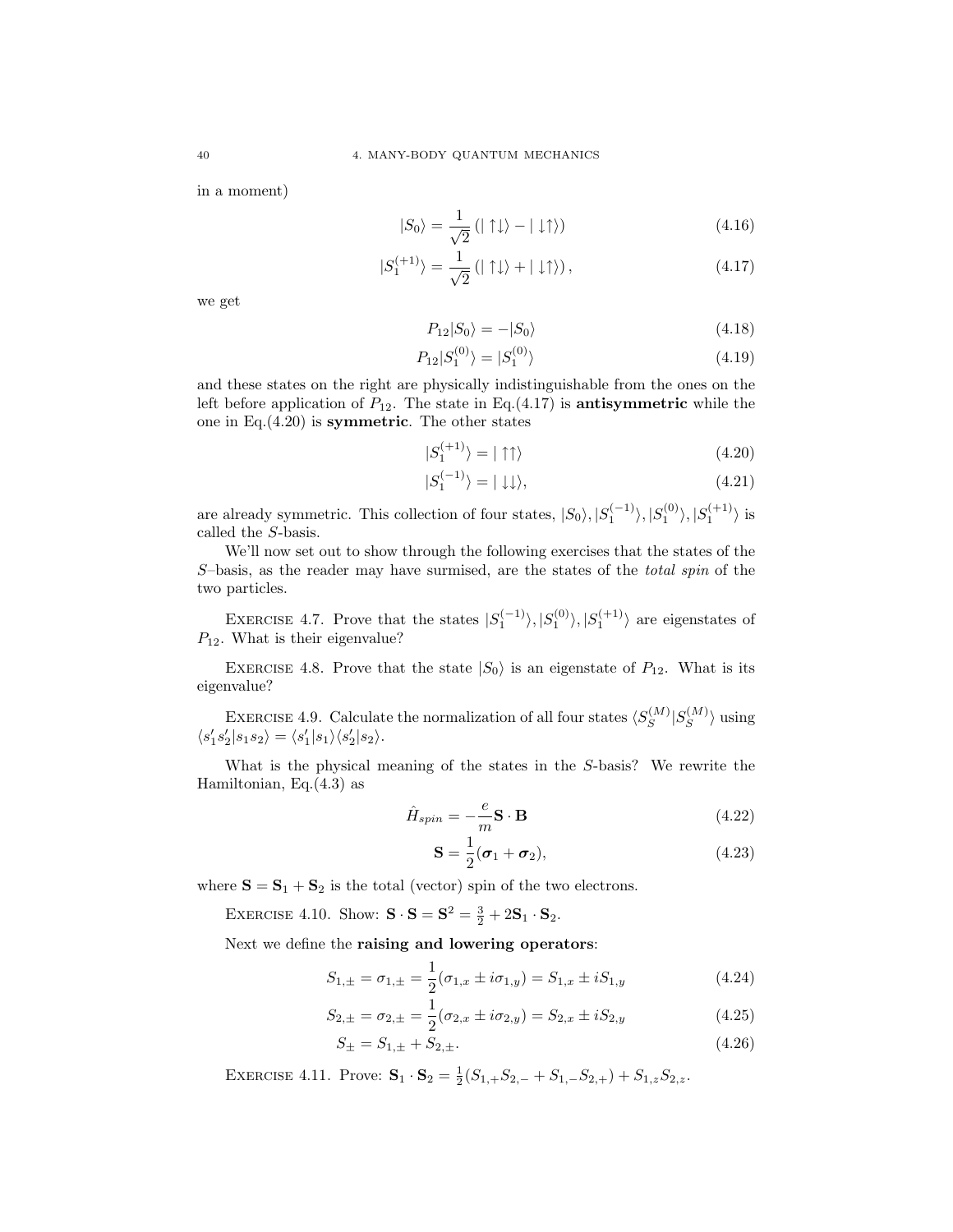EXERCISE 4.12. Show that:

$$
\mathbf{S}_1 \cdot \mathbf{S}_2 | S_0 \rangle = -\frac{3}{4} | S_0 \rangle \tag{4.27}
$$

$$
\mathbf{S}_1 \cdot \mathbf{S}_2 | S_1^{(-1)} \rangle = \frac{1}{4} | S_1^{(-1)} \rangle \tag{4.28}
$$

$$
\mathbf{S}_1 \cdot \mathbf{S}_2 | S_1^{(0)} \rangle = \frac{1}{4} | S_1^{(0)} \rangle \tag{4.29}
$$

$$
\mathbf{S}_1 \cdot \mathbf{S}_2 | S_1^{(+1)} \rangle = \frac{1}{4} | S_1^{(+1)} \rangle. \tag{4.30}
$$

EXERCISE 4.13. Show that:

$$
\mathbf{S}^2 | S_0 \rangle = 0 \tag{4.31}
$$

$$
\mathbf{S}^2 | S_1^{(-1)} \rangle = 2 | S_1^{(-1)} \rangle \tag{4.32}
$$

$$
\mathbf{S}^2 | S_1^{(0)} \rangle = 2 | S_1^{(0)} \rangle \tag{4.33}
$$

$$
\mathbf{S}^2 | S_1^{(+1)} \rangle = 2 | S_1^{(+1)} \rangle. \tag{4.34}
$$

So we have proven that

$$
\mathbf{S}^2|S_S^{(M)}\rangle = S(S+1)|S_S^{(M)}\rangle\tag{4.35}
$$

where, in the eigenvalue  $S(S+1)$ , S is the subscript in  $|S_S^{(M)}|$  $\langle S \rangle$  and takes the values  $S = 0, 1.$ 

EXERCISE 4.14. What operator is M in  $|S_S^{(M)}|$  $\langle S^{(M)} \rangle$  the eigenvalue for?

EXERCISE 4.15. Calculate the eigenvalues of  $\hat{H}_{spin}$  for  $\mathbf{B} = (0,0,B)$  for the states in the S-basis.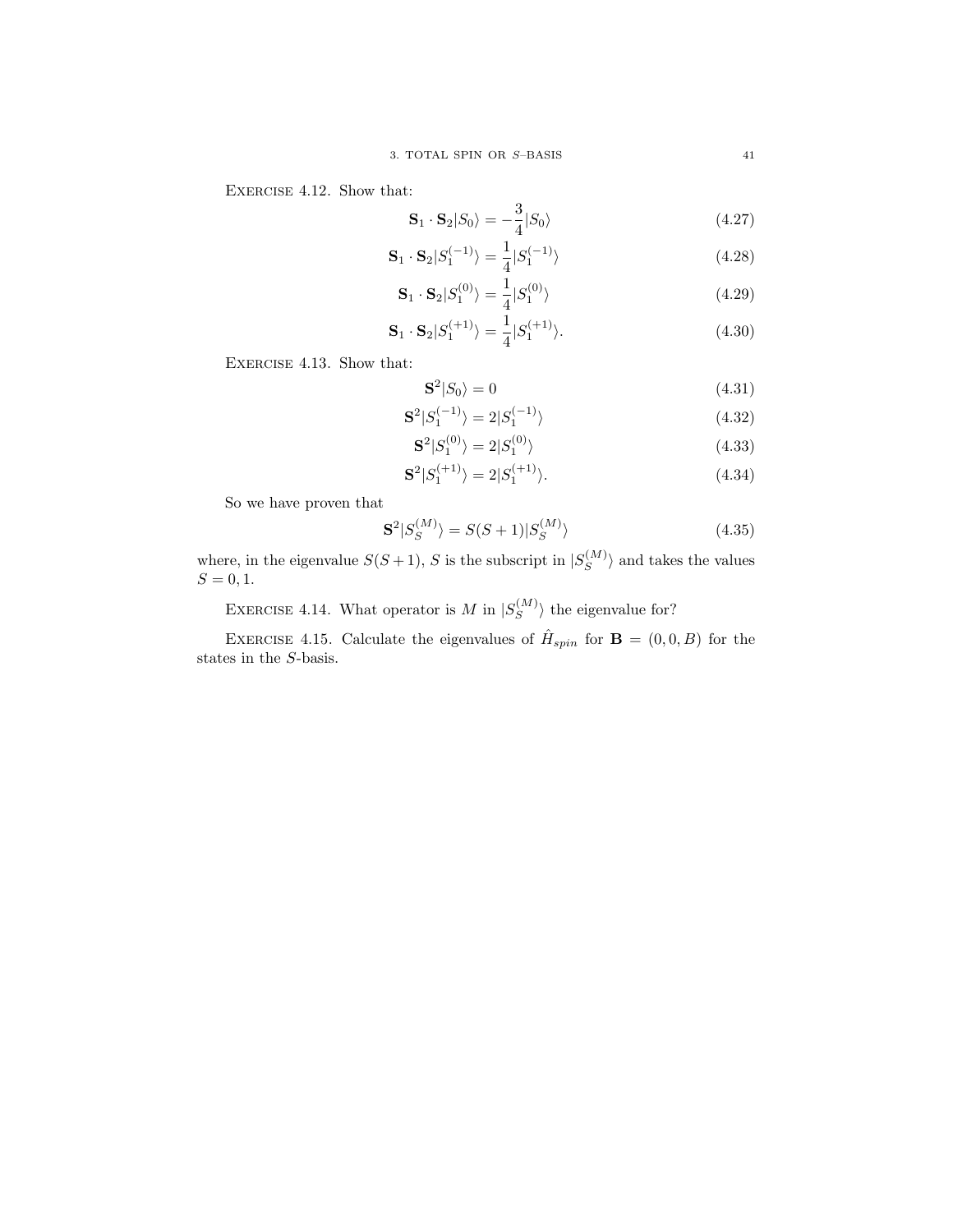### 42 4. MANY-BODY QUANTUM MECHANICS

### 4. Addition of angular momentum

What we have been doing in the last few pages is figuring out, in a *ground-up* sort of way, how to add the angular momentum of two spin- $\frac{1}{2}$  particles in quantum mechanics. Contrast this with the situation in classical mechanics. There, we take the relevant angular momentum three-vectors and just sum them up, component by component (like we would with any three vector).

In the quantum theory, we sum up the operators of the relevant angular momenta just as we do in classical mechanics. The states are, however, a bit more involved since we can talk about, for example, each particles' individual angular momentum (the s-basis) or their total (the S-basis). Connecting these two angular momentum bases is, again, what we have been about these last few pages. We found that in order to find the eigenstates of the total spin in the S–basis of a pair of electrons we had to take appropriate linear combinations of the states in the s–basis. We will write them in a renamed form for consistency with the general notation. We take the states of a pair of particles in the s-basis as  $|s_1s_2; m_1m_2\rangle$ where  $s_1 = s_2 = \frac{1}{2}$  and  $m_1$  and  $m_2$  can be either  $\pm \frac{1}{2}$ . While those in the S-basis are written as  $|s_1s_2; SM\rangle$ , where again  $s_1 = s_2 = \frac{1}{2}$  and  $S = 0, 1$  and  $M = -1, 0, 1$ as we learned in the first part of this section. Sometimes when there's no chance for confusion, we'll write  $|s_1s_2; SM\rangle = |SM\rangle$ . In this notation, the state of the  $S$ -basis are given in terms of the states in the  $s$ -basis as

$$
|0,0\rangle = \frac{1}{\sqrt{2}} \left( \left| \frac{1}{2} \frac{1}{2}; + \frac{1}{2} - \frac{1}{2} \right\rangle - \left| \frac{1}{2} \frac{1}{2}; - \frac{1}{2} + \frac{1}{2} \right\rangle \right) \tag{4.36}
$$

$$
|1,+1\rangle = |\frac{1}{2}\frac{1}{2};+\frac{1}{2}+\frac{1}{2}\rangle
$$
 (4.37)

$$
|1,0\rangle = \frac{1}{\sqrt{2}} \left( \left| \frac{1}{2} \frac{1}{2}; + \frac{1}{2} - \frac{1}{2} \right\rangle + \left| \frac{1}{2} \frac{1}{2}; - \frac{1}{2} + \frac{1}{2} \right\rangle \right) \tag{4.38}
$$

$$
|1, -1\rangle = |\frac{1}{2}\frac{1}{2}; -\frac{1}{2} - \frac{1}{2}\rangle. \tag{4.39}
$$

Recall that there are four states in the s–basis and the four states in the S–basis.

### Exercise 4.16. Why?

So we can alternatively write the states in the s–basis in terms of those in the S–basis.

EXERCISE 4.17. Do this. Use the shorthand notation  $|m_1m_2\rangle$  for states in the s–basis and  $|SM\rangle$  for states in the S–basis.

The coefficients in front of the various kets come up *all the time* and so they get a special name – angular momentum coupling coefficients – also known by the name Clebsch-Gordon coefficients, after the  $19<sup>th</sup>$  C. German mathematicians who developed them. Now, consider Fig. $(1)$ : it's a table of Clebsch-Gordon  $(CG)$ coefficients. In the upper left corner, the  $1/2 \times 1/2$  indicates that the table is used for **coupling**  $s_1 = \frac{1}{2}$  to  $s_2 = \frac{1}{2}$ . The body of the table consists of three sectors, delineated by thick lines – corresponding to the number (either in s–basis or S-basis) of distinct values of  $S_z = s_{1,z} + s_{2,z}$ .

Exercise 4.18. By looking at Fig.(1) determine the number of distinct values of  $S_z$  are there as a function of S realizing that S can take on two values:  $S = 0, 1$ .

Along the left-hand-side (lhs) of the body of the table, in each sector, are the values of  $m_1$  and  $m_2$  – the values of the individual spins of the electrons. For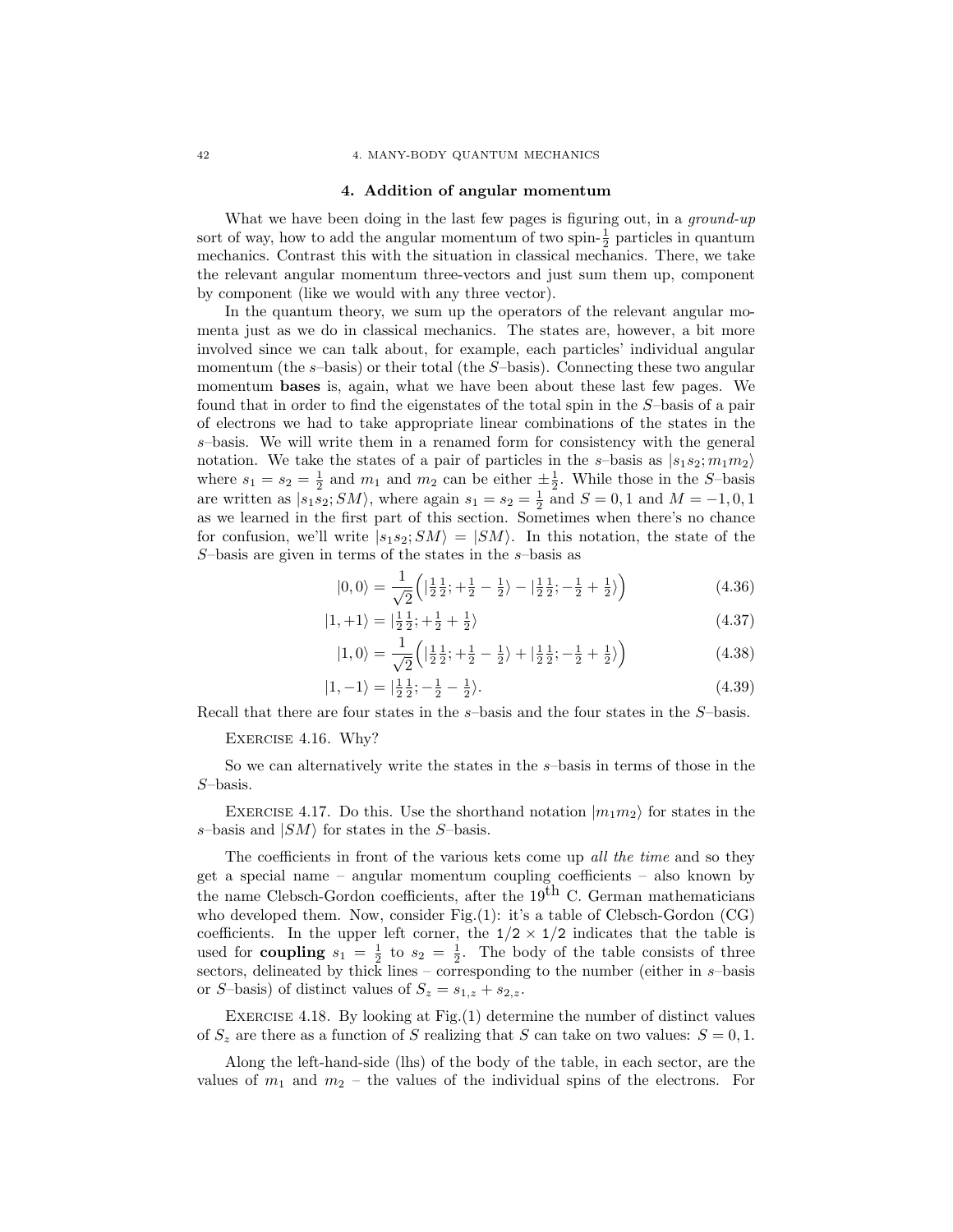

FIGURE 1. Angular momentum coupling (Clebsch-Gordon) coefficients.

example, in the first sector the lhs of the table has:  $+1/2 +1/2 \leftrightarrow |\uparrow \uparrow \rangle \leftrightarrow m_1 =$  $+\frac{1}{2}$ ,  $m_2 = +\frac{1}{2}$ , and so on. Along the top side of the body of the table are the values of S (upper) and M (lower). The first sector has:  $\frac{1}{+1} \leftrightarrow |1, +1\rangle \leftrightarrow S = 1, M = +1,$ and so on.

Now that we understand the layout of the table we turn to the meaning of the coefficients themselves. The first thing you need to know is that each entry in the table should be understood to have a square root symbol – *in the right place*. You should read it as:

$$
\frac{1}{2} \rightarrow +\frac{1}{\sqrt{2}}
$$
  

$$
-\frac{1}{2} \rightarrow -\frac{1}{\sqrt{2}}.
$$
 (4.40)

In other words, the CG coefficients are always chosen<sup>6</sup> to be real. To be clear: we don't take the square root of a negative entry in the table, we take minus the square root of the absolute value of the entry if it's negative.

EXERCISE 4.19. Suppose an entry of the table is  $-\frac{2}{5}$ . What is the CG coeff?

Now, you might already have figured out what's happening here. Suppose you want the states  $|1, 0\rangle$  in the S-basis. Then you go to the  $M = 0$  sector (the large one in the middle of the table) and read down in the column marked  $\frac{0}{0}$ . You come across a  $1/2$  in the row labeled +1/2 -1/2 and a -1/2 in the row labeled -1/2 +1/2 finding, therefore that:

$$
|0,0\rangle = \frac{1}{\sqrt{2}}| + \frac{1}{2} - \frac{1}{2}\rangle - \frac{1}{\sqrt{2}}| - \frac{1}{2} + \frac{1}{2}\rangle.
$$
 (4.41)

One important feature of this table, related to the fact that the transformation from the  $s$ -basis to the  $S$ -basis (which is what you're doing when you write the states  $|SM\rangle$  in terms of the states  $|s_1s_2; m_1m_2\rangle$  is unitary – we know what unitary means from before.

EXERCISE 4.20. If a matrix  $U$  is unitary, what condition does it satisfy?

 ${}^{6}$ By appropriate selection of phase factors.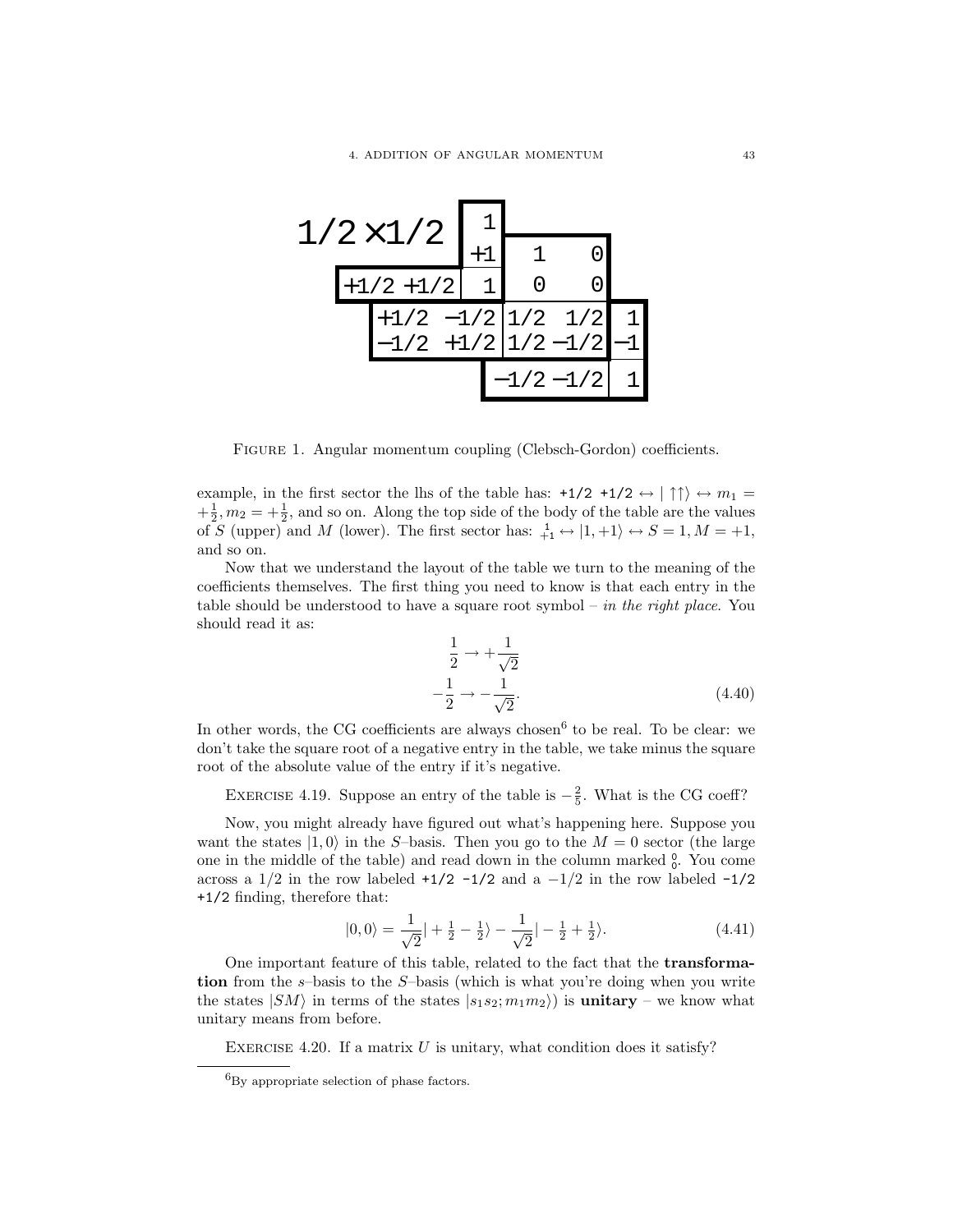EXERCISE 4.21. Form the matrix  $U$  whose elements are the CG coefficients (rows label s–basis, columns label S–basis). Prove that this matrix is unitary.

Exercise 4.22. Show that the sum of the squares of the rows of the CG table are each equal to 1.

Exercise 4.23. Show that the sum of the squares of the columns of the CG table are each equal to 1.

So the table of CG coefficients encodes all the information about the unitary transformation from the  $s$ -basis to the  $S$ -basis. In general, if we have an orthonormal basis, like the s–basis, and we do a unitary transformation on it we get another orthonormal basis, like the S–basis.

EXERCISE 4.24. Prove that the  $s-$  and  $S-$ bases are orthormal. (Recall that a basis is orthonormal if  $\langle \alpha | \alpha' \rangle = \delta_{\alpha,\alpha'}$ , where  $\alpha$  and  $\alpha'$  label each state in the basis distinctly.)

Exercise 4.25. From the Clebsch-Gordon table derive the expressions for the states  $|s_1s_2; m_1m_2\rangle$  in terms of  $|SM\rangle$ . Show that they are equivalent to the results for the expressions you got in Prob.(4.17)

**4.1. Formal relations for two spin-** $\frac{1}{2}$  **particles.** Now that we understand how these relations all work in detail, let's take a step back and write this information in a more formal, compact notation.

The states in the S–basis are linearly independent combinations of the states in the s–basis. This can be formally written as:

$$
|s_1s_2; SM\rangle = \sum_{m_1 = -\frac{1}{2}}^{+\frac{1}{2}} \sum_{m_2 = -\frac{1}{2}}^{+\frac{1}{2}} |s_1s_2; m_1m_2\rangle\langle s_1s_2; m_1m_2|s_1s_2; SM\rangle. \tag{4.42}
$$

On the lhs, we have the states,  $|s_1s_2; SM\rangle$ , on the rhs we have a double sum over the states in the  $|s_1s_2; m_1m_2\rangle$  times some quantities  $\langle s_1s_2; m_1m_2|s_1s_2; SM\rangle$  – which are just the CG coefficients from the table. The factor  $\langle s_1 s_2; m_1 m_2 | s_1 s_2; SM \rangle$  on the rhs is just an overlap of the states in the s–basis with those in the S–basis. So we could equally well write

$$
|s_1s_2; SM\rangle = \left(\sum_{m_1=-\frac{1}{2}}^{+\frac{1}{2}} \sum_{m_2=-\frac{1}{2}}^{+\frac{1}{2}} |s_1s_2; m_1m_2\rangle\langle s_1s_2; m_1m_2| \right) |s_1s_2; SM\rangle, \quad (4.43)
$$

which proves that

$$
\sum_{m_1=-\frac{1}{2}}^{\frac{1}{2}} \sum_{m_2=-\frac{1}{2}}^{\frac{1}{2}} |s_1s_2; m_1m_2\rangle\langle s_1s_2; m_1m_2| = 1.
$$
 (4.44)

Be careful to note that the labels  $s_1$  and  $s_2$  just tell you that you're coupling spin- $\frac{1}{2}$ to spin- $\frac{1}{2}$  and they *are not* summed over. Only the  $m_1$  and  $m_2$  are summed over in these expressions. Also note that the sums over  $m_1$  and  $m_2$  only have non-zero contributions when  $M = m_1 + m_2$  – this happens for the same reason that the only states appearing on the rhs of Eqs.(4.36) in the s-basis have  $m_1 + m_2 = M$  on the lhs. So, for example, the coefficient  $\langle \frac{1}{2}, \frac{1}{2}; m_1 = +\frac{1}{2}, m_2 = +\frac{1}{2} | \frac{1}{2}, \frac{1}{2}; S = 1, M = 0 \rangle =$ 0. You get an equivalent set of relations if you take the restrict the sums over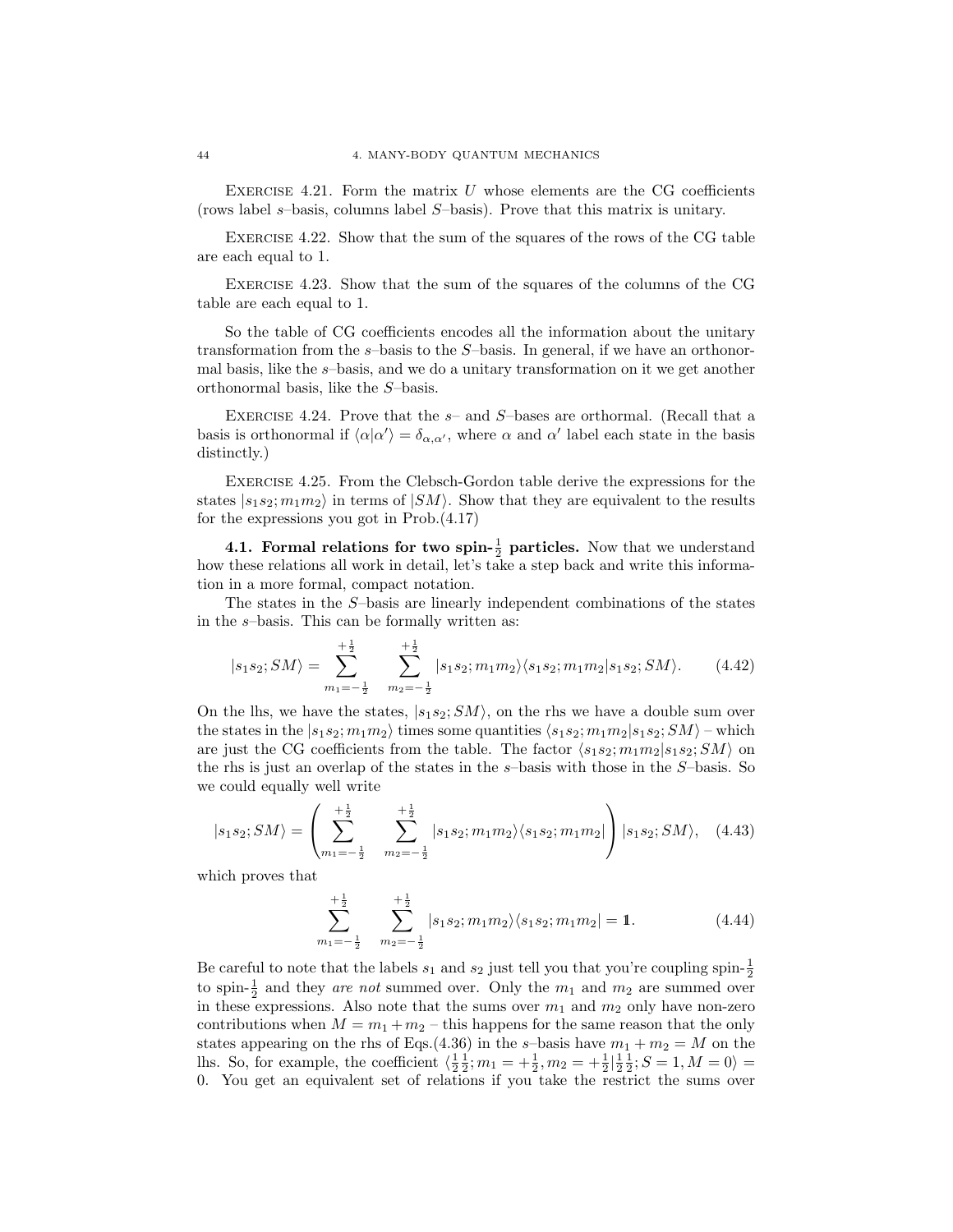$m_1$  and  $m_2$  subject to  $m_1 + m_2 = M$ . Eq.(4.44) is known as the **completeness** relation. 7

EXERCISE 4.26. Calculate the quantities  $\langle s_1 s_2; m_1 m_2 | s_1 s_2; SM \rangle \equiv \langle m_1 m_2 | SM \rangle$ for all  $m_1$ ,  $m_2$  and M which give a non-zero result by taking overlaps of states in the  $s$ -basis (as bras) with states in the  $S$ -basis (as kets).

The notation in Eq.(4.44) is very compact. It says that if you sum over the direct products of kets and bras given in the expression you obtain the unit matrix.

EXERCISE 4.27. What is the rank of the unit matrix in Eq.  $(4.44)$ ?

There is, of course, a similar relation for the states of a single spin:

$$
\sum_{m=-\frac{1}{2}}^{+\frac{1}{2}} |sm\rangle\langle sm| = |\frac{1}{2} + \frac{1}{2}\rangle\langle\frac{1}{2} + \frac{1}{2}| + |\frac{1}{2} - \frac{1}{2}\rangle\langle\frac{1}{2} - \frac{1}{2}|
$$
  
=  $\mathbf{1}_{2\times 2}$ , (4.45)

but note that now, the unit matrix, 1 is  $2 \times 2$  or rank–2.

EXERCISE 4.28. By writing the states  $|\uparrow\rangle$  and  $|\downarrow\rangle$  as column vectors and the states  $\langle \uparrow |$  and  $\langle \downarrow |$  as a row vectors, show that Eq.(4.45) is satisfied. The direct product of a column vector  $u = \begin{pmatrix} u_1 \\ u_2 \end{pmatrix}$  $u_2$ ) and a row vector  $v = (v_1, v_2)$  results in a matrix, M whose elements are given by  $M_{ij} = u_i \times v_j$ .

NB: Don't forget that  $\langle \psi |$  means transpose *and complex conjugate* of  $|\psi \rangle$  – but that this isn't important in the above Exercises since all the components are *real*.

The relations that you derived in Exs.(4.22)  $\&$  (4.23) also have formal relations. These are derived by considering the orthonormality of the states in the S–basis:

$$
\langle s_1 s_2; SM' | s_1 s_2; SM \rangle = \delta_{M',M}.\tag{4.46}
$$

Next, we use the completeness relation Eq.  $(4.44)$  (or 'insert a complete set of s-basis states) as:

$$
\langle s_1 s_2; SM' | s_1 s_2; SM \rangle = \langle s_1 s_2; SM' | 1_{2 \times 2} | s_1 s_2; SM \rangle = \delta_{M',M}
$$

(4.47)

$$
= \langle s_1 s_2; SM' | \left[ \sum_{m_1 = -\frac{1}{2}}^{+\frac{1}{2}} \sum_{m_2 = -\frac{1}{2}}^{+\frac{1}{2}} |s_1 s_2; m_1 m_2\rangle \langle s_1 s_2; m_1 m_2 | \right] |s_1 s_2; SM \rangle = \delta_{M',M}, \tag{4.48}
$$

$$
= \sum_{m_1=-\frac{1}{2}}^{\frac{1}{2}} \sum_{m_2=-\frac{1}{2}}^{\frac{1}{2}} \langle s_1 s_2; SM' | s_1 s_2; m_1 m_2 \rangle \langle s_1 s_2; m_1 m_2 | s_1 s_2; SM \rangle = \delta_{M',M},
$$
\n(4.49)

which becomes, for  $M' = M$ 

$$
\sum_{m_1=-\frac{1}{2}}^{\frac{1}{2}} \sum_{m_2=-\frac{1}{2}}^{\frac{1}{2}} |\langle s_1 s_2; SM | s_1 s_2; m_1 m_2 \rangle|^2 = 1, \tag{4.50}
$$

<sup>7</sup>Another example of the 'Old German Trick.'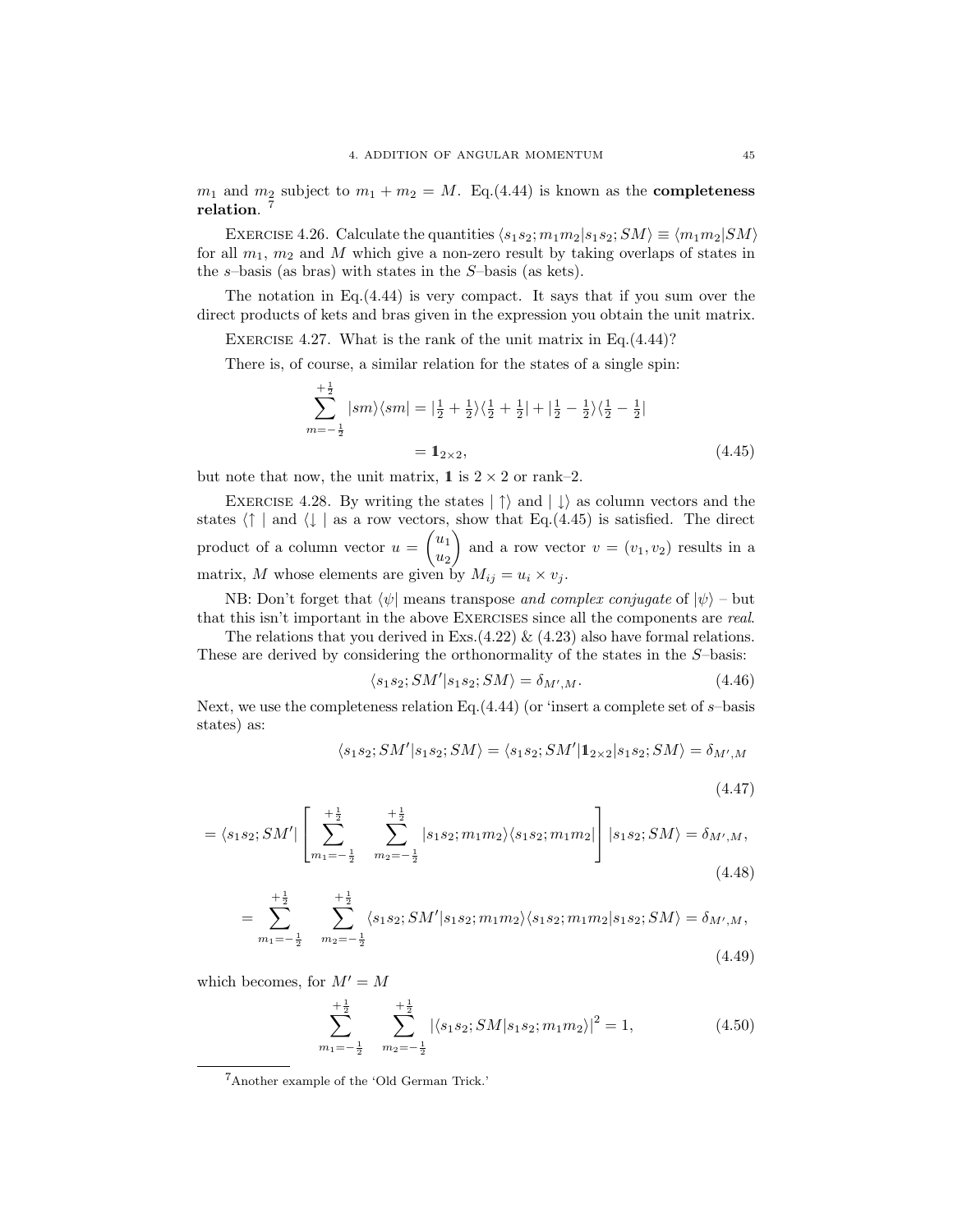since  $\delta_{M,M} = 1$  and  $\langle s_1 s_2; SM | s_1 s_2; m_1 m_2 \rangle^* = \langle s_1 s_2; m_1 m_2 | s_1 s_2; SM \rangle.$ 

EXERCISE 4.29. Prove this equation for  $M = 0$ ,  $S = 0, 1$  using the CG table.

This pretty much exhausts the topic of the addition of angular momentum for two spin- $\frac{1}{2}$  particles. Our project requires the wave functions of three quarks – *ie.* three spin- $\frac{1}{2}$  particles. So we need to generalize the above relations to be able to take the addition of the third particle – electron or quark (or any spin- $\frac{1}{2}$  particle) – into account. We'll do this in the next section.

Let's review. We began by considering two spin- $\frac{1}{2}$  particles and "coupling" ("adding") their spins together. This yielded the singlet with total spin  $S = 0$  and the triplet with total spin  $S = 1$ . In shorthand notation:

$$
\frac{1}{2} \otimes \frac{1}{2} = 0 \oplus 1 \tag{4.51}
$$

or

$$
2 \otimes 2 = 1 \oplus 3 \tag{4.52}
$$

where in the first equation we have written the coupling in terms of the total spin and the second we have written the coupling in terms of the *dimensionality* of the bases, 2 on the lhs for the s–basis and 1 for the singlet and 3 on the rhs for the  $S$ –basis. Eq.(4.51) is non-arithmetic – treating the spins as real numbers and using ⊗ and ⊕ as ordinary multiplication and addition doesn't yield a correct equation. But the second equation, Eq.(4.52) does. ("Two times two equals 1 plus 3.") And this is a good way to check your calculations. <sup>8</sup>

Note further that the bold numbers in Eq.(4.52) are simply  $2\times(\text{\# in Eq.}(4.51))+$ 1. For example, for  $S = \frac{1}{2}$  there are  $2S + 1 = 2$  states with different values of M. In this way, you can check that after you couple together two angular momenta, say  $j_1$  and  $j_2$  you get the right number of states of total angular momentum.

Let's see how this works by generalizing our results for the coupling of two spin- $\frac{1}{2}$  particles to the coupling of two arbitrary angular momenta. By arbitrary we mean either angular momentum  $j_1$  and/or  $j_2$  can be integral  $(0,1,2,...)$  or half odd-integral  $(\frac{1}{2}, \frac{3}{2}, \frac{5}{2}, \dots)$ . The allowable total angular momenta, which we state without proof (since it requires a bit more group theory than we have time for) is:

$$
j_1 \otimes j_2 = (j_1 + j_2) \oplus (j_1 + j_2 - 1) \oplus (j_1 + j_2 - 2) \oplus \cdots \oplus |j_1 - j_2|,
$$
 (4.53)

where the absolute value  $|j_1 - j_2|$  is needed because the magnitude of angular momentum is always a positive number and we're allowing either  $j_1 \leq j_2$  or  $j_1 \geq j_2$ . Let's refer to this relation as the 'vector couplings.'

EXERCISE 4.30. Setting  $j_1 = j_2 = \frac{1}{2}$  show that this reduces to Eq.(4.51).

EXERCISE 4.31. In the table below, work out the vector couplings for the  $(j_1, j_2)$ in the leftmost column and mark the column with an 'X' in whenever these couple to the total j given in the top line of the table. The first two rows have been filled in as an example.

<sup>8</sup>Unfortunately, as in many cases in physics' notation, there is no universal notation in this case and you're likely to see both.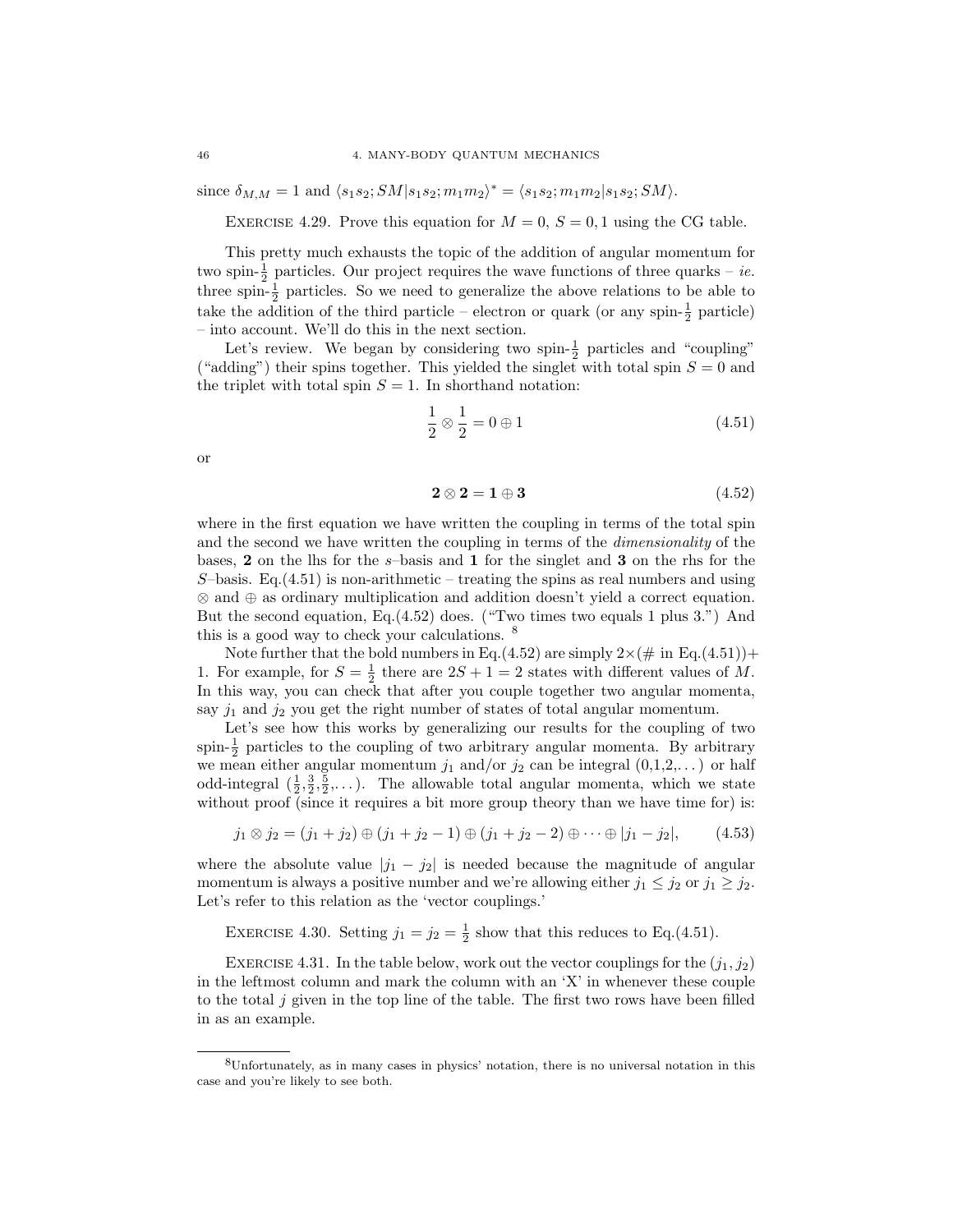| $\underline{(j_1, j_2)}$      |   | $\frac{1}{2}$ | T | $\frac{3}{2}$ | $\overline{2}$ | $\frac{5}{2}$ | 3 | $rac{7}{2}$ |  |
|-------------------------------|---|---------------|---|---------------|----------------|---------------|---|-------------|--|
| $(0,\frac{1}{2})$             |   | Χ             |   |               |                |               |   |             |  |
| $(\frac{1}{2}, \frac{1}{2})$  | X |               | X |               |                |               |   |             |  |
|                               |   |               |   |               |                |               |   |             |  |
| $(\frac{1}{2},\underline{1})$ |   |               |   |               |                |               |   |             |  |
| 1,1                           |   |               |   |               |                |               |   |             |  |
| 0,2                           |   |               |   |               |                |               |   |             |  |
| $(\frac{1}{2}, 2)$            |   |               |   |               |                |               |   |             |  |
| 1,2                           |   |               |   |               |                |               |   |             |  |
| $(\frac{3}{2},2)$             |   |               |   |               |                |               |   |             |  |
| $(\bar{2}, 2)$                |   |               |   |               |                |               |   |             |  |

Notice that when we couple  $j_1$  and  $j_2$  the resultant j is always either integral or half odd-integral. Also notice that when we couple integral with integral the resultant is integral:  $1 \otimes 1 = 0 \oplus 1 \oplus 2$ . And that when we couple integral to half odd-integral we obtain half odd-integral. Etc.

EXERCISE 4.32. Couple  $j_1 = 1$  to  $j_2 = \frac{1}{2}$  to get  $|jm\rangle$ . Work out all the states – there are six – using the CG table I sent along with these notes in the file cgcoeffs.pdf. Use:

$$
|j_1 j_2; jm\rangle = \sum_{m_1 = -j_1}^{j_1} \sum_{m_2 = -j_2}^{j_2} |j_1 j_2; m_1 m_2\rangle \langle j_1 j_2; m_1 m_2 | j_1 j_2; jm\rangle \tag{4.54}
$$

with  $j_1 = 1$ ,  $j_2 = \frac{1}{2}$  and  $j = \frac{3}{2}, \frac{1}{2}$ .

# 5. Three spin- $\frac{1}{2}$  particles

The last problem had you derive the 6 states with 'good' total angular momentum  $j = \frac{1}{2}, \frac{3}{2}$ . By 'good' we mean "having a definite value" – which is another way of saying the state is an *eigenstate* of the total angular momentum operator.

Let's list these states. We use the notation  $|j_1j_2j_2,jm;S_3\rangle = |jm;S_3\rangle$ , where now we have an additional label,  $S_3$  to further distinguish the states of good total angular momentum. This is needed because we get *two* distinct  $j = \frac{1}{2}$  sets of states. One from coupling  $j_1 = 0$  with  $j_2 = \frac{1}{2}$  and one from  $j_1 = 1$  with  $j_2 = \frac{1}{2}$ . Let's use the results from the last problem to write down the spin states and for three spin- $\frac{1}{2}$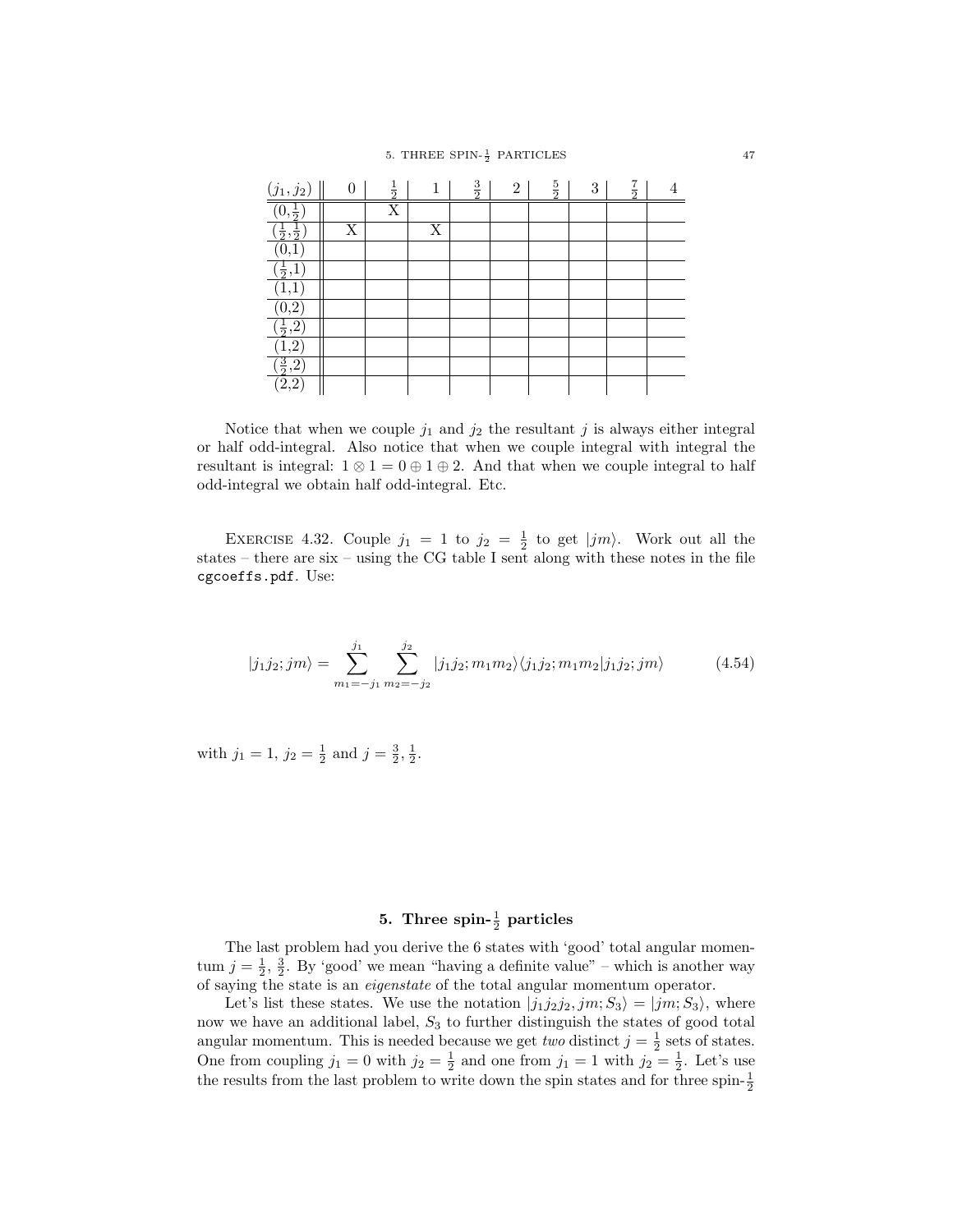particles then discuss the notation.

$$
|\frac{3}{2}, +\frac{3}{2}; S\rangle = |\uparrow \uparrow \uparrow\rangle \tag{4.55}
$$

$$
|\frac{3}{2},+\frac{1}{2};S\rangle = \frac{1}{\sqrt{3}}|\uparrow\uparrow\downarrow\rangle + \frac{1}{\sqrt{3}}|\uparrow\downarrow\uparrow\rangle + \frac{1}{\sqrt{3}}|\downarrow\uparrow\uparrow\rangle
$$
 (4.56)

$$
|\frac{3}{2}, -\frac{1}{2}; S\rangle = \frac{1}{\sqrt{3}} |\downarrow \downarrow \uparrow\rangle + \frac{1}{\sqrt{3}} |\downarrow \uparrow \downarrow\rangle + \frac{1}{\sqrt{3}} |\uparrow \downarrow \downarrow\rangle \tag{4.57}
$$

$$
\left|\frac{3}{2}, -\frac{3}{2}; S\right\rangle = \left|\downarrow \downarrow \downarrow\right\rangle
$$
\n
$$
\left|\frac{1}{2}, +\frac{1}{2}; \rho\right\rangle = \left|0, 0\right\rangle \otimes \left|\uparrow\right\rangle
$$
\n(4.58)

$$
= \frac{1}{\sqrt{2}} |\uparrow \downarrow \uparrow \rangle - \frac{1}{\sqrt{2}} |\downarrow \uparrow \uparrow \rangle
$$
\n
$$
\frac{1}{2} \cdot \rho \rangle = |0, 0 \rangle \otimes | \downarrow \rangle
$$
\n(4.59)

$$
|\frac{1}{2}, -\frac{1}{2}; \rho\rangle = |0, 0\rangle \otimes | \downarrow\rangle
$$
  
= 
$$
\frac{1}{\sqrt{2}} |\uparrow \downarrow \downarrow\rangle - \frac{1}{\sqrt{2}} |\downarrow \uparrow \downarrow\rangle
$$
 (4.60)

$$
|\frac{1}{2}, +\frac{1}{2}; \lambda\rangle = \sqrt{\frac{2}{3}} |1, +1\rangle \otimes |\downarrow\rangle - \frac{1}{\sqrt{3}} |1, 0\rangle \otimes |\uparrow\rangle
$$

$$
= \frac{2}{\sqrt{6}} |\uparrow \uparrow \downarrow\rangle - \frac{1}{\sqrt{6}} |\uparrow \downarrow \uparrow\rangle - \frac{1}{\sqrt{6}} |\downarrow \uparrow \uparrow\rangle
$$
(4.61)

$$
|\frac{1}{2}, -\frac{1}{2}; \lambda\rangle = \frac{1}{\sqrt{3}} |1, 0\rangle \otimes |\downarrow\rangle - \sqrt{\frac{2}{3}} |1, -1\rangle \otimes |\uparrow\rangle
$$

$$
= \frac{1}{\sqrt{3}} |\uparrow \downarrow \downarrow\rangle + \frac{1}{\sqrt{3}} |\downarrow \uparrow \downarrow\rangle - \frac{2}{\sqrt{6}} |\downarrow \downarrow \uparrow\rangle. \tag{4.62}
$$

The label which we've called  $S_3$  takes on three distinct values, S,  $\rho$ , and  $\lambda$ . They correspond to the characteristics of the states under permutations. We've learned about one type of permutation – the transposition operator,  $P_{ij}$  which interchanges the labels of particles  $i$  and  $j$ . We're not going to get into a full discussion of the **permutation group on** n **objects**,  $S_n$  here. We'll just note the following: states with  $S_3 = S$  are completely symmetric – we get the same state if we make *any* permutation of the particle labels. For example if we apply  $P_{23}$  to  $\left|\frac{3}{2},+\frac{1}{2};S\right>$  we obtain

$$
P_{23}|\frac{3}{2},+\frac{1}{2}\rangle = \frac{1}{\sqrt{3}}|\uparrow\downarrow\uparrow\rangle + \frac{1}{\sqrt{3}}|\uparrow\uparrow\downarrow\rangle + \frac{1}{\sqrt{3}}|\downarrow\uparrow\uparrow\rangle
$$
  
=  $\frac{1}{\sqrt{3}}|\uparrow\uparrow\downarrow\rangle + \frac{1}{\sqrt{3}}|\uparrow\downarrow\uparrow\rangle + \frac{1}{\sqrt{3}}|\downarrow\uparrow\uparrow\rangle$   
=  $|\frac{3}{2},+\frac{1}{2}\rangle.$  (4.63)

These states are relatively simple concerning their properties under permutations of the particle labels. The  $j = \frac{1}{2}$  states however are more complicated. For now, we just note that since they were built from the S–basis states, which are antisymmetric under the action of  $P_{12}$  for  $S = 0$  and symmetric under  $P_{12}$  for  $S = 1$ , the states  $|jm;S_3\rangle$  inheret these properties. The labels  $\rho$  and  $\lambda$  indicate this inhereted symmetry property. The state  $\rho$  is antisymmetric under the action of  $P_{12}$  since it was built from the  $S = 0$  two-particle state and the state  $\lambda$  is symmetric under the action of  $P_{12}$  since it was built from the  $S = 1$  two particle state. Note that the action of the other permutations, for example,  $P_{23}$  are *not simple* when acting on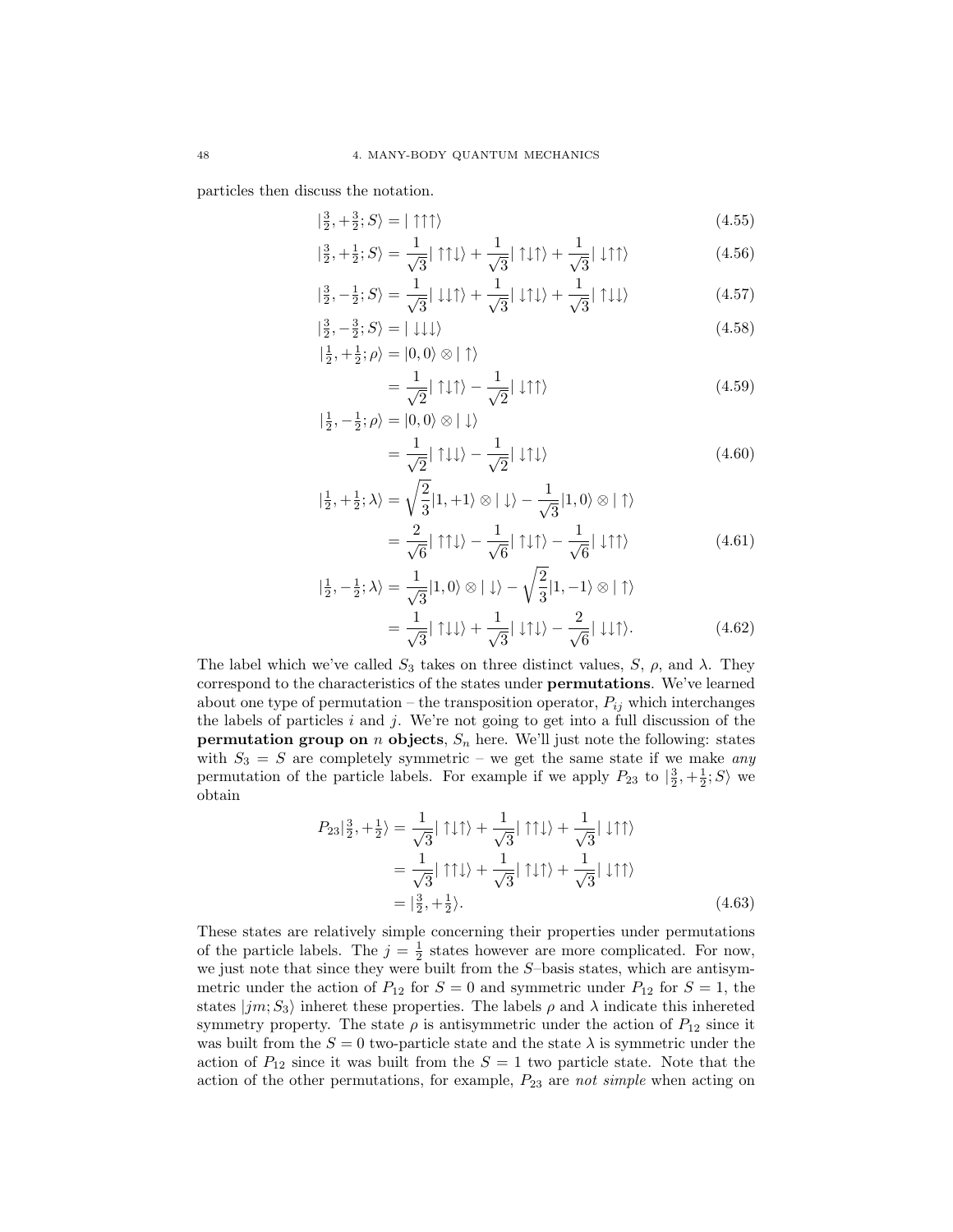the  $S = \rho$ ,  $\lambda$  states. Though the results of applying *any* permutation operator are linear combinations of the the basis states.<sup>9</sup>

We'll need to be aware of the symmetry properties of the states when we come to combine these spin states with states that describe the other quantum numbers of the baryons, like isospin. For now, just keep in mind that like the two-particle states in the S–basis we can characterize the three-particle spin states by their symmetry properties under permutations.

Let's study the spin structure of these states in more detail in terms of their angular momentum. The analog of Eq.(4.35) and the action of the operator  $J_z$  on the above states can be written

$$
\mathbf{J}^2|jm\rangle = j(j+1)|jm\rangle \tag{4.64}
$$

$$
J_z|jm\rangle = m|jm\rangle \tag{4.65}
$$

where  $\mathbf{J} \cdot \mathbf{J} \equiv \mathbf{J}^2$ . Be sure to note that here

$$
\mathbf{J}^2 \equiv J_x^2 + J_y^2 + J_z^2 \tag{4.66}
$$

$$
\mathbf{J} = \mathbf{J}_1 + \mathbf{J}_2 + \mathbf{J}_3 \tag{4.67}
$$

Equations (4.64) and (4.65) mean that the state  $|jm\rangle$  are *eigenstates* of the operators  $J^2$  and  $J_z$ , respectively. And so they have good values of total angular momentum.

EXERCISE 4.33. Are the states  $|jm\rangle$  eigenstates of  $\mathbf{J}_1^2$ ? What about of  $J_{1,z}$ ?

In fact, while the basis  $|j_1j_2j_3; m_1m_2m_3\rangle$  (the analog of the two-particle s– basis) are eigenstates of the all the operators  ${\bf J}_1^2, {\bf J}_2^2, {\bf J}_3^2, J_{1,z}, J_{2,z}, J_{3,z}$ , the states  $|j_1j_2j_3;jm\rangle$  (the analog of the two-particle S-basis states) are eigenstates of the operators  ${\bf J}_1^2, {\bf J}_2^2, {\bf J}_3^2, {\bf J}^2, J_z.$  These two sets of operators are referred to as **complete** sets of commuting observables. They afford a complete physical description of the system under study.

That's about all we'll say about the three-particle spin basis for now. There is a lot more one can say about this subject  $-$  it's vast. For example, you can define operators,  $J_{\pm}$  like  $S_{\pm}$  of Eq.(4.24) which have the effect of raising and lowering m in  $|jm\rangle$  as follows

$$
J_{\pm}|j,m\rangle = \sqrt{(j \mp m)(j \pm m + 1)}|j,m \pm 1\rangle, \tag{4.68}
$$

where  $J_{\pm} = J_x \pm i J_y$  and remember that here, for example,  $J_x = J_{1,x} + J_{2,x} + J_{3,x}$ . So you can see that if you know one of the states in the total  $J$  basis you can find the other by repeated application of the operators  $J_{+}$ .

EXERCISE 4.34. Apply the operator  $J_$  to the stretched state  $j = m$ , ie.  $|j = \frac{3}{2}, m = j = +\frac{3}{2}$  to obtain the state  $|\frac{3}{2}, +\frac{1}{2}\rangle$ . You need to apply  $J_ J_{1,-} + J_{2,-} + J_{3,-}$ , using  $J_{-}$  on the lhs and  $J_{1,-} + J_{2,-} + J_{3,-}$  on the rhs.

Now that we have the spin states of three quarks somewhat under control, we need to turn to the other quantum numbers of the quarks – **flavor** and **color**.

<sup>9</sup>For the ambitious reader, this line of argument leads directly to matrix representations of the the symmetric group,  $S_n$  when acting on a basis of states. See if you can, for example, find the matrices corresponding to  $P_{12}$ .  $P_{13}$ , and  $P_{23}$  from the states in Eqs.(4.59) & (4.61). Do these matrices satisfy the  $S_3$  group multiplication rules, for example:  $P_{12}P_{13} = P_{23}P_{12}$ ?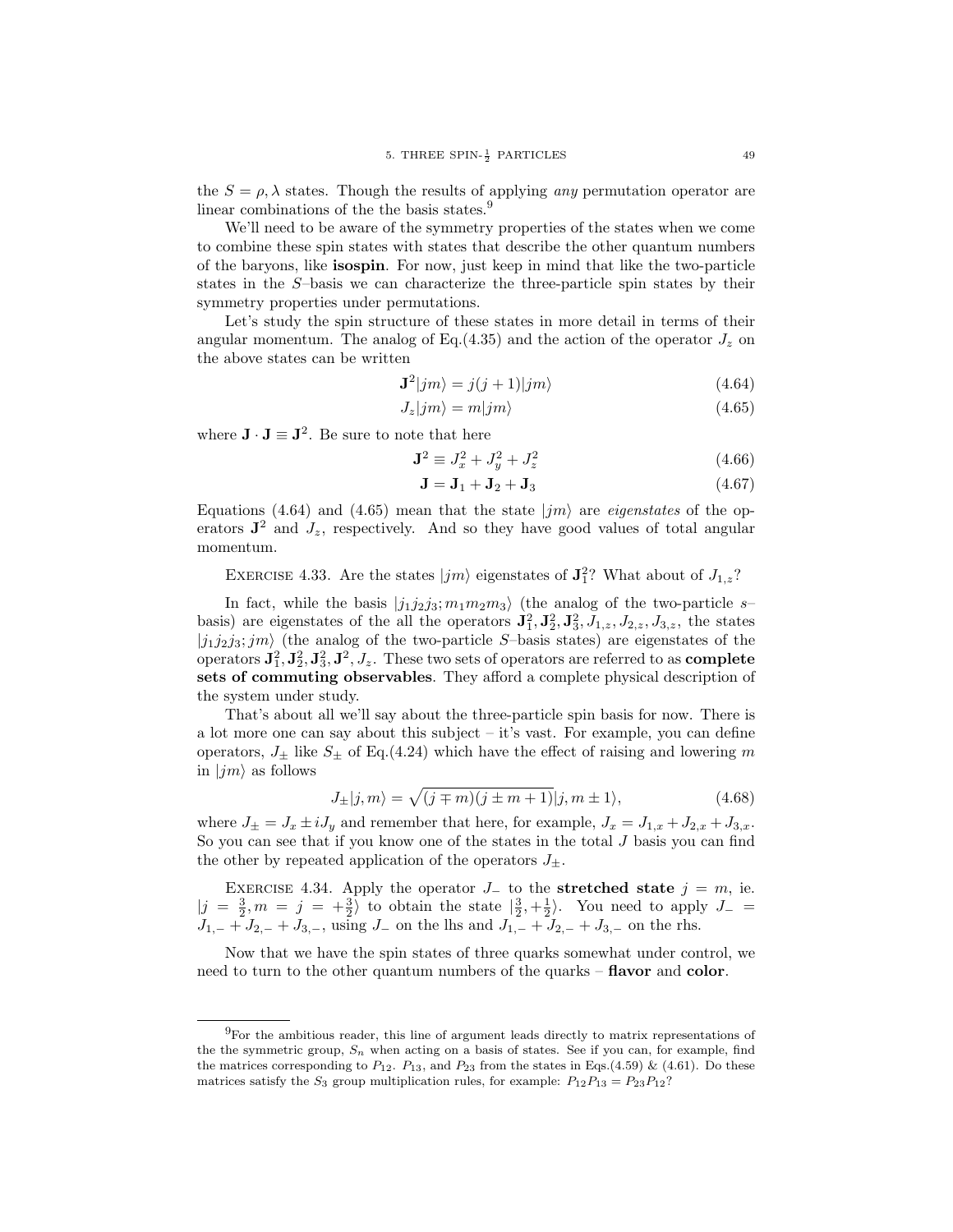### 50 4. MANY-BODY QUANTUM MECHANICS

### 6. The full three quark wave function

6.1. Single quark revisited. The quark has three quantum numbers which describe its physical properties: *spin, flavor, and color*.<sup>10</sup> We've covered the spin,  $s = \frac{1}{2}$ . The other two quantum numbers have been described in your readings in Griffiths and other places. They are somewhat more abstract, physically speaking, than the spin, since most people have an intuitive sense of what spin "is". (But remember that the quark spin doesn't arise because the electron is really physically spinning like the earth on its axis.) This is because the spin of the quark is "in" physical space. You can 'see' it. Flavor and color on the other hand are not. They are therefore often referred to as internal quantum numbers. But beware of this moniker. *They are no less real than spin.* One nice thing about them is that, mathematically, they aren't too different from spin. The internal quantum numbers describe other physical attributes of the quarks which have been inferred on the basis of *experimental observation* – they must be there, and be described in just the right mathematical fashion, to describe what is observed in nature.

Let's denote the single quark state as  $|q\rangle = |\sigma, \tau, c\rangle$ , q stands collectively for  $\sigma, \tau, c$  which are the **quark coordinates**. Here  $\sigma$  is the spin-projection, what we've been calling m or  $m_1$  or M, etc.  $(\uparrow,\downarrow)$  for the single quark. The label  $\tau$  (rhymes with 'Ow!') is for the flavor  $(u, d, \ldots)$  and the label c describes the color (below) of the quark. There are 6 possible flavors of quarks that we know of. This means  $\tau$  can have the 'values':  $u, d, s, c, b, t$  often referred to by the names up, down, strange, charm, bottom, top (Brits prefer beauty and truth for the last two). And each flavor of quark comes in three colors,  $c = R, G, B$  (sometimes these are  $R, Y, B$  – it doesn't matter). These labels, of course, aren't real flavors or colors. They're just names that people have come up with to describe the observed possible quantum states that quarks can occupy. Just like the spin of a single quark can be only  $\pm \frac{1}{2}$ the flavor of the quark can be only  $u, d, s, c, b, t$  and the color can be only  $R, G, B$ . Now, for the purposes of our study of hadronic structure, we won't be interested in the c, b, or t quarks – they're too heavy to play much of a role in the light or 'low-lying' hadrons that we want to study.

Exercise 4.35. Look up the masses of the all the quarks and tabulate them, noting their flavor, charge, and mass. Plot their masses on a semi-logarithmic graph where the abscissa  $(y \text{ axis})$  is the logarithm of the mass and the ordinate is the flavor. Calculate the mass of the top quark in grams.

So how do we describe these quarks mathematically? Well, think back to the case of the the spin of a single quark. We described it in terms of a single quantum number, m (or now  $\sigma$ ) which we represented mathematically as a particular of a spinor – a complex, 2-D vector. Now, each quark is going to be described in terms of the three quantum numbers, the possible values of which span a  $2 \times 3 \times 3 =$ 18 dimensional *complex* space. We multiply the dimensions because the quark is simultaneously in a state of a given spin, flavor and color. So the generalization of

 $10$ Remember that in the quantum theory, all particles of a given species are identical. So we speak of the quark.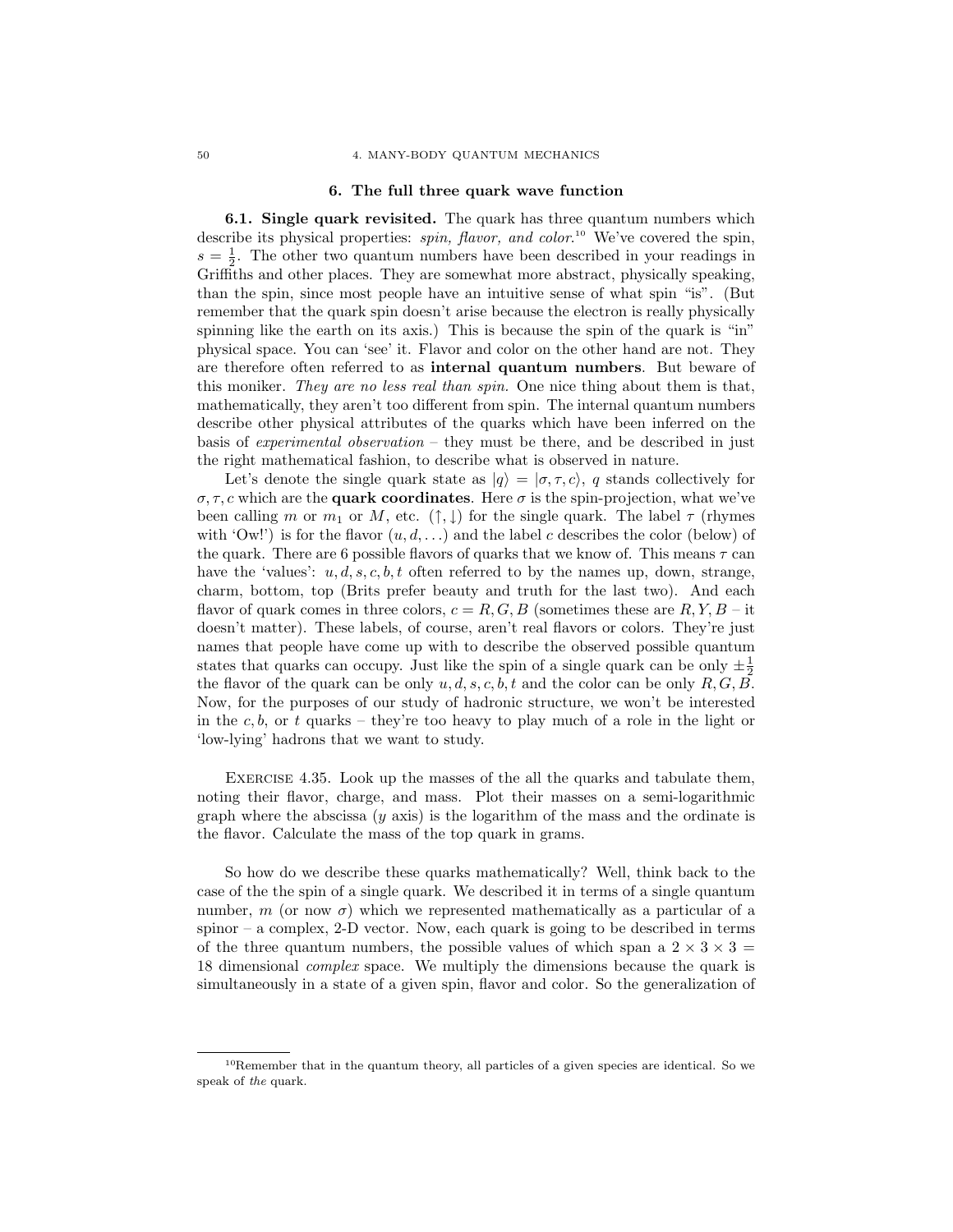the spinors that we used to describe the spin of the quark look like

$$
|q\rangle = \begin{bmatrix} q_{\uparrow uR} \\ q_{\downarrow uR} \\ q_{\uparrow dR} \\ \vdots \\ q_{\uparrow uG} \\ q_{\downarrow sB} \end{bmatrix},
$$
\n
$$
= \sum_{\sigma = \uparrow, \downarrow} \sum_{\tau = u,d,s} \sum_{c=R,G,B} q_{\sigma,\tau,c} |\sigma, \tau c\rangle
$$
\n(4.70)

where we haven't shown all the entries in the 18-dimesional complex vector  $|q\rangle$ required to describe the quark. Note that each entry,  $q_{\sigma,\tau,c} \in \mathbb{C} - ie$  is a complex number. And that the probability of finding a quark with the particular values of  $\sigma, \tau, c$  are given by the norm (or *modulus*) of this entry

$$
\mathcal{P}_{\sigma,\tau,c} = |\langle \sigma, \tau, c | q \rangle|^2 \tag{4.71}
$$

$$
= |q_{\sigma,\tau,c}|^2 \tag{4.72}
$$

just like in the case of the spin – compare to Eqs.(1.102).

Phew! That thing is crazy! Look at the size of it. Especially when you consider that you're going to be working with not one by *three* quarks with  $18^3 = 5832$ components! You might be terrified by such an object. You might think of hanging up your pencil and forgetting about this project. But have no fear. Things are not all that bad. In practice, we never have to deal with such and unwieldy object. We always deal with only one sector – spin, flavor or color, at a time. This and some other tricks will simplify our task.

6.2. Flavor states. In the last section, we decided to confine our attention to the light quarks,  $u, d$ , and  $s$ . Let's make it even more simple. Let's talk only about u and d quarks.

Now, if u quark and a d quark have *exactly* the same mass:  $m_u = m_d$  then since they all their other physical attributes (there's only spin!) are the same we should properly, in the quantum theory, treat them simply as different *states* of the same particle. This is similar to what happens in the case of the intrinsic spin. We don't speak of a spin ↑ electron being a different particle from a spin ↓ quark! That even sounds ridiculous. In this way we associate the two different flavors  $u$  and  $d$ with different *flavor states*

$$
|u\rangle = \begin{bmatrix} 1 \\ 0 \end{bmatrix}, \qquad |d\rangle = \begin{bmatrix} 0 \\ 1 \end{bmatrix} \tag{4.73}
$$

But these are just exactly the same as the basis states we used to describe the spin of the quark, with the replacement  $\uparrow \rightarrow u$  and  $\downarrow \rightarrow d$ . So:

> The mathematics of flavor symmetries are identical to those of rotation symmetries, namely  $SU(2)$ .

This time, however, rotations of the quark flavor don't occur in the physical configuration space,  $\mathbb{R}^3$ , they occur in flavor space, which is a Hilbert space which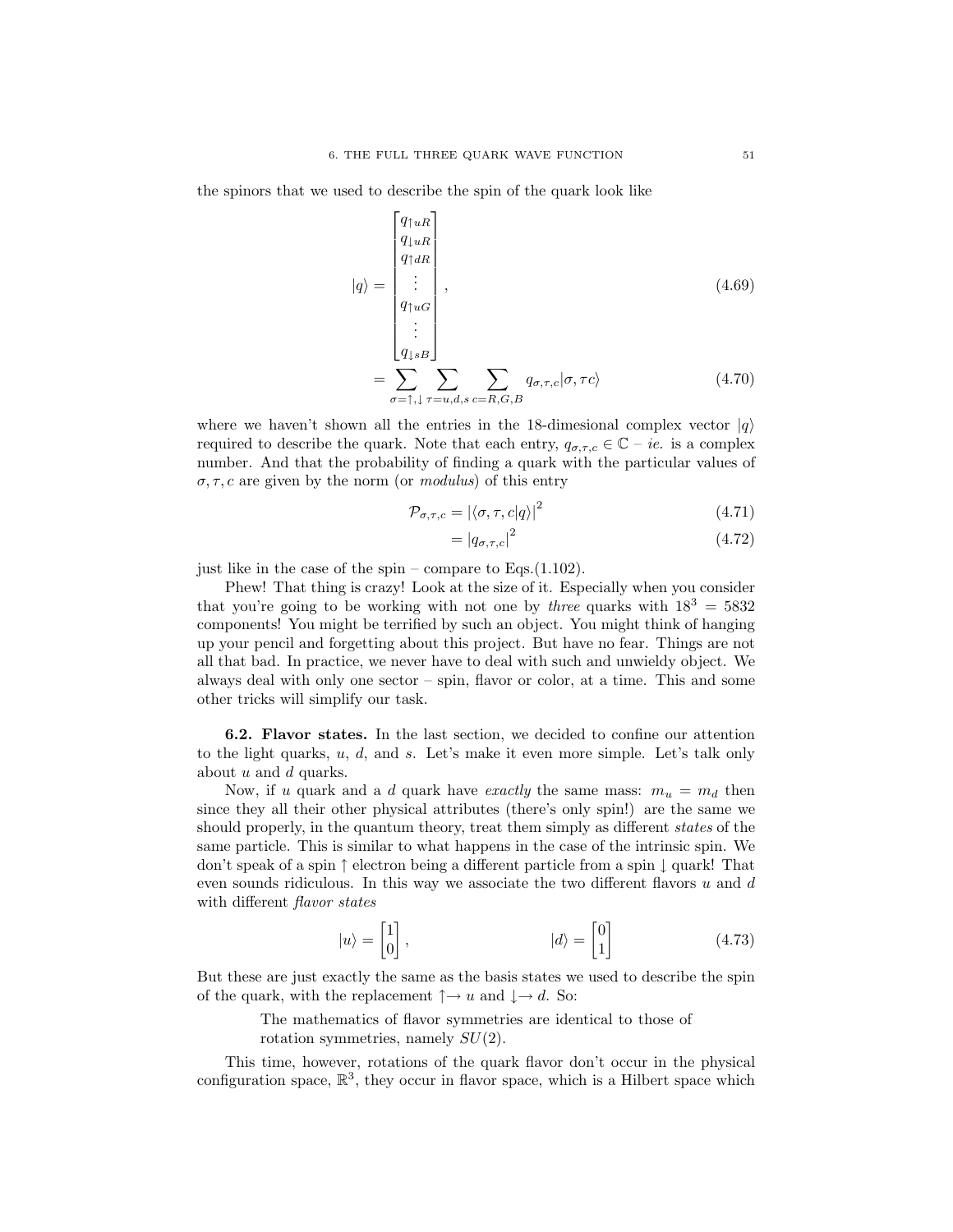we'll call  $\mathcal{F}$ . This space is called *isospin space*<sup>11</sup> and everything gets generalized from 'spin' to 'isospin' –  $S \to T$ ,  $S_z \to T_z$ ,  $S^2 \to T^2$ , ... For example, T is the total isospin, etc.

EXERCISE 4.36. For three quarks, write down the  $T = \frac{1}{2}$  isospin states for both the  $\rho$  and  $\lambda$  sets. Remember  $\uparrow \rightarrow u$  and  $\downarrow \rightarrow d!$ 

Easy, since we've done all the hard work for spin.

6.3. Color states. The last quantum number we need to contend with is *color*. Color comes in three varieties and since you've probably figured out the game by now, you could guess that the three states corresponding to color can be taken to be:

$$
|R\rangle = \begin{bmatrix} 1 \\ 0 \\ 0 \end{bmatrix}, \qquad |G\rangle = \begin{bmatrix} 0 \\ 1 \\ 0 \end{bmatrix}, \qquad |B\rangle = \begin{bmatrix} 0 \\ 0 \\ 1 \end{bmatrix}
$$
(4.74)

and the general color state of a single quark is

$$
|\chi^C\rangle = \sum_{c=R,G,B} \chi_c^C |c\rangle,\tag{4.75}
$$

where  $\chi_c^C \in \mathbb{C}$ . Note that since there are *three* basis states,  $|R\rangle, |B\rangle, |G\rangle$  the group theory that describes color is distinct from that which describes spin or isospin. Spin and isospin were two-dimensional and we used  $SU(2)$  to describe it.

EXERCISE 4.37. What is the group which describe  $u, d, s$  quarks (assuming they all have the same mass)?

When we consider color states of more than one quark, we can still classify them by their symmetry properties. One out of the many three quark color states one is special.

EXERCISE 4.38. How many three quark color states are there?

It is completely antisymmetric under any exchange of the particle labels. It is called the color singlet and it is given by

$$
|\chi_0^C\rangle = \frac{1}{\sqrt{6}} \Big( |RGB\rangle - |RBG\rangle + |GBR\rangle - |BGR\rangle + |BRG\rangle - |GRB\rangle \Big), \quad (4.76)
$$

$$
=\frac{1}{\sqrt{6}}\epsilon_{\alpha\beta\gamma}|c_1^{\alpha}c_2^{\beta}c_3^{\gamma}\rangle,\tag{4.77}
$$

where the subscript, '0' indicates that this state is the 'singlet.' (The indices  $\alpha, \beta, \gamma$ each run over  $R, G, B \leftrightarrow 1, 2, 3$  and they are summed over.)

EXERCISE 4.39. When we rotate the spin singlet state of two quarks  $[Eq. (4.36)]$ nothing happens to it. Why? What happens to the color singlet state when we 'rotate' it in color space?

EXERCISE 4.40. Calculate  $\langle \chi_0^C | \chi_0^C \rangle$ . EXERCISE 4.41. Show that  $P_{ij}|\chi_0^C\rangle = -|\chi_0^C\rangle$  for  $ij = 12, 13, 23$ .

<sup>&</sup>lt;sup>11</sup>When we have just two flavors u and d we speak of 'isospin space'. With three flavors,  $u, d, s$  we speak of 'flavor space'. But u and d can be referred to as 'flavor' in either case.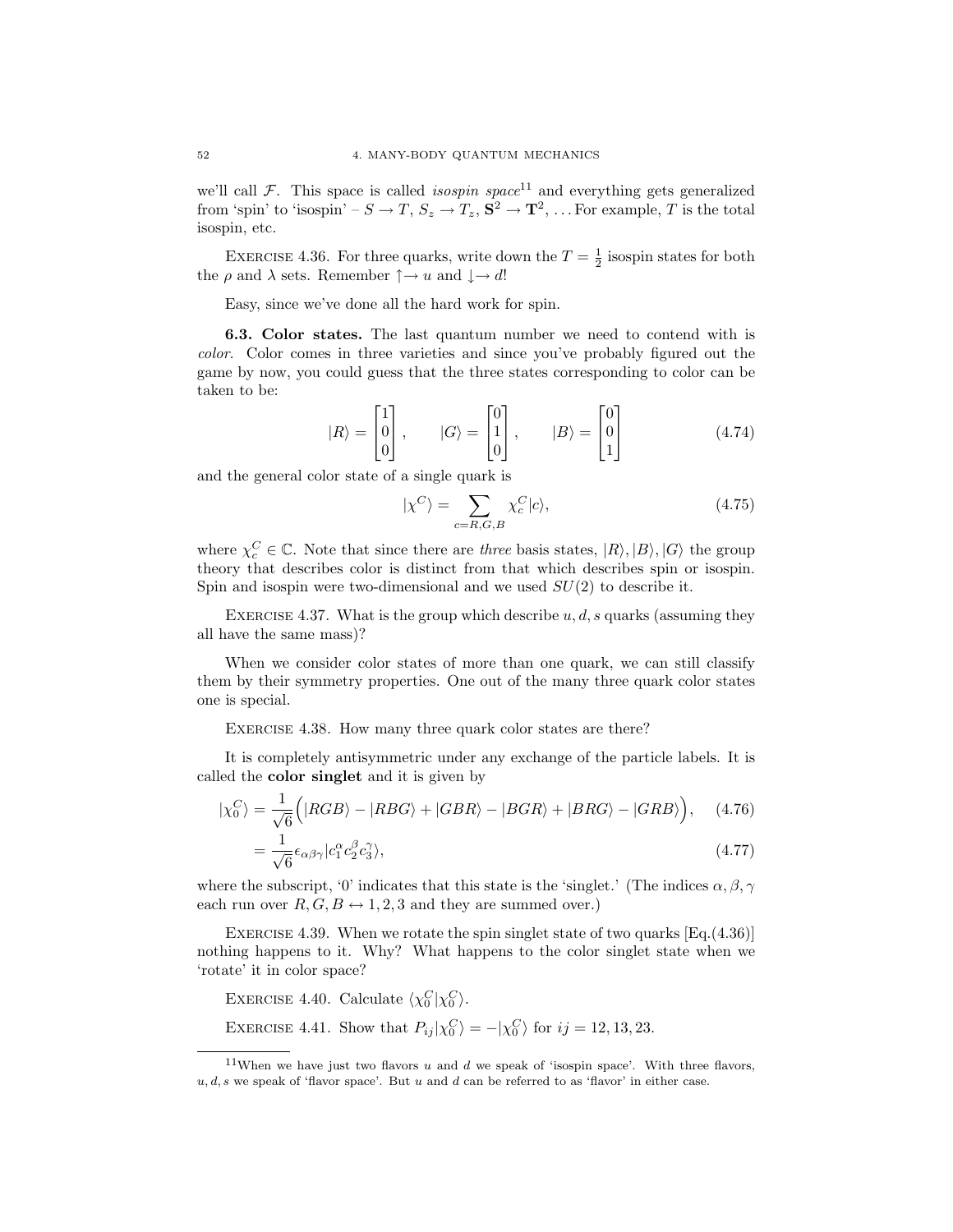What's so special about the color singlet? All baryons (that is, all states of three quarks) that have been observed to date are apparently, to very high accuracy, color singlets. This is an astonishing fact. It means that all the baryons (in fact, all the hadrons) are equal parts  $R, G$ , and  $B$ . This means that all physical states are *colorless*. This is what it means to be 'color singlet.' No matter what transformations you do in color space (analogous to rotations in physical space and flavor space) the effect on a color singlet state is *nil* – nothing happens to a color singlet. For our purposes, it means that we can write down the state once and *forget about it*! That's right, we don't even explicitly write down the color singlet state when we're writing down the wave function. We just remember that it's there in case we need it. We won't.

6.4. Spin-isospin-color wave function. Now we come into the home stretch. We need to write down the complete wave function for states of three quarks for the baryon,  $|B\rangle$  where B is the baryon label:  $B = N$ ,  $\Delta$  (we'll consider  $\Sigma$ ,  $\Xi$ ,  $\Lambda$ ,  $\Omega$ ) later). (N means  $p$  or  $n$ .) Each baryon is described by a state which is a sum of products of spin, isospin, and color factors

$$
|B; S, S_z, T, T_z, C = 0\rangle =
$$
\n
$$
\left(\sum_{S_3^{(S)}, S_3^{(T)}} C_{S_3^{(S)}, S_3^{(T)}}^{(B)} |\chi^S(S, S_z; S_3^{(S)})\rangle \otimes |\chi^T(T, T_z; S_3^{(T)})\rangle \right) \otimes |\chi_0^C\rangle.
$$
\n(4.78)

Here,  $C = 0$  on the lhs means that we're considering the color singlet state. The color singlet *factors* from the rest of the wave function. So we can write:

$$
|B; S, S_z, T, T_z, C = 0\rangle = |B; S, S_z, T, T_z\rangle \otimes |\chi_0^C\rangle, \tag{4.79}
$$
  

$$
|B; S, S_z, T, T_z\rangle = \sum_{S_3^{(S)}, S_3^{(T)}} C_{S_3^{(S)}, S_3^{(T)}}^{(B)} |\chi^S(S, S_z; S_3)\rangle \otimes |\chi^T(T, T_z; S_3)\rangle
$$
  

$$
\tag{4.80}
$$

Before we discuss this formula in detail, we recall that states composed of an odd number of fermions must be completely antisymmetric under permutation of the particle labels due to PIP. So we must take sums of the form in Eq.(4.78) in order to achieve this. As we noted earlier, the states in Eqs.  $(4.55) - (4.62)$  have complicated properties under permutations for some of the transposition operators. Then, with this in mind, for a given spin and isospin of the baryon  $B: S, S_z, T, T_z$  we take sums of different symmetry-type wave functions to obtain overall antisymmetric wave functions.

Now, we have already noted that the color singlet wave function is completely antisymmetric. Then we must have the spin-isospin factor, Eq.(4.80) be completely symmetric under particle relabelings.

EXERCISE 4.42. Prove that the spin-isospin factor,  $\chi^S \chi^T$  is completely symmetric in Eq. $(4.80)$ .

Next, consider the sums in Eq.(4.80). These are sums over the symmetry types in Eqs. $(4.55)$ – $(4.62)$ . We take linear combinations of these states with the coefficients  $C_{\alpha S}^{(B)}$  $S_3^{(S)}, S_3^{(T)}$ . These coefficients are like the CG coefficients in the sense that they relate states in one basis to states in another. In this case however the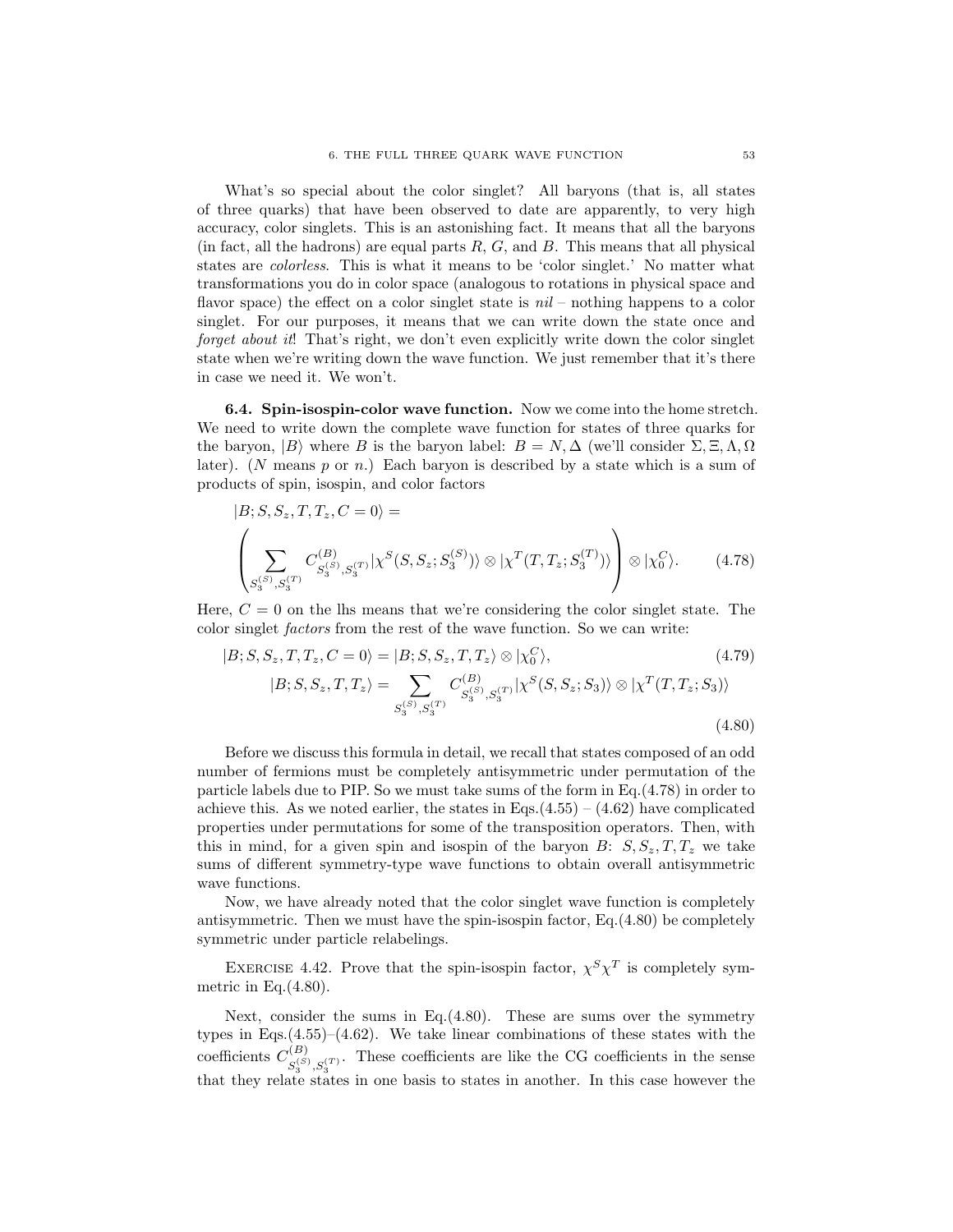bases that are being related are those with certain symmetry types. The indices  $S_3^{(S)}$  and  $S_3^{(T)}$  run over the labels  $S, \rho, \lambda$ . The coefficients have the values

$$
C_{\rho,\rho}^{(N)} = \frac{1}{\sqrt{2}}\tag{4.81}
$$

$$
C_{\lambda,\lambda}^{(N)} = \frac{1}{\sqrt{2}}\tag{4.82}
$$

when  $B = N$  and

$$
C_{S,S}^{(\Delta)} = 1,\t\t(4.83)
$$

when  $B = \Delta$ , with all the rest being zero. You have to be careful that you choose the states  $|S, S_z; S_3^{(S)}\rangle$  and  $|T, T_z; S_3^{(T)}\rangle$  correctly for the baryon state  $|B; S, S_z, T, T_z\rangle$ that you're considering. Just follow the notation and things should work out all right.

EXERCISE 4.43. Calculate the overall wave function for the following states  $|N; S = \frac{1}{2}, S_z = +\frac{1}{2}, T = \frac{1}{2}, T_z = +\frac{1}{2}$  $|N; S = \frac{1}{2}, S_z = +\frac{1}{2}, T = \frac{1}{2}, T_z = -\frac{1}{2}$  $|\Delta; S = \frac{3}{2}, S_z = +\frac{3}{2}, T = \frac{3}{2}, T_z = +\frac{3}{2}$  $|\Delta; S = \frac{3}{2}, S_z = +\frac{3}{2}, T = \frac{3}{2}, T_z = -\frac{1}{2}\rangle.$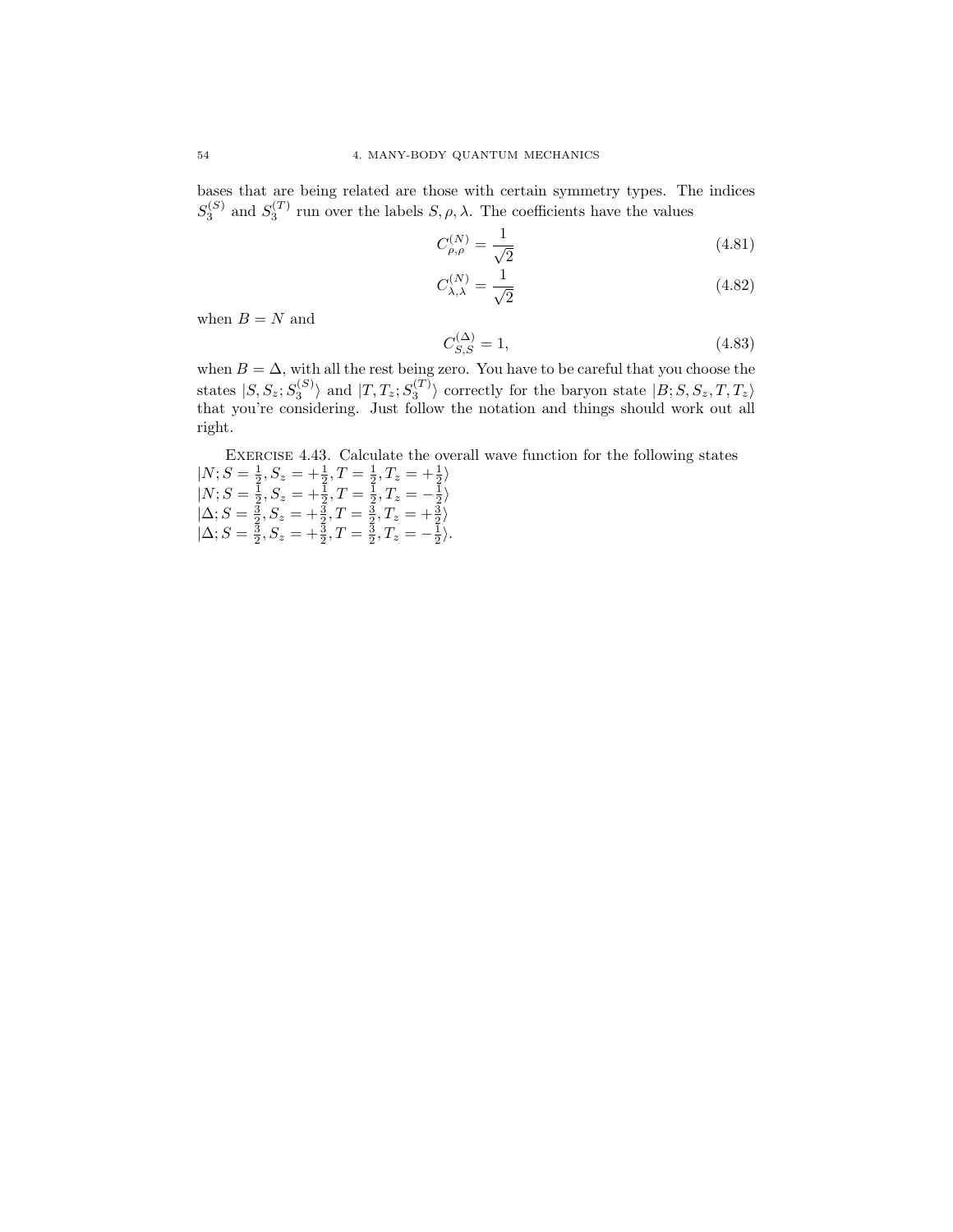#### 7. MAGNETIC MOMENTS OF THE BARYONS 55

### 7. Magnetic moments of the baryons

**7.1. Discussion.** We learned in the Chapter 3 that a spin- $\frac{1}{2}$  particle in a magnetic field has an energy which depends on the orientation of the spin of the particle with respect to the field. In fact, any particle with non-zero spin has such an energy which for subatomic objects is generally a very small amount of energy. Nevertheless, experiments are constructed which permit the measurement of this small energy – or rather, differences in energies between different orientations of the spins of the particle being studied.

We already know that the energy of two independent spin- $\frac{1}{2}$  particles is given by Eq.(4.3). The generalization to three particles is obvious

$$
\hat{H}_{spin} = \hat{H}_{spin,1} + \hat{H}_{spin,2} + \hat{H}_{spin,3}
$$
\n(4.84)

$$
= -(\mu_1 \mathbf{S}_1 \otimes \mathbf{1}_2 \otimes \mathbf{1}_3 + \mu_2 \mathbf{1}_1 \otimes \mathbf{S}_2 \otimes \mathbf{1}_3 + \mu_3 \mathbf{1}_1 \otimes \mathbf{1}_2 \otimes \mathbf{S}_3) \cdot \mathbf{B}, \qquad (4.85)
$$

where we have made explicit the identity matrices for the "inactive" particles in each term. We won't write them from here on out. Simply put:

$$
\hat{H}_{spin} = -(\mu_1 \mathbf{S}_1 + \mu_2 \mathbf{S}_2 + \mu_3 \mathbf{S}_3) \cdot \mathbf{B},\tag{4.86}
$$

The magnetic moment of a quark,  $\mu_i$  is defined as

$$
\mu_i = g_q \frac{q_i e}{2m_i} \tag{4.87}
$$

where  $q_i$  can be positive or negative and is the charge of quark i in units of  $e = |e|$ (the charge of the proton),  $g_q = 2$  is the quark's "gyromagnetic ratio," and  $m_i$  is its mass. Clearly then, if the magnetic field is  $\mathbf{B} = (0,0,B)$  can write the energy of the baryon as

 $\circ$ 

$$
\hat{H}_{spin} = -\hat{\mu}_B B,\tag{4.88}
$$

$$
\hat{\mu}_B = \sum_{i=1}^{\infty} \mu_i S_{i,z},\tag{4.89}
$$

$$
=\sum_{i=1}^{3} \frac{q_i e}{2m_i} \sigma_{i,z}.
$$
\n(4.90)

Here we have written  $\hat{\mu}_B$  with a 'carat' to show that it is an operator.

EXERCISE 4.44. Show that this is equivalent to Griffiths Eq. $(5.117)$  if we take  $\mu_B = \langle B \uparrow | \hat{\mu}_B | B \uparrow \rangle.$ 

Let's recall the physical properties of the  $u, d$  and s quarks:

$$
m_u = 313 \text{ MeV} \qquad m_d = 313 \text{ MeV} \qquad m_s = 550 \text{ MeV} \qquad (4.91)
$$

$$
q_u = +\frac{2}{3} \qquad q_d = -\frac{1}{3} \qquad q_s = -\frac{1}{3}. \qquad (4.92)
$$

These are the *constituent quark* of *effective* masses of the quarks. Compare with the discussion in §4.5 of Griffiths and his Table 4.4 there. We'll simply take these as 'experimental facts' at this stage and not worry about where these numbers come from.<sup>12</sup>

 $12$ In fact, the constituent masses are *not experimentally accessible* (they're not obervables) because of a long distance property of QCD called confinement.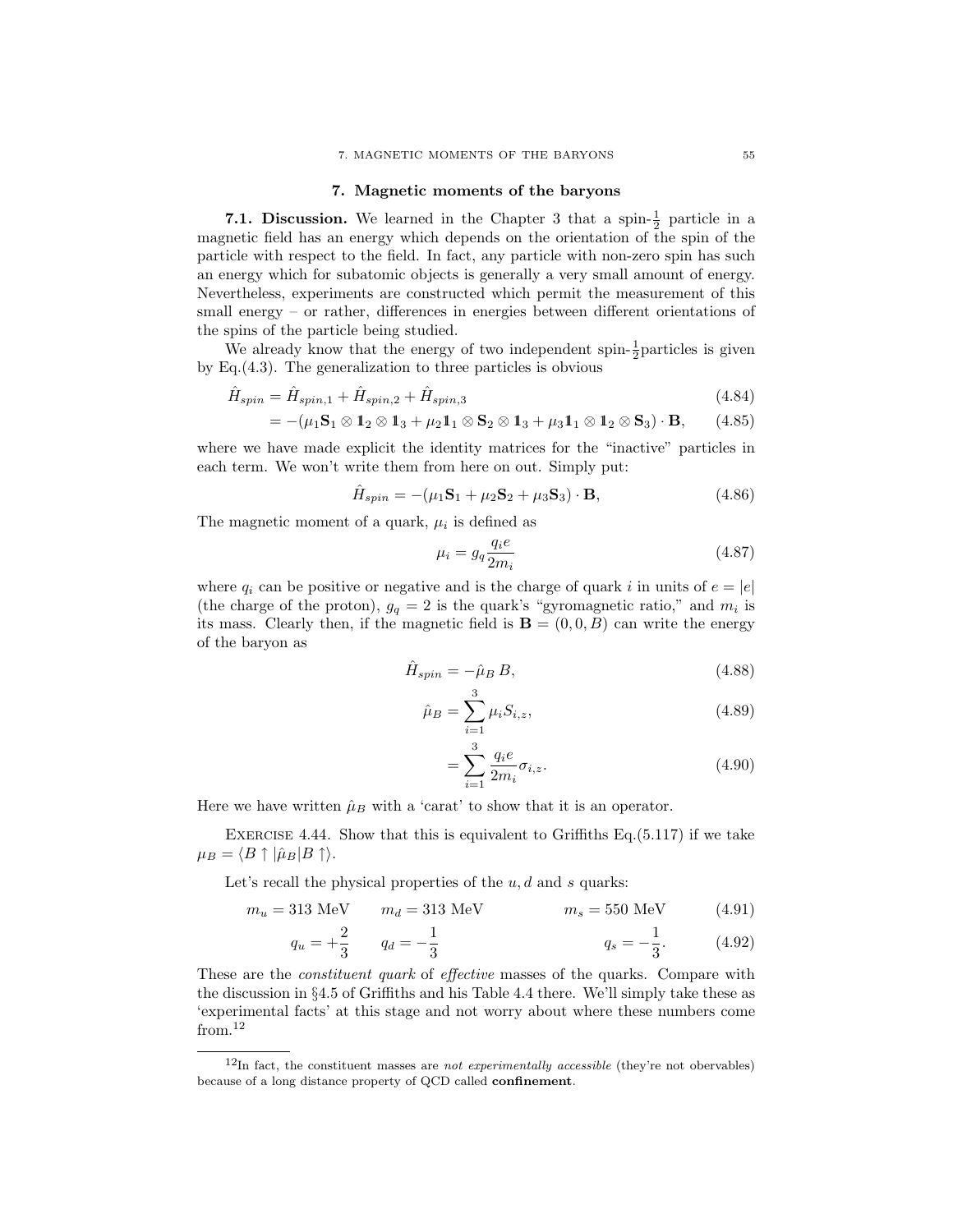The masses we're for the quarks using were originally determined from an analysis which fit the magnetic moments and masses of the baryons by taking the masses of  $u, d, s$  to be parameters. So what we're doing is a consistency check of this analysis. We: i) assume values of the quark masses; ii) check to see if the magnetic moments and the masses we obtain make sense. If this isn't completely clear at this stage, don't worry – it'll become so once you see how we calculate the magnetic moments and masses of the baryons.

So remember: the quarks each have a magnetic moment and they *combine* to give the magnetic moment of the baryon. It's all a matter of determining this combination or *coupling* of the spins and, therefore flavors (since the spin-isospin wave function must be overall symmetric) in the baryon wave function that will give us its total magnetic moment. This is familiar from the calculation of the energy of two electrons in a magnetic field. There we saw that depending on how we *combined* the spins either to give  $S = 0, S_z = 0$  or  $S = 1, S_z = +1$  we obtained different energies in the magnetic field.

You might bw wondering why I refer to only these two states of  $S = 0$  and  $S = 1$ . First, by definition, the magnetic moment of the state refers to the magnetic moment calculated in the *stretched state* – *ie.* if we have a particle of spin  $J$  then the magnetic moment is determined by calculating the energy Eq.(4.86) in the stretched state  $|JJ\rangle$ . The states of different  $M \neq J$  are related to the stretched state  $|JJ\rangle$  by a rotation of *all three quarks* or, equivalently of the magnetic field while the quarks are held still. These states, therefore, don't tell us anything new about the *intrinsic* structure of the baryon and that's what we're interested in.

7.2. Magnetic moment evaluation. This subsection will deal with the details of calculating the magnetic moment operator for a proton in the state  $|p|$ . A *one-body operator*  $\mathcal{O}^{(1)}$ , like the magnetic moment operator  $\hat{\mu}_B$ , is a sum of terms each of which acts on the coordinates of just one particle. Contrast this with operators like

$$
\mathcal{O}^{(2)} = \sum_{i < j=1}^{3} V_0 \boldsymbol{\sigma}_i \cdot \boldsymbol{\sigma}_j \tag{4.93}
$$

$$
= V_0(\boldsymbol{\sigma}_1 \cdot \boldsymbol{\sigma}_2 + \boldsymbol{\sigma}_1 \cdot \boldsymbol{\sigma}_3 + \boldsymbol{\sigma}_2 \cdot \boldsymbol{\sigma}_3) \tag{4.94}
$$

in which each term has operators which act the coordinates of a pair of particles. We'll come back to this sort of operator in the next subsection when we discuss the baryon mass operator.

Returning to the baryon magnetic moment operator, we have

$$
\hat{\mu}_B = \sum_{i=1}^3 \frac{q_i e}{2m_i} \sigma_{i,z}.
$$
\n(4.95)

In Ex.(4.43) you found the wave function of the spin  $\uparrow$  proton to be:

$$
|p \uparrow\rangle = \frac{1}{3\sqrt{2}} \Big[ 2|u \uparrow u \uparrow d \downarrow\rangle - |u \uparrow u \downarrow d \uparrow\rangle - |u \downarrow u \uparrow d \uparrow\rangle
$$
  
+2|u \uparrow d \downarrow u \uparrow\rangle - |u \downarrow d \uparrow u \uparrow\rangle - |u \uparrow d \uparrow u \downarrow\rangle   
+2|d \downarrow u \uparrow u \uparrow\rangle - |d \uparrow u \uparrow u \downarrow\rangle - |d \uparrow u \downarrow u \uparrow\rangle \Big]. (4.96)

Let's talk about this equation in some detail to make sure we're properly oriented.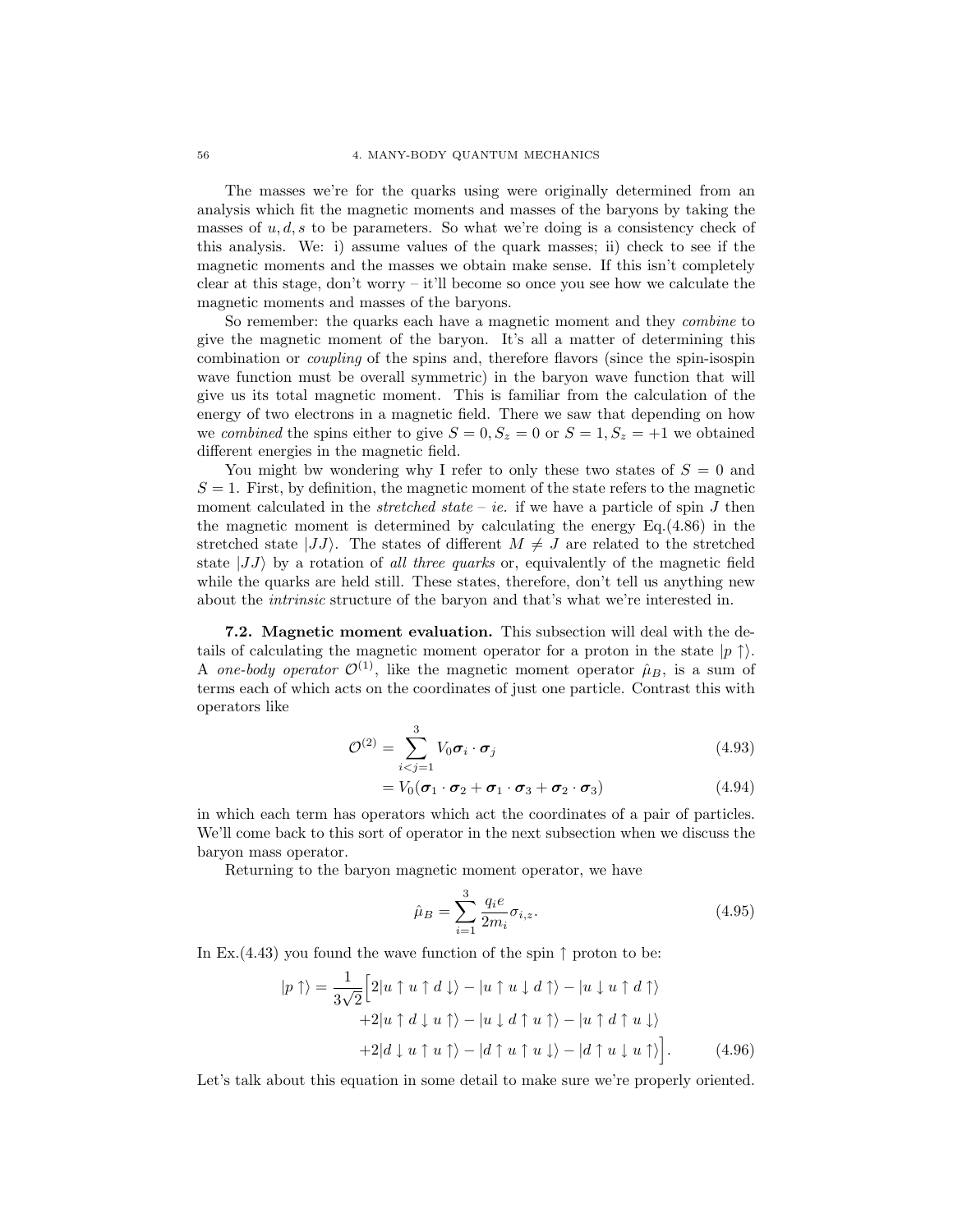In this equation, we are writing the quantum numbers of quark '1' first, then those of quark '2', etc. You should think of the flavor and spin quantum numbers for a given quark as a 'unit' like  $|\tau\sigma\rangle$ . For example, the first term is more completely written

$$
\frac{2}{\sqrt{18}}|(u\uparrow)_1(u\uparrow)_2(d\downarrow)_3\rangle.
$$
 (4.97)

You can see that writing the quantum numbers of the quarks in the order of their labelings saves a lot of writing.

The wave function can be written in a form which is a little easier on the eyes:

$$
|p \uparrow\rangle = \frac{1}{3\sqrt{2}} \Big[ 2|u \uparrow u \uparrow d \downarrow\rangle - |u \uparrow u \downarrow d \uparrow\rangle - |u \downarrow u \uparrow d \uparrow\rangle
$$
  
+cyclic permutations \Big]. (4.98)

Here we have dropped the second and third lines of Eq.(4.96) and instead written 'cyclic permutations'. Cyclic permutations are those permutations which change all of the indices simultaneously.

EXERCISE 4.45. Prove that for  $S_3$  the number of independent cyclic permutations is two.<sup>13</sup> Give them as follows: if we start with the ordering 123, give the resultant orderings of the two possible cyclic permutations.

EXERCISE 4.46. Extra credit Prove that the number of cyclic permutations in  $S_n$  is  $(n-1)!$ .

We're now in a position to calculate. The magnetic moment of the proton  $\mu_n$  is defined as the expectation value of the operator in Eq.(4.88) in the stretched state of the proton.

EXERCISE 4.47. The proton has  $S = \frac{1}{2}$ . What is the  $M_S$  of the stretched state? Then  $\mu_p$  is given by the expectation value

$$
\mu_B = \langle \hat{\mu}_B \rangle = \langle p \uparrow | \hat{\mu}_B | p \uparrow \rangle \tag{4.99}
$$

$$
= \langle p \uparrow | \sum_{i=1}^{3} \frac{q_i e}{2m_i} \sigma_{i,z} | p \uparrow \rangle. \tag{4.100}
$$

Well, this looks like a big job. We have three terms in the operator  $\mathcal{O}^{(1)}$ , one for each particle. And each of these terms requires, ostensibly<sup>14</sup>, the calculation of 81 matrix elements<sup>15</sup> since there are 9 terms in the bra and 9 terms in the ket. Let's see if we can't simplify the task somewhat.

The first thing we notice is that the wave function  $|p \uparrow\rangle$  for the proton is a sum of 9 terms each of which is *orthogonal* to the other 8 terms.

EXERCISE 4.48. Prove that the off-diagonal matrix elements, like

 $\langle u \uparrow u \uparrow d \downarrow |\sigma_{i,z}|u \downarrow u \uparrow d \uparrow \rangle$  is zero no matter what value i (particle number) takes.

EXERCISE 4.49. By eliminating the off-diagonal matrix elements how many terms do we have to calculate now?

<sup>&</sup>lt;sup>13</sup>Remember that the notation  $S_n$  means the symmetric group of n objects.

<sup>14</sup>Meaning: 'not taking into account possible orthogonality of inactive particles.'

<sup>&</sup>lt;sup>15</sup>Here "matrix elements" is used to mean either 'bra different from ket' or 'bra same as ket.'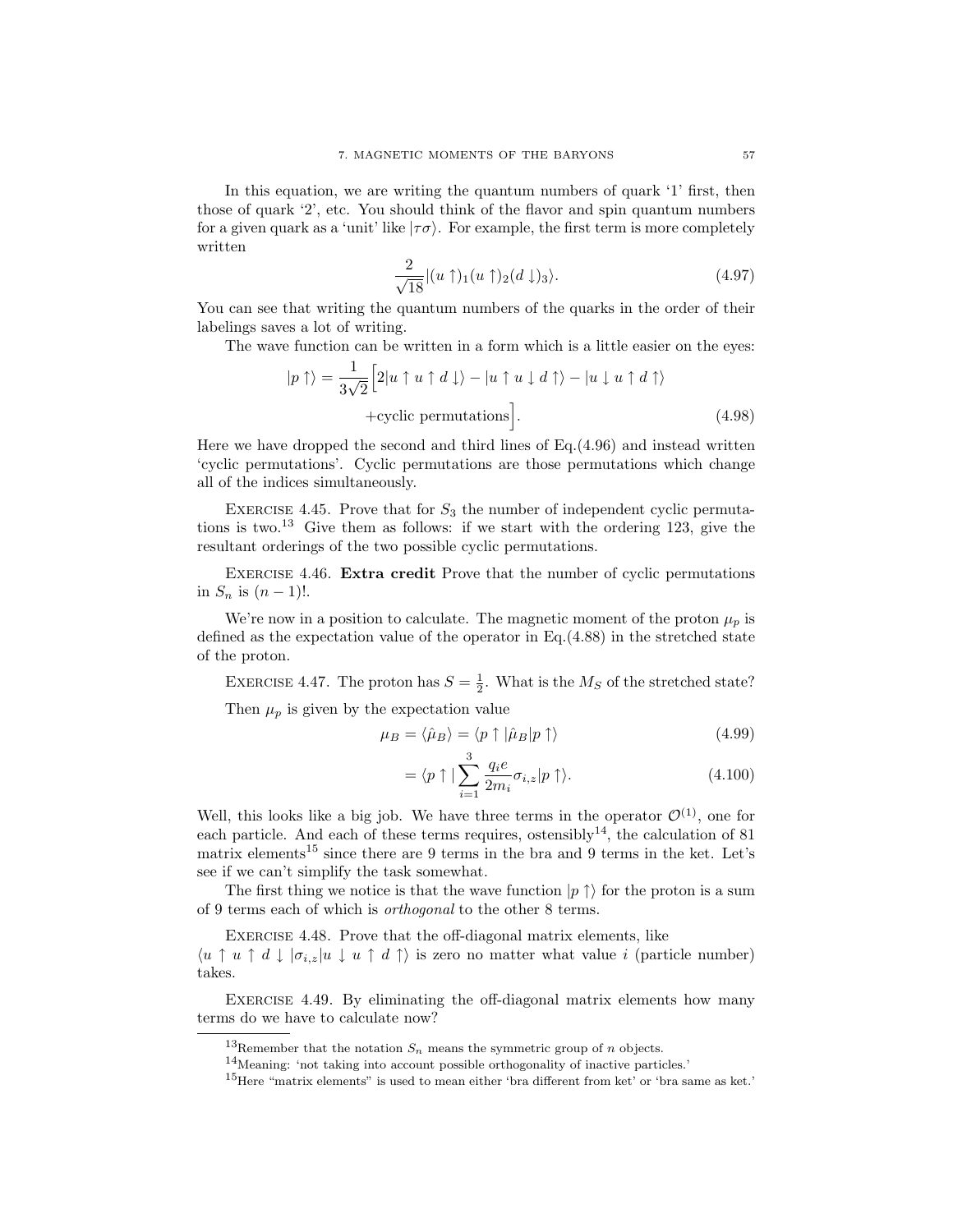So we've considerably simplified our task and learned the first analytical tool for evaluating operators on many-body wave functions: always determine which matrix elements don't contribute due to orthogonality of the *inactive* coordinates – inactive coordinates are those of the particles which are not being acted upon by the operator under consideration.

We can further simplify the calculation however, by exploiting the redundancy in the proton wave function's cyclic pertmutations in Eq.(4.98). We can write the cyclic permutations as operators. In the case of the transposition operators we wrote  $P_{12}$  (described in the text near Eq.(4.6)) to mean  $1 \rightarrow 2, 2 \rightarrow 1$ . For the cyclic operators in  $S_3$ , we want  $1 \rightarrow 2, 2 \rightarrow 3, 3 \rightarrow 1$  and  $1 \rightarrow 3, 3 \rightarrow 2, 2 \rightarrow 1$ . The first is written as  $P_{123}$  while the second is  $P_{132}$ . You should read them as "1 to 2 to 3 to 1" and "1 to 3 to 2 to 1". Note that, as advertised, none of the indices remain the same under cyclic permutation.

EXERCISE 4.50. List the cyclic permutations for  $S_4$ .

Using these operators we can rewrite proton wave function as

$$
|p \uparrow\rangle = [1 + P_{123} + P_{132}] |\Psi_{uud}\rangle \tag{4.101}
$$

$$
|\Psi_{uud}\rangle = \frac{1}{3\sqrt{2}} \left[2|u\uparrow u\uparrow d\downarrow\rangle - |u\uparrow u\downarrow d\uparrow\rangle - |u\downarrow u\uparrow d\uparrow\rangle\right].\tag{4.102}
$$

We've called the first line of Eq.(4.96)  $|\Psi_{uud}\rangle$  (because each term has quark 1 u, quark 2 u, and quark 3 d) and then let the cyclic permutation operators act on this state. Remember that all these terms are necessary to make the state  $|p \uparrow \rangle$  totally symmetric.

EXERCISE 4.51. Prove Eq.  $(4.101)$  by writing out the terms explicitly.

Now we can have another look at the expectation value in Eq.(4.99)

$$
\mu_B = \langle p \uparrow | \hat{\mu}_B | p \uparrow \rangle \tag{4.103}
$$

$$
= \langle \Psi_{uud} | [1 + P_{123} + P_{132}] \hat{\mu}_B [1 + P_{123} + P_{132}] | \Psi_{uud} \rangle \tag{4.104}
$$

$$
= \langle \Psi_{uud} | \hat{\mu}_B | \Psi_{uud} \rangle + \langle \Psi_{uud} | P_{123} \hat{\mu}_B P_{132} | \Psi_{uud} \rangle + \langle \Psi_{uud} | P_{132} \hat{\mu}_B P_{123} | \Psi_{uud} \rangle
$$
\n(4.105)

where, in the last line, we have used the fact that the off-diagonal matrix elements don't contribute.

Exercise 4.52. Argue (in other words, 'prove') than the 'direct' terms like  $\langle \Psi_{uud} | P_{123} \hat{\mu}_B P_{123} | \Psi_{uud} \rangle$  are zero using the fact that  $P_{123}P_{123} = P_{132}$ .

The next thing we'll need to figure out are the expectation values

$$
\langle \Psi_{uud} | P_{123} \hat{\mu}_B P_{132} | \Psi_{uud} \rangle \quad \text{and} \quad \langle \Psi_{uud} | P_{132} \hat{\mu}_B P_{123} | \Psi_{uud} \rangle. \tag{4.106}
$$

What the heck are these? They're actually very simple. First, let's note something about the operator  $\hat{\mu}_B$ . Since it is the sum of three identical terms, it's unchanged (or 'invariant') under permutation of any of the particle label indices. If we write any permutation by the generic symbol  $P_{\pi}$  (where  $\pi$  can take on any of the six elements of the group  $S_3$   $(), (12), (13), (23), (123), (132))$  then

$$
[P_{\pi}, \hat{\mu}_B] = 0. \tag{4.107}
$$

This means that any of the permutations *commutes* with the magnetic moment operator since it's a completely symmetric function with respect to the particle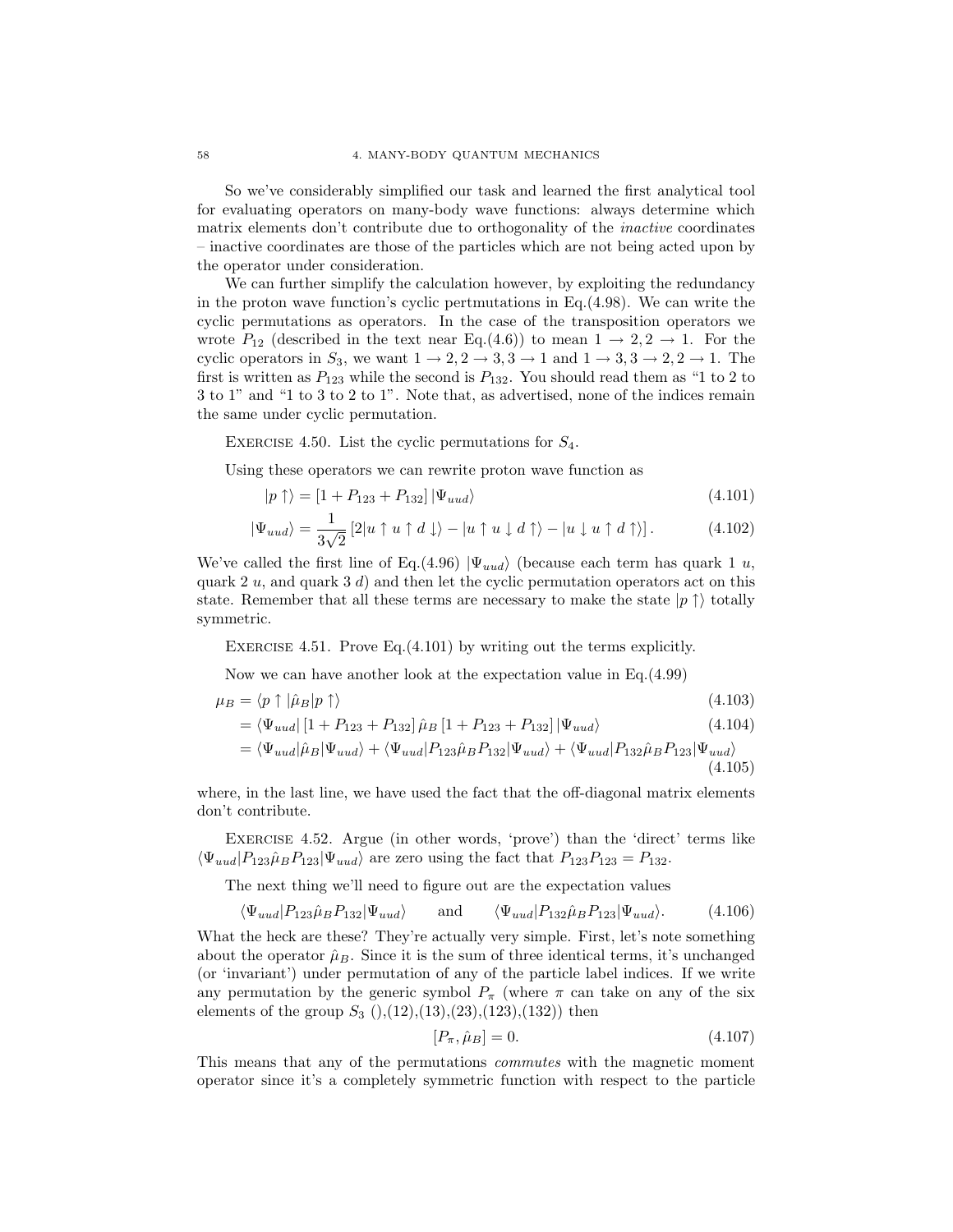labels. Obviously this holds for any operator which is a completely symmetric function of the particle labels, like the Hamiltonian. So you see that Eq.(4.107) is the mathematical expression of the PIP.

EXERCISE 4.53. Using the relation from Ex.  $(4.52)$ ,  $P_{123}P_{123} = P_{132}$ , show that  $P_{123}P_{132} = 1.$ 

EXERCISE 4.54. Using Eq.  $(4.107)$  and the identity shown in the previous problem, show that

$$
\langle \Psi_{uud} | \hat{\mu}_B | \Psi_{uud} \rangle
$$
  
=\langle \Psi\_{uud} | P\_{123} \hat{\mu}\_B P\_{123} | \Psi\_{uud} \rangle  
=\langle \Psi\_{uud} | P\_{132} \hat{\mu}\_B P\_{132} | \Psi\_{uud} \rangle. (4.108)

EXERCISE 4.55. Finally, show:

$$
\mu_B = 3 \langle \Psi_{uud} | \hat{\mu}_B | \Psi_{uud} \rangle. \tag{4.109}
$$

What we have done is show, in explicit detail, how Griffiths arrived at his solution for  $\mu_p$  in his EXAMPLE 5.3 on P.181.

Exercise 4.56. Calculate the ratio of the magnetic moments for the proton and neutron:  $\frac{\mu_n}{\mu_p}$ .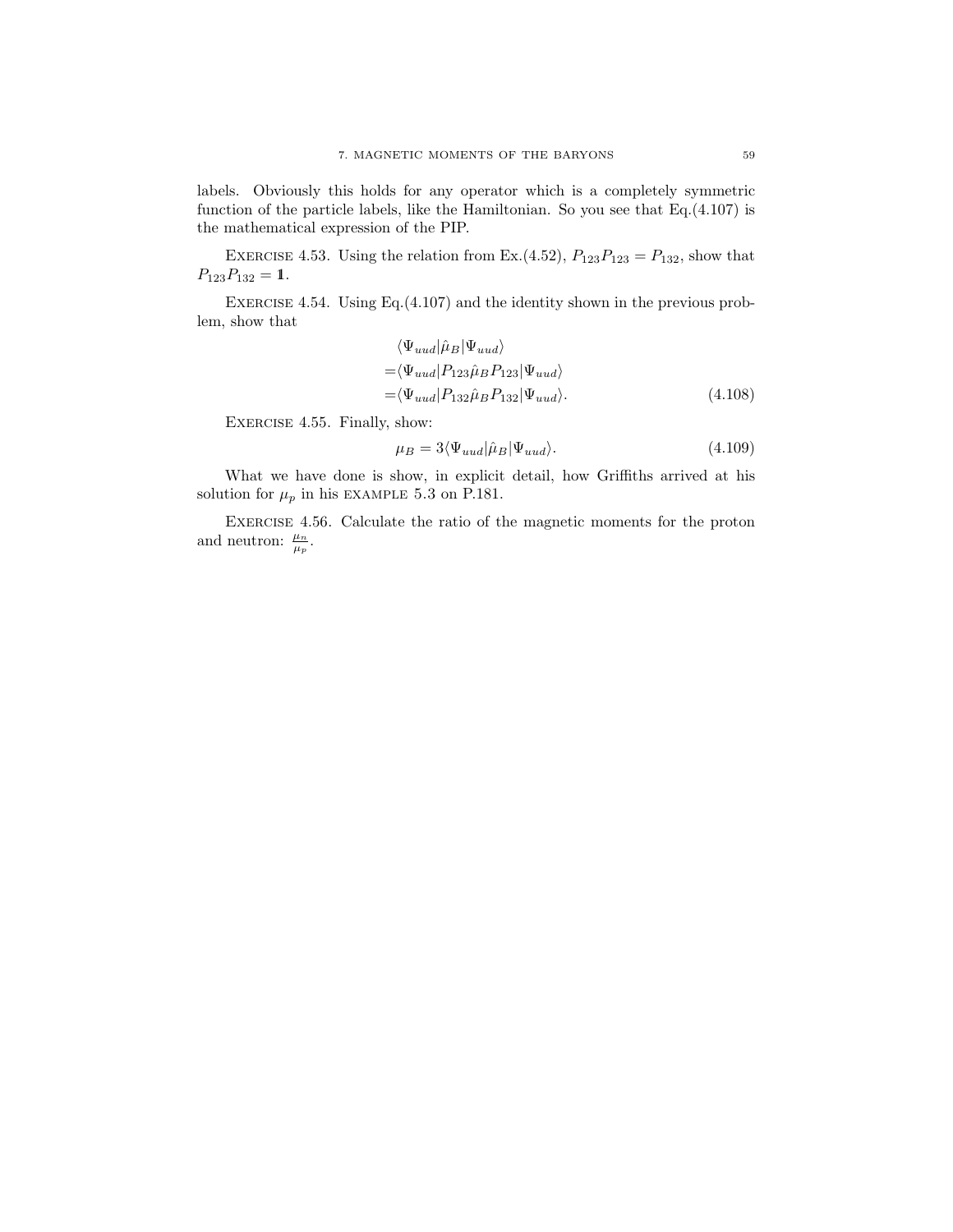### 8. Mass of the baryons

8.1. Discussion. We turn now to the calculation of the masses of the *light quark* baryons, N and  $\Delta$ .<sup>16</sup> In the theory of relativity, we learn that the energy of an object (like an electron, proton, a horse, whatever) is related to its momentum  $p$  and its mass,  $m$  by

$$
E = \sqrt{|\mathbf{p}|^2 + m^2},\tag{4.110}
$$

as Einstein instructed us all back in 1905. (The units in this equation are such that the speed of light,  $c = 1$ . For an object at rest,  $\mathbf{p} = 0$ , we obtain the famous equation

$$
E = mc^2 \tag{4.111}
$$

with the speed of light,  $c = 2.998 \times 10^8$  m/s now shown explicitly.

In quantum mechanics, we calculate the energy of an object moving with momentum, **p**, by evaluating the Hamiltonian operator,  $\hat{H}$  on the wave function,  $|\Psi(\mathbf{p})\rangle$  which describes it

$$
\hat{H}|\Psi(\mathbf{p})\rangle = E|\Psi(\mathbf{p})\rangle \tag{4.112}
$$

$$
= \sqrt{|\mathbf{p}|^2 + m^2} |\Psi(\mathbf{p})\rangle. \tag{4.113}
$$

If the particle is at rest, we simply have

$$
\hat{H}|\Psi\rangle = m|\Psi\rangle, \tag{4.114}
$$

where we have written  $|\Psi(\mathbf{p} = 0)\rangle = |\Psi\rangle$ . The mass is then just the expectation value of the Hamilonian operator

$$
m = \frac{\langle \Psi | \hat{H} | \Psi \rangle}{\langle \Psi | \Psi \rangle}.
$$
\n(4.115)

In this case, the operator  $\hat{H}$  is sometimes called the mass operator for obvious reasons.

EXERCISE 4.57. Prove this equation from Eq.  $(4.114)$ . Write the expression for the mass, m in the case that the state  $|\Psi\rangle$  is normalized to one.

What does this mass operator look like? Well, if we ignore interactions between the particles<sup>17</sup> then the energy of the system of particles is just the sum of their individual energies, similar to Eq.(4.2):

$$
E = E_1 + E_2 + E_3. \tag{4.116}
$$

We'll also make the apparently ridiculous assumption that the quarks aren't moving, so their *kinetic energy* is zero. It actually turns out that we can get away with making this assumption – but *not because it's true* ! In fact, it couldn't be further from the truth. Perhaps we'll talk more about this point after we do the mass calculation.

<sup>&</sup>lt;sup>16</sup>The light quarks are u and d (sometimes  $s$  – but not for our purposes).

<sup>17</sup>Obviously, there must be interactions between the particles. Otherwise they wouldn't be bound together.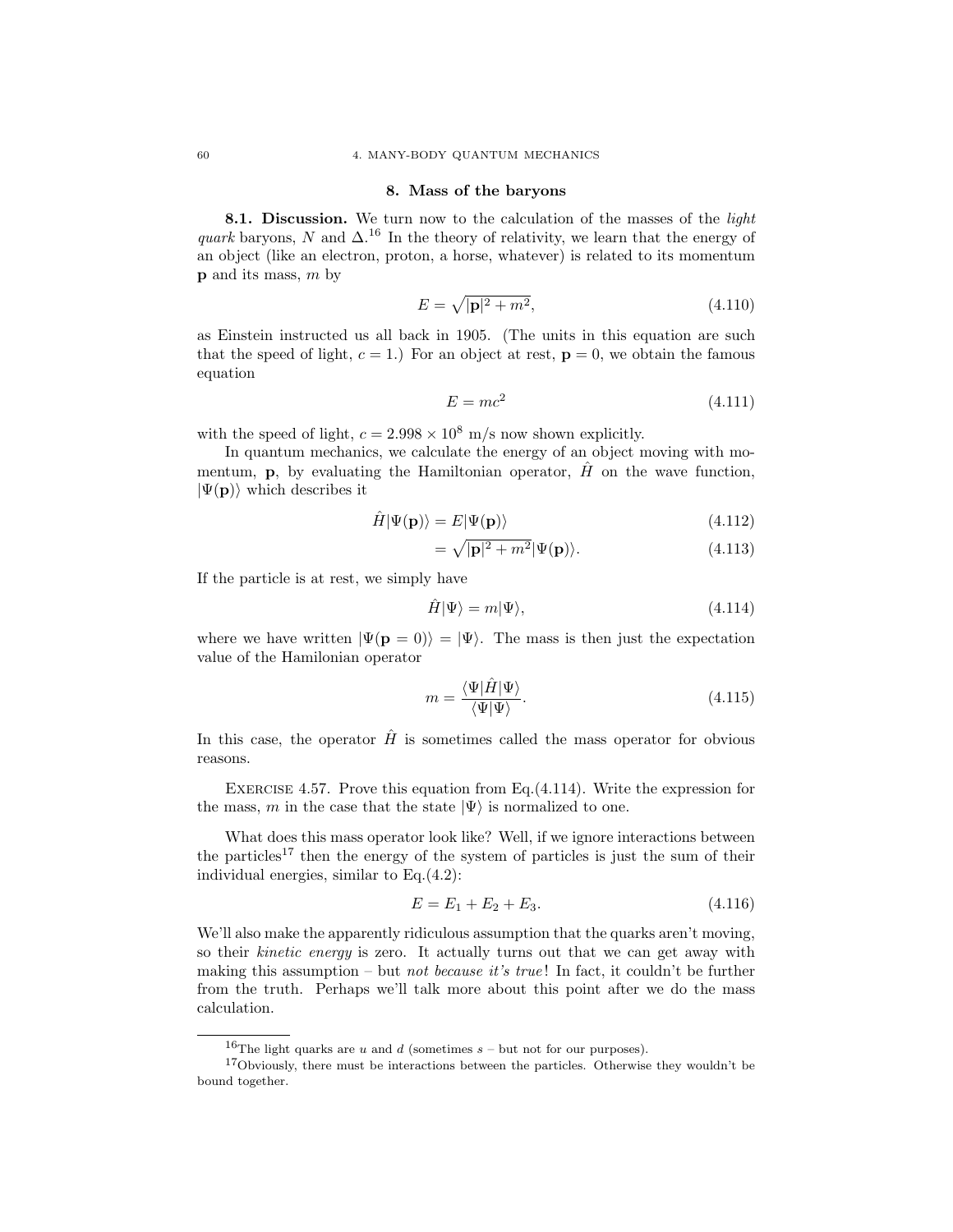Proceeding, we're assuming the quarks are at rest and not interacting. This means both the kinetic energy (energy of motion) and the potential energy (energy of position) are zero. The only other source of energy is the mass! So

$$
E = m_1 + m_2 + m_3. \tag{4.117}
$$

This means that the Hamiltonian is, obviously,  $\hat{H} = \sum_i m_i$ .

EXERCISE 4.58. Calculate the masses of the N and  $\Delta$  states in terms of the mass of the light quarks  $m_q$ , where  $m_u = m_d = m_q$  in the approximation that we neglect kinetic and potential energies of the quarks.

Exercise 4.59. In the approximation we're using (no kinetic, no potential, and  $m_q = m_u = m_d$ ) prove that the masses of all the states:  $p, n, \Delta^{++}, \Delta^+, \Delta^0, \Delta^$ are all the same.

With this admittedly ridiculous assumption, you see from this Problem that the masses of the N and  $\Delta$  are degenerate. This won't do, since their masses are observed to be<sup>18</sup>:

$$
m_N = 939 \text{ MeV} \tag{4.118}
$$

$$
m_{\Delta} = 1232 \text{ MeV} \tag{4.119}
$$

$$
\delta_o \equiv m_\Delta - m_N = 293 \text{ MeV}.\tag{4.120}
$$

There is a significant *observed mass splitting*,  $\delta_o$  between the N and  $\Delta$  states. Presently, we are calculating the mass splitting to be  $\delta_c = 0$ . How – if at all – can we reproduce the correct  $\delta_c = \delta_o$  with our simple model?

There are two routes we can take. First, we might ask: Can we get the calculated mass splitting  $\delta_c$  correct if we take into account the fact that the quarks are moving 'inside' the baryon? It turns out that this does give a significant contribution to  $\delta_c$  if we take into account *spatial correlations* between the quarks. This is a might too ambitious at this stage since it involves using wave functions which have a factor, in addition to the spin, isospin, and color factors, which depends on the *positions* of the three quarks,  $\psi_{pos}(\mathbf{r}_1, \mathbf{r}_2, \mathbf{r}_3)$ . This is very complicated, so let's try the other route.

What about potential energy? Can we get  $\delta_c = \delta_o$  if we have some potential energies between the quarks? The answer, of course, is yes!

What sort of potential energy, which we'll call,  $\hat{V}$  can we consider? We know that any charged particle with spin– $\frac{1}{2}$  has a magnetic moment. A magnetic moment generates a magnetic field in the vicinity of the particle. Another particle's magnetic moment, if close enough to be immersed in the magnetic field of the first particle, feels a force which tends to align it's magnetic moment (or spin) with the magnetic field. Therefore, if the spins of two quarks are aligned the force is attractive. If they're anti-aligned, it's repulsive.

Some of this information can be encoded into an operator which depends on the spins of the two quarks in question. The operator which gives the potential

<sup>18</sup>A word of caution by way of an excuse for my laziness: one should always include the precision to which an observed quantity is known. For example, the mass of the proton in MeV is  $m_p = 938.27203(8) = 938.27203 \pm 0.00008$ . This is one of the best known physical quantities and quite small, so we'll ignore the precision for it, along with the neutron mass which is known to the same precision. The  $\Delta$  mass is much less well known (Why?) at (in MeV)  $m_{\Delta} = 1232(2)$ .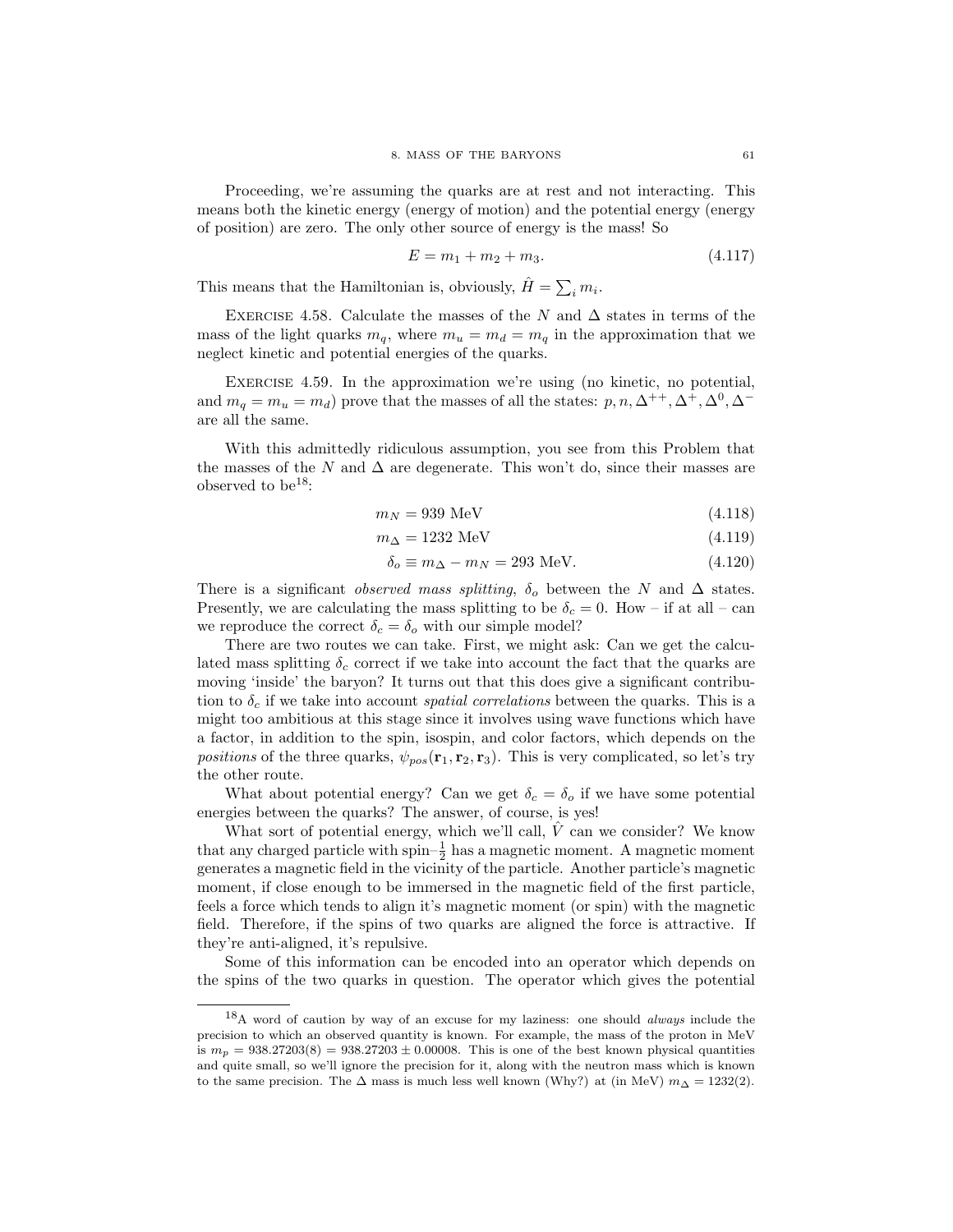energy between quarks '1' and '2' is

$$
V_{12} = V_{12}^0 \sigma_1 \cdot \sigma_2. \tag{4.121}
$$

This is the so-called "hyperfine interaction." Here, the constant  $V_{12}^0 \in \mathbb{R}$  is assumed to be  $V_{12}^0 > 0$ , and it will eventually be chosen to fit the observed data, *ie.* to make  $\delta_c = \delta_o$ . We should be careful here to mention that the form of the potential used here is a gross simplification of more sophisticated treatments of the force between pairs of quarks. In fact, there is no *potential* description of this force, in reality.<sup>19</sup> But experience has shown that this simple *model* (and extension) is useful in determining some of the properties of the nucleon. And it is very simple – it depends only on the spins of the quark pair, not their positions in space. We have 'convoluted' the spatial properties of the interaction into the constant  $V_{12}^0$ . Incidentally, the hyperfine interaction is *not* like the force between two bar magnets. For this force has a strong dependence on the *angular* orientation of this spins with respect to the line connecting them.

In any case, with the above caveats, we'll happily use this operator to calculate the quantity,  $\delta_c$ .

EXERCISE 4.60. Using the results in Eqs.  $(4.27)$ , show that if the two quark spins have  $S = 1$  (ie. are aligned), the expectation value of the pair potential operator,  $\hat{V}_{12}$  is positive. What is its value? Also calculate their potential energy when they have  $S = 0$  (are anti-aligned) and show it is negative.

The total potential energy,  $\hat{V}$  is simply the sum of the mutual interactions of all the pairs. In the case of three quarks then we have

$$
\hat{V} = V_{12}^{0} \sigma_1 \cdot \sigma_2 + V_{13}^{0} \sigma_1 \cdot \sigma_3 + V_{23}^{0} \sigma_2 \cdot \sigma_3
$$
\n(4.122)

$$
=\sum_{i\n(4.123)
$$

The constants,  $V_{ij}^0$  are allowed to depend on the properties of quarks i and j. For example, Griffiths chooses (in his Eq.(5.119))

$$
V_{ij}^0 = \frac{A'}{4} \frac{1}{m_i m_j}.
$$
\n(4.124)

Now we have our (more) complete Hamiltonian with which to calculate the mass splittings of the N and  $\Delta$ :

$$
\hat{H} = \sum_{i=1}^{3} m_i + \sum_{i < j=1}^{3} V_{ij}^0 \sigma_i \cdot \sigma_j. \tag{4.125}
$$

8.2. Mass calculation. We're in the home stretch now. We wish to calculate the masses of the N and the  $\Delta$  which we refer to generically, as the state  $|B, S_z\rangle$ , where  $S_z$  is the total spin of the baryon projected on the z axis. The expectation

<sup>19</sup>The nucleon is a system of infinitely many bodies moving relativistically.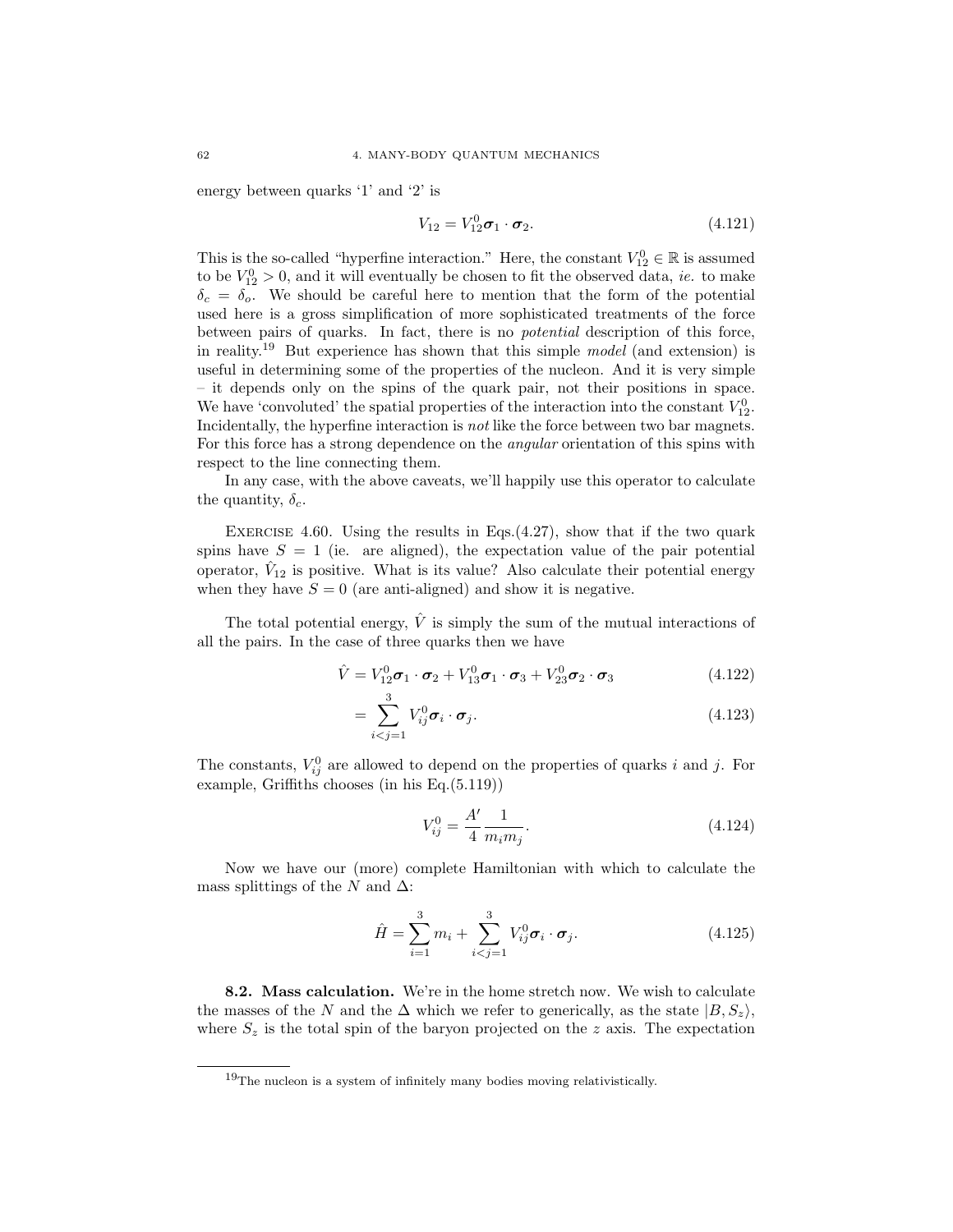value we need is

$$
m_B = \langle B, S_z | \hat{H} | B, S_z \rangle \tag{4.126}
$$

$$
=\sum_{i}m_{i}+\langle B,S_{z}|\hat{V}|B,S_{z}\rangle
$$
\n(4.127)

$$
=3m_q+\sum_{i\n(4.128)
$$

Here, again, in the case of the proton (the  $\Delta$  is much more simple and we leave the calculation of its mass as an exercise) we need to evaluate the  $243 = 3 \times 9^2$ terms in the expectation value. So our first move is to check to see which matrix elements are zero by orthogonality. This time we have a little more complicated problem than in the evaluation of the magnetic moment, as the following problem demonstrates.

Exercise 4.61. Evaluate the off-diagonal matrix element

$$
\langle u \uparrow u \uparrow d \downarrow |\sigma_2 \cdot \sigma_3| u \uparrow u \downarrow d \uparrow \rangle. \tag{4.129}
$$

Apparently, we've got a big job here. Actually, we can simplify the problem significantly again. How? Exactly the same we exploited the *permutation symmetries* of the operator and wave functions in the case of the magnetic moment. Consider the term

$$
\mathcal{M}_{12} = \langle B|\boldsymbol{\sigma}_1 \cdot \boldsymbol{\sigma}_2|B\rangle \tag{4.130}
$$

where we've suppressed the  $S_z$  label in the wave function. By inserting appropriate permutation operators:

$$
\mathcal{M}_{12} = \langle B|(\mathbf{1})\boldsymbol{\sigma}_1 \cdot \boldsymbol{\sigma}_2(\mathbf{1})|B\rangle \tag{4.131}
$$

$$
= \langle B|P_{ij}P_{ij}\boldsymbol{\sigma}_1 \cdot \boldsymbol{\sigma}_2 P_{ij}P_{ij}|B\rangle. \tag{4.132}
$$

EXERCISE 4.62. Complete the proof that  $\mathcal{M}_{12} = \mathcal{M}_{13} = \mathcal{M}_{23}$  by choosing appropriate values of  $i$  and  $j$  for each equality and working out the algebra.

We've made a moderate simplification of the problem thus far. We now need to consider

$$
m_B = 3m_q + (V_{12}^0 + V_{13}^0 + V_{23}^0) \langle B, S_z | \boldsymbol{\sigma}_1 \cdot \boldsymbol{\sigma}_2 | B, S_z \rangle.
$$
 (4.133)

This equation is general – it holds for any completely symmetric wave function  $|B\rangle$ .

Exercise 4.63. Prove Eq.(4.133).

This means we still have 81 terms for the proton. Uh-oh. Have no fear. We can further simplify. Let's write out the the proton wave function in it's explicit form which we get from Eq.(4.80), that is *before* we unpackage all the  $|u \uparrow u \uparrow d \downarrow\rangle$ terms. We have

$$
|p \uparrow\rangle = \frac{1}{\sqrt{2}} \Big\{ |T; \frac{1}{2}, +\frac{1}{2}; \rho\rangle |S; \frac{1}{2}, +\frac{1}{2}; \rho\rangle + |T; \frac{1}{2}, +\frac{1}{2}; \lambda\rangle |S; \frac{1}{2}, +\frac{1}{2}; \lambda\rangle \Big\} \tag{4.134}
$$

$$
= \frac{1}{\sqrt{2}} \left\{ |T; \frac{1}{2}, +\frac{1}{2}; \rho \rangle |S_{12}; 0, 0\rangle | \uparrow \rangle \right\}
$$
  
+|T;  $\frac{1}{2}, +\frac{1}{2}; \lambda \rangle \left[ \sqrt{\frac{2}{3}} |S_{12}; 1, +1\rangle | \downarrow \rangle - \frac{1}{\sqrt{3}} |S_{12}; 1, 0\rangle | \uparrow \rangle \right] \left\}$ . (4.135)